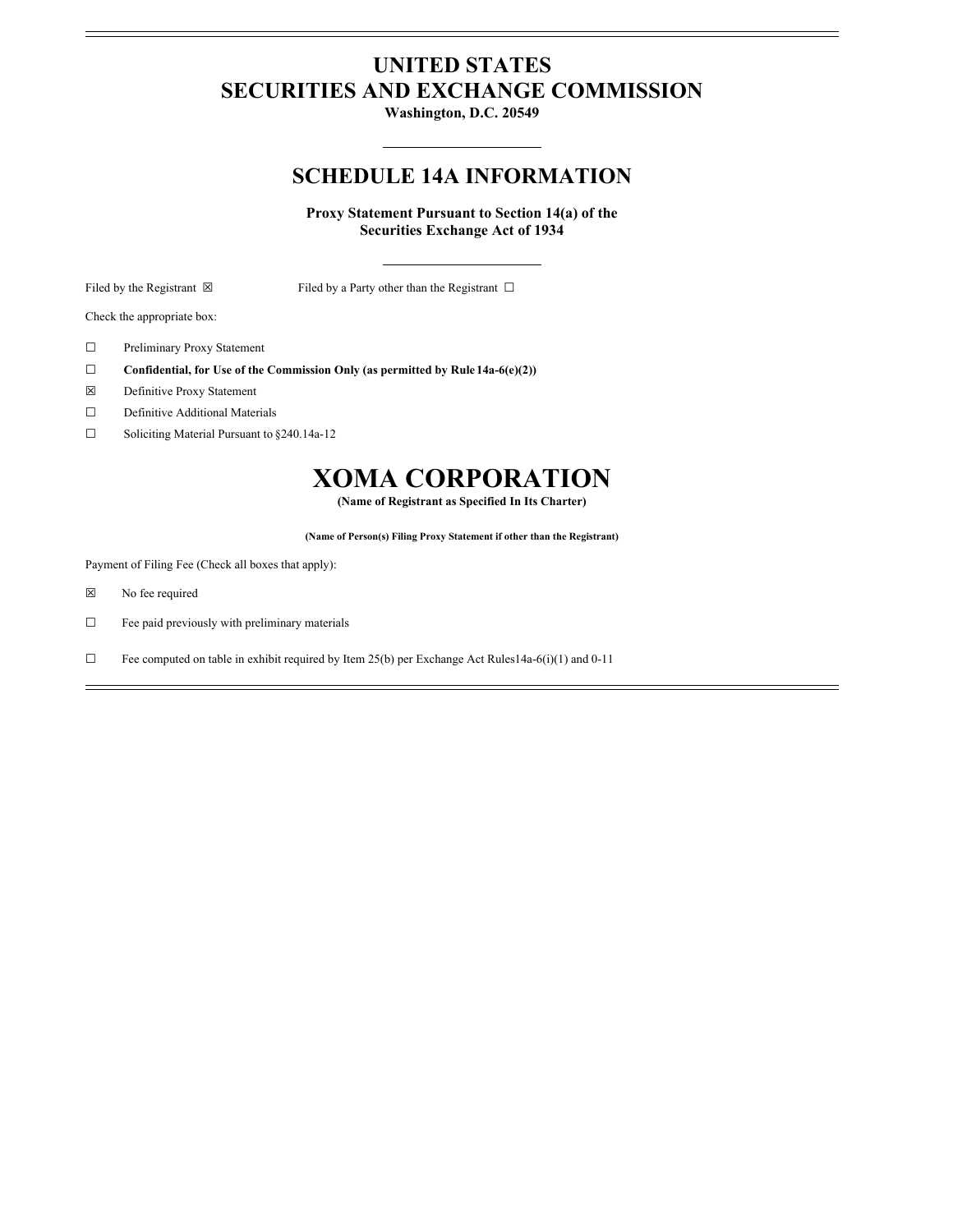

**2200 Powell Street, Suite 310 Emeryville, California 94608 (510) 204-7200**

To Our Stockholders:

You are cordially invited to attend the annual meeting of stockholders of XOMA Corporation on May 18, 2022, which will be held virtually via live webcast at **www.virtualshareholdermeeting.com/XOMA2022** at 9:00 a.m. Pacific Time. The meeting will be held online only.

Details of the business to be conducted at the annual meeting are provided in the Notice of Annual Meeting of Stockholders and proxy statement. Also, for your information, we are making available a copy of our Annual Report on Form 10-K to stockholders for the fiscal year ended on December 31, 2021. We are providing our stockholders access to all of these materials via the internet, reducing the amount of paper necessary to produce these materials, as well as costs associated with mailing all of these materials to all stockholders. Accordingly, on or about April 7, 2022, we will begin mailing a Notice Regarding Internet Availability of Proxy Materials (the "Notice"), to all stockholders of record as of March 21, 2022, and will have posted our proxy materials on the website referenced in the Notice (**www.virtualshareholdermeeting.com/XOMA2022**). As more fully described in the Notice, all stockholders may choose to access our proxy materials on that website, and any stockholder may request a printed set of such materials.

We hope that you will attend the online annual meeting. In any event, please promptly vote your proxy by accessing the internet, via the toll-free telephone number in the Notice or, if you have elected to receive a paper copy of the proxy materials, by completing, signing and returning the proxy card that is provided.

Sincerely yours,

James Neal Chief Executive Officer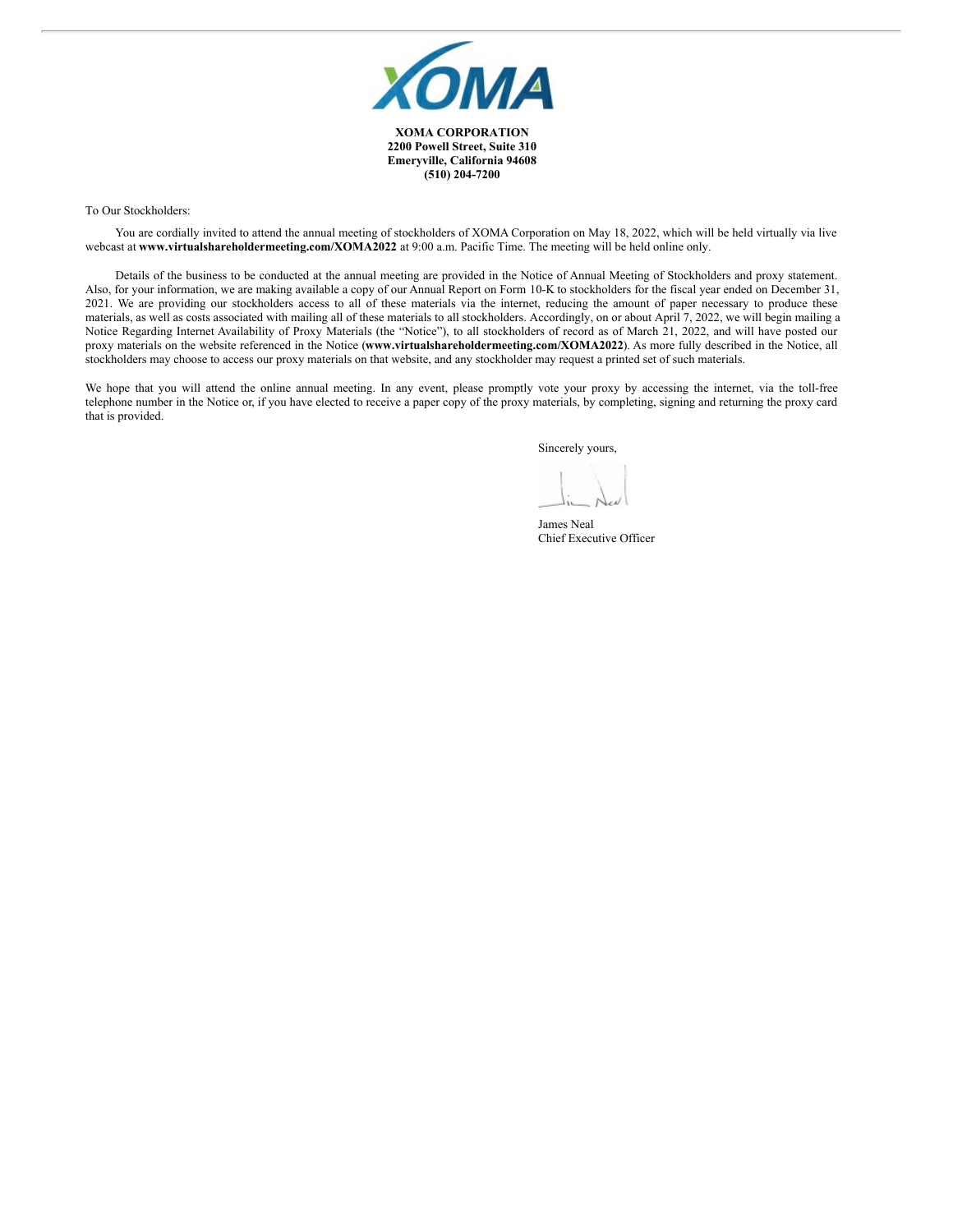#### **XOMA CORPORATION 2200 Powell Street, Suite 310 Emeryville, California 94608 (510) 204-7200**

#### **NOTICE OF ANNUAL MEETING OF STOCKHOLDERS TO BE HELD AT 9:00 A.M. PACIFIC TIME ON MAY 18, 2022**

To the Stockholders of XOMA Corporation:

The annual meeting of stockholders of XOMA Corporation (the "Company") will be held virtually via live webcast at **www.virtualshareholdermeeting.com/XOMA2022** on May 18, 2022, at 9:00 a.m. Pacific Time, for the following purposes:

- 1. To elect our nominees for director;
- 2. To approve an amendment to the XOMA Corporation Amended and Restated 2010 Long Term Incentive and Stock Award Plan, to increase the aggregate number of shares of common stock authorized for issuance thereunder by 275,000 shares;
- 3. To ratify the appointment of Deloitte & Touche LLP to act as the Company's independent registered public accounting firm for the fiscal year ending December 31, 2022; and
- 4. To consider and transact such other business as may properly come before the meeting or any adjournment or postponement thereof.

These items of business are more fully described in the proxy statement accompanying this notice.

The Board of Directors has fixed the close of business on March 21, 2022 as the record date for the determination of stockholders entitled to notice of, and to vote at, this meeting and at any adjournment or postponement thereof. On March 21, 2022, the Company had 11,395,902 shares of common stock issued and outstanding. The proxy materials prepared in connection with the annual meeting are being made available at **www.virtualshareholdermeeting.com/XOMA2022**.

By Order of the Board of Directors,

 $-22$ 

Thomas Burns Senior Vice President, Finance and Chief Financial Officer

*This proxy statement and the related proxy card are being sent or made available on or about April 7, 2022.*

You are cordially invited to attend the meeting online. Whether or not you expect to attend the meeting, please complete, date, sign and return the proxy mailed to you, or vote over the telephone or the internet as instructed in these materials, as promptly as possible in order to ensure your representation at the meeting. Even if you have voted by proxy, you may still vote online if you attend the meeting. Please note, however, that if your shares are held of record by a broker, bank or other nominee and you wish to vote at the meeting, you must obtain a proxy **issued in your name from that record holder.**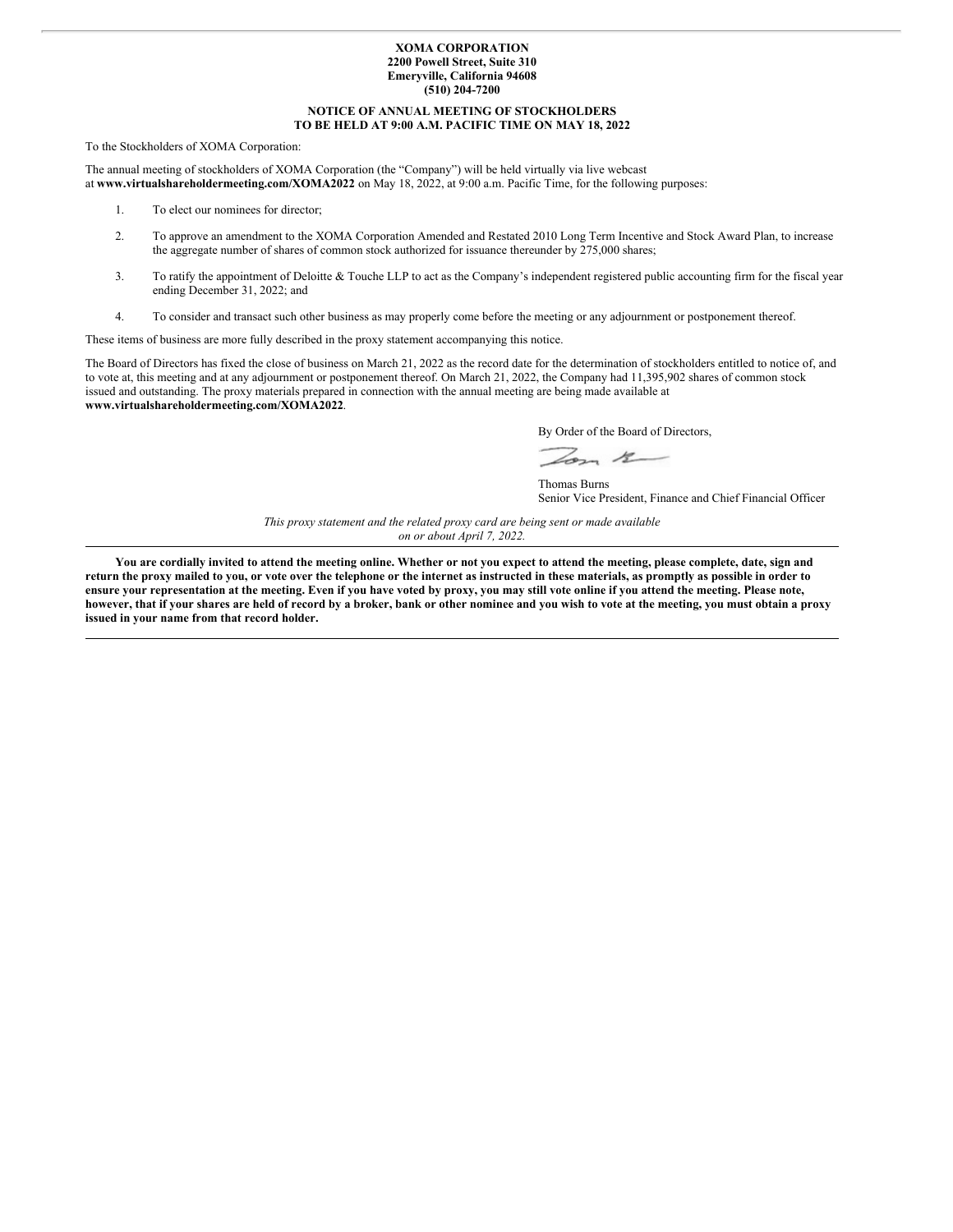#### **XOMA CORPORATION**

#### **PROXY STATEMENT**

#### **TO THE STOCKHOLDERS:**

The enclosed proxy is solicited on behalf of the Board of Directors (the "Board") of XOMA Corporation, a Delaware corporation ("XOMA" or the "Company"), for use at the annual meeting of stockholders to be held virtually via live webcast at **www.virtualshareholdermeeting.com/XOMA2022** at 9:00 a.m. Pacific Time on May 18, 2022, or any adjournment or postponement thereof, at which stockholders of record holding shares of common stock on March 21, 2022 will be entitled to vote. On March 21, 2022, the Company had issued and outstanding 11,395,902 shares of common stock, par value \$0.0075 per share ("Common Stock"). Holders of Common Stock are entitled to one vote for each share held.

#### **QUESTIONS AND ANSWERS ABOUT THESE PROXY MATERIALS AND VOTING**

#### **Why did I receive a notice regarding the availability of proxy materials on the internet?**

In accordance with the rules of the Securities and Exchange Commission (the "SEC"), instead of mailing a printed copy of our proxy materials, including our Annual Report on Form 10-K, to each stockholder of record, we have decided to provide access to these materials via the internet to all of our stockholders. This method reduces the amount of paper necessary to produce these materials, as well as the costs associated with mailing these materials to all stockholders. Accordingly, on or about April 7, 2022, we will begin mailing a Notice Regarding Internet Availability of Proxy Materials (the "Notice"), to stockholders of record as of March 21, 2022, and will have posted our proxy materials on the website referenced in the Notice (**www.virtualshareholdermeeting.com/XOMA2022**). As more fully described in the Notice, all stockholders may choose to access our proxy materials on that website, and any stockholder may request a printed set of such materials.

#### **How do I attend the annual meeting?**

The meeting will be held virtually on May 18, 2022 at 9:00 a.m. Pacific Time via live webcast

at **www.virtualshareholdermeeting.com/XOMA2022**. To attend the meeting, you will need the 16-digit control number included in the Notice, on your proxy card or on the instructions that accompanied your proxy materials. Online check-in will begin at 8:45 a.m. Pacific Time and you should allow ample time for the check-in procedures. The virtual meeting has been designed to provide the same rights to participate as you would have at an in-person meeting. Information on how to vote before and during the annual meeting is discussed below.

#### **How do I ask questions at the annual meeting?**

During the annual meeting, you may only submit questions in the question box provided at**www.virtualshareholdermeeting.com/XOMA2022**. We will respond to as many inquiries at the annual meeting as time allows.

#### **What if I have technical difficulties or trouble accessing the virtual meeting website?**

If you encounter any difficulties accessing the virtual annual meeting webcast during the check-in or meeting time, please call the technical support number that will be posted on the annual meeting website log-in page.

#### **What if I cannot virtually attend the annual meeting?**

You may vote your shares electronically before the meeting by internet, by proxy or by telephone as described below. You do not need to access the annual meeting webcast to vote if you submitted your vote via proxy, by internet or by telephone in advance of the annual meeting.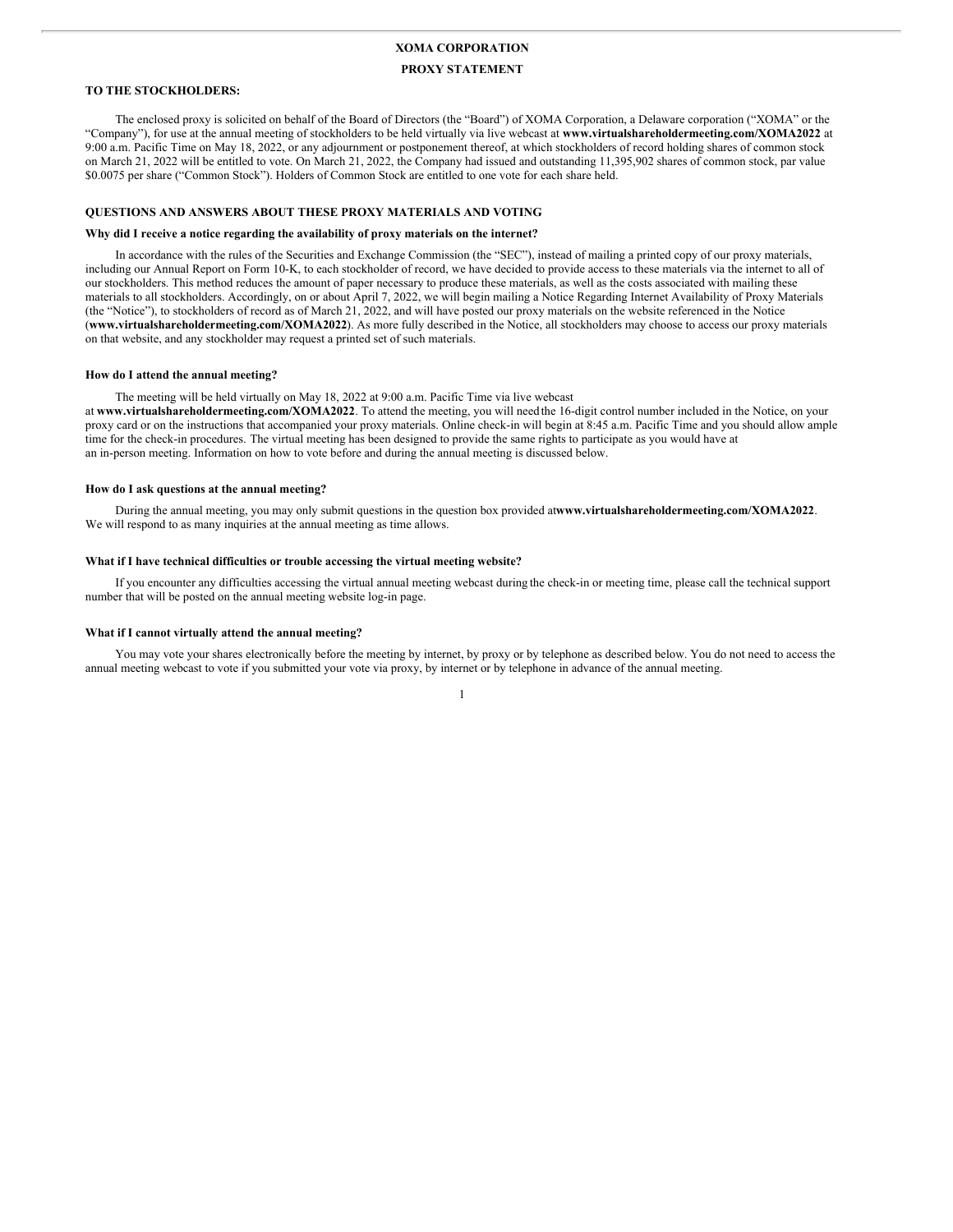#### **How do I vote my shares?**

#### The procedures for voting are fairly simple:

#### *Stockholder of Record: Shares Registered in Your Name*

If you are a stockholder of record, you may vote by internet before or during the annual meeting or by telephone or by proxy prior to the annual meeting. Whether or not you plan to attend the meeting, we urge you to vote by proxy to ensure your vote is counted.

To vote using the proxy card, simply complete, sign, date and return the proxy card pursuant to the instructions on the card. If you return your signed proxy card to us before the annual meeting, we will vote your shares as you direct us to.

To vote over the telephone, dial toll-free**1-800-690-6903** and follow the recorded instructions. You will be asked to provide the company number and control number from the Notice. Your telephone vote must be received by 11:59 p.m. Eastern Time on May 17, 2022 to be counted.

To vote through the internet before the meeting, go to**www.proxyvote.com** and follow the on-screen instructions. Your internet vote must be received by 11:59 p.m., Eastern Time on May 17, 2022 to be counted.

To vote through the internet during the meeting, please visit**www.virtualshareholdermeeting.com/XOMA2022** and have available the 16-digit control number included in your Notice, on your proxy card or on the instructions that accompanied your proxy materials.

#### *Beneficial Owner: Shares Registered in the Name of Broker or Bank*

If you are a beneficial owner of shares registered in the name of your broker or other agent, you should have received a Notice containing voting instructions from that organization rather than from the Company. Simply follow the voting instructions in the Notice to ensure that your vote is counted. To vote through the internet during the annual meeting, you must obtain a valid proxy from your broker or other agent. Follow the instructions from your broker or bank included with these proxy materials, or contact your broker or other agent to request a proxy form.

Your shares can be voted at the annual meeting only if you are online during the webcast or represented by proxy. All registered stockholders can appoint a proxy via the internet, by telephone or by paper proxy, by following the instructions included with their proxy card. Stockholders whose shares of Common Stock are registered in the name of a bank or brokerage firm should follow the instructions provided by their bank or brokerage firm on voting their shares of Common Stock. Submitting the proxy via the internet, by phone or by signing and returning the proxy card does not affect your right to vote online at the annual meeting.

#### **What if I return a proxy card or otherwise vote but do not make specific choices?**

All shares represented by a valid proxy to the annual meeting will be voted, and, if you provide specific instructions, your shares will be voted as you instruct. If you sign your proxy card with no further instruction and do not hold your shares beneficially thorough a broker, bank or other nominee, your shares will be voted:

- FOR each of the nominees for the Board;
- FOR the approval of an amendment to the XOMA Corporation Amended and Restated 2010 Long Term Incentive and Stock Award Plan to increase the aggregate number of shares of Common Stock authorized for issuance thereunder by 275,000 shares; and
- FOR the appointment of Deloitte & Touche LLP to act as the Company's independent registered public accounting firm for the fiscal year ending December 31, 2022.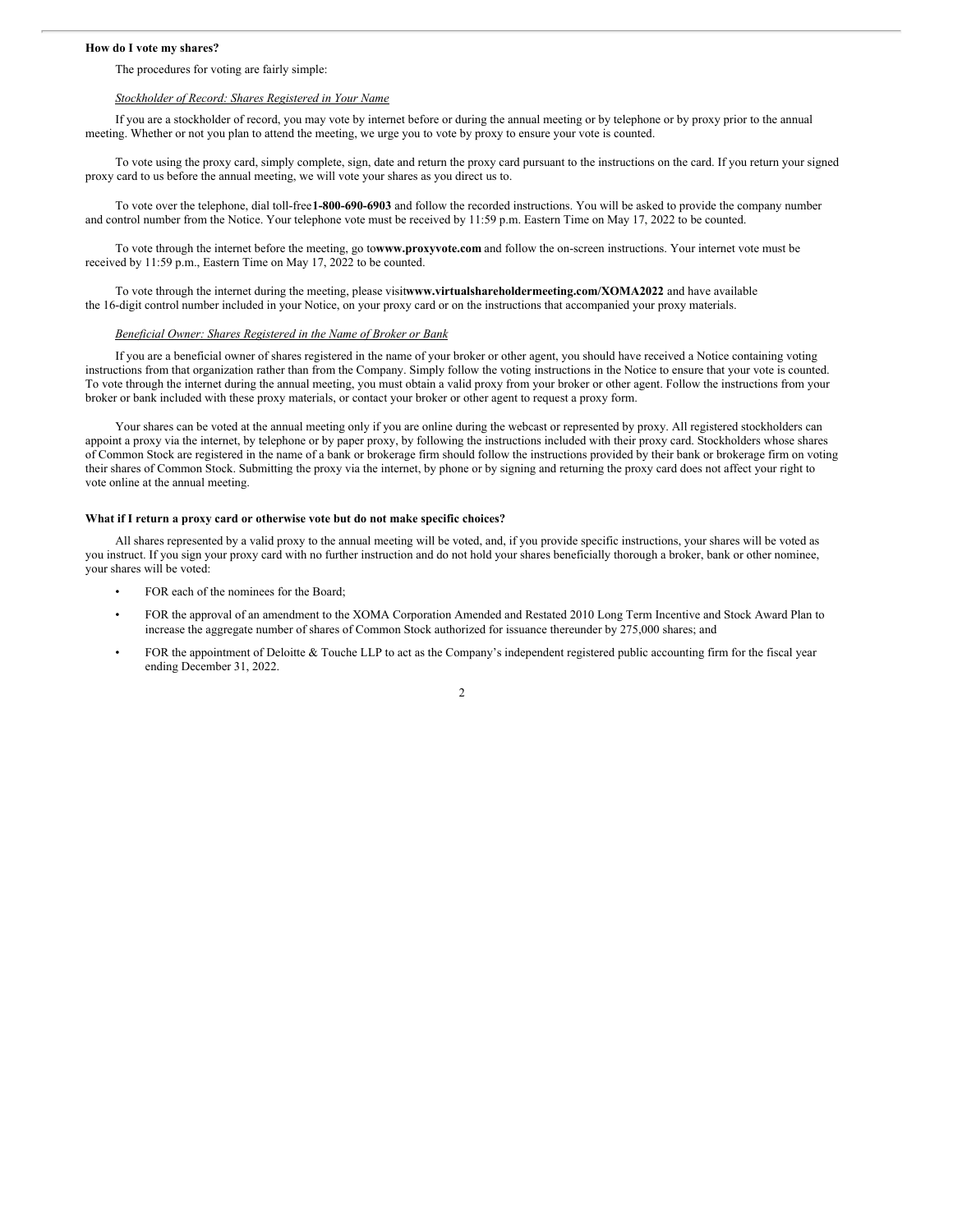#### **Can I revoke my proxy?**

In the case of registered stockholders, a proxy may be revoked at any time prior to its exercise by (a) giving written notice of such revocation to the Secretary of the Company at the Company's principal office, 2200 Powell Street, Suite 310, Emeryville, California 94608, (b) logging in and voting at the online annual meeting, (c) properly executing a later-dated proxy and delivering it to the Company before the annual meeting, or (d) retransmitting a subsequent proxy via the internet or by phone before the annual meeting. Logging in without voting at the annual meeting will not automatically revoke a proxy. Stockholders whose shares of Common Stock are registered in the name of a bank or brokerage firm should follow the instructions provided by their bank or brokerage firm for revoking their previously-appointed proxies.

#### **What does it mean if I receive more than one Notice?**

If you receive more than one Notice, your shares may be registered in more than one name or in different accounts. Please follow the voting instructions on the Notices to ensure that all of your shares are voted.

#### **How are votes counted?**

Votes will be counted by the inspector of election appointed for the meeting, who will separately count, for the proposal to elect directors, votes "For," "Withhold" and broker non-votes and, with respect to the other proposals, votes "For" and "Against," abstentions and, if applicable, broker non-votes. Abstentions will be counted towards the vote total for each of Proposals 2 and 3, and will have the same effect as "Against" votes. Broker non-votes on Proposals 1 and 2 will have no effect and will not be counted towards the vote total for any of those proposals.

#### **What are "broker non-votes"?**

As discussed above, when a beneficial owner of shares held in street name does not give voting instructions to his or her broker, bank or other securities intermediary holding his or her shares as to how to vote on matters deemed to be "non-routine" under NYSE rules, the broker, bank or other such agent cannot vote the shares. These un-voted shares are counted as "broker non-votes." Proposals 1 and 2 are considered to be "non-routine" under NYSE rules and we therefore expect broker non-votes to exist in connection with those proposals.

As a reminder, if you are a beneficial owner of shares held in street name, in order to ensure your shares are voted in the way you would prefer, you must provide voting instructions to your broker, bank or other agent by the deadline provided in the materials you receive from your broker, bank *or other agent***.**

#### **How many votes are needed to approve each proposal?**

- Proposal 1 For the election of directors, the eight nominees receiving the most "For" votes from the holders of shares present virtually or represented by proxy and entitled to vote on the election of directors will be elected. Only votes "For" will affect the outcome.
- Proposal 2 To approve an amendment to the XOMA Corporation Amended and Restated 2010 Long Term Incentive and Stock Award Plan to increase the aggregate number of shares of Common Stock authorized for issuance thereunder by 275,000 shares, the proposal must receive "For" votes from the holders of a majority of shares present virtually or represented by proxy and entitled to vote on the matter. If you mark your proxy to "Abstain" from voting, it will have the same effect as an "Against" vote. Broker non-votes will have no effect.
- Proposal 3 To ratify the selection of Deloitte & Touche LLP as our independent registered public accounting firm for the year ending December 31, 2022, the proposal must receive "For" votes from the holders of a majority of shares present virtually or represented by proxy and entitled to vote on the matter. If you "Abstain" from voting, it will have the same effect as an "Against" vote.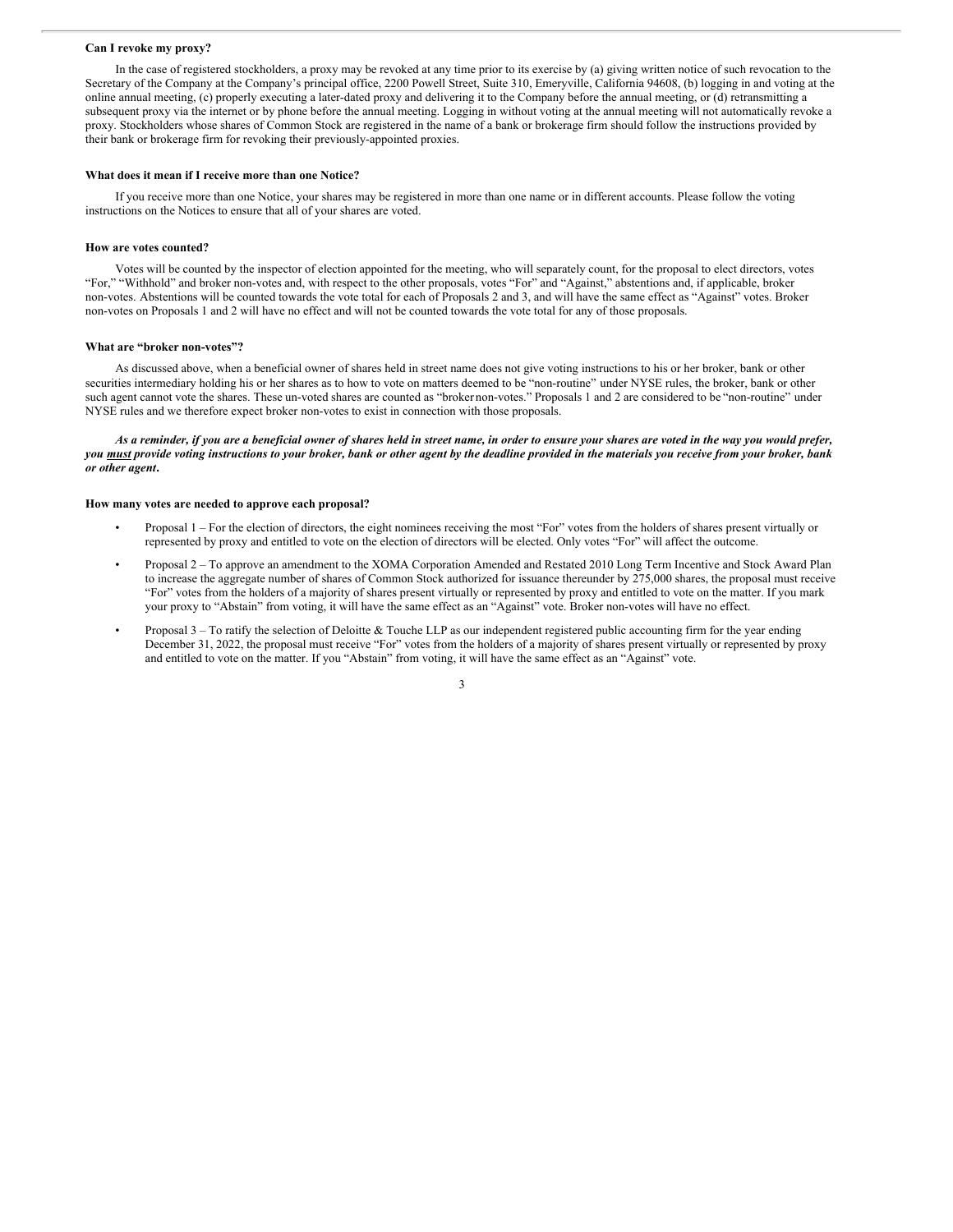#### **What is the quorum requirement?**

A quorum of stockholders is necessary to hold a valid meeting. The presence, virtually or by proxy, of at least a majority of the shares of Common Stock outstanding on the record date will constitute a quorum. On the record date, there were 11,395,902 shares outstanding and entitled to vote. Thus, the holders of 5,697,952 shares must be present virtually or represented by proxy at the meeting to have a quorum.

Your shares will be counted towards the quorum only if you submit a valid proxy (or one is submitted on your behalf by your broker, bank or other nominee) or if you vote online at the meeting. Abstentions and broker non-votes are included in the number of shares of Common Stock present and entitled to vote for purposes of establishing a quorum. If there is no quorum, the holders of a majority of shares present at the meeting or represented by proxy may adjourn the meeting to another date.

#### **Who is paying for this proxy solicitation?**

The Company will bear the entire cost of solicitation of stockholder votes, including preparation, assembly, printing, and delivery of this proxy statement, the proxy card, and any additional solicitation material furnished to stockholders. Copies of solicitation material will be furnished to brokerage houses, fiduciaries, and custodians holding in their names shares of Common Stock that are beneficially owned by others to forward to such beneficial owners. The solicitation of proxies may be supplemented by telephone, electronic or personal solicitation by directors, officers, or employees of the Company for no additional compensation. Stockholders appointing a proxy through the internet should understand that there may be costs associated with electronic access, such as usage charges from internet access providers, which will be borne by the stockholders.

#### **How can I find out the results of the voting at the annual meeting?**

Preliminary voting results will be announced at the annual meeting. In addition, final voting results will be published in a current report on Form8-K that we expect to file within four business days after the annual meeting. If final voting results are not available to us in time to file a Form 8-K within four business days after the meeting, we intend to file a Form 8-K to publish preliminary results and, within four business days after the final results are known to us, file an additional Form 8-K to publish the final results.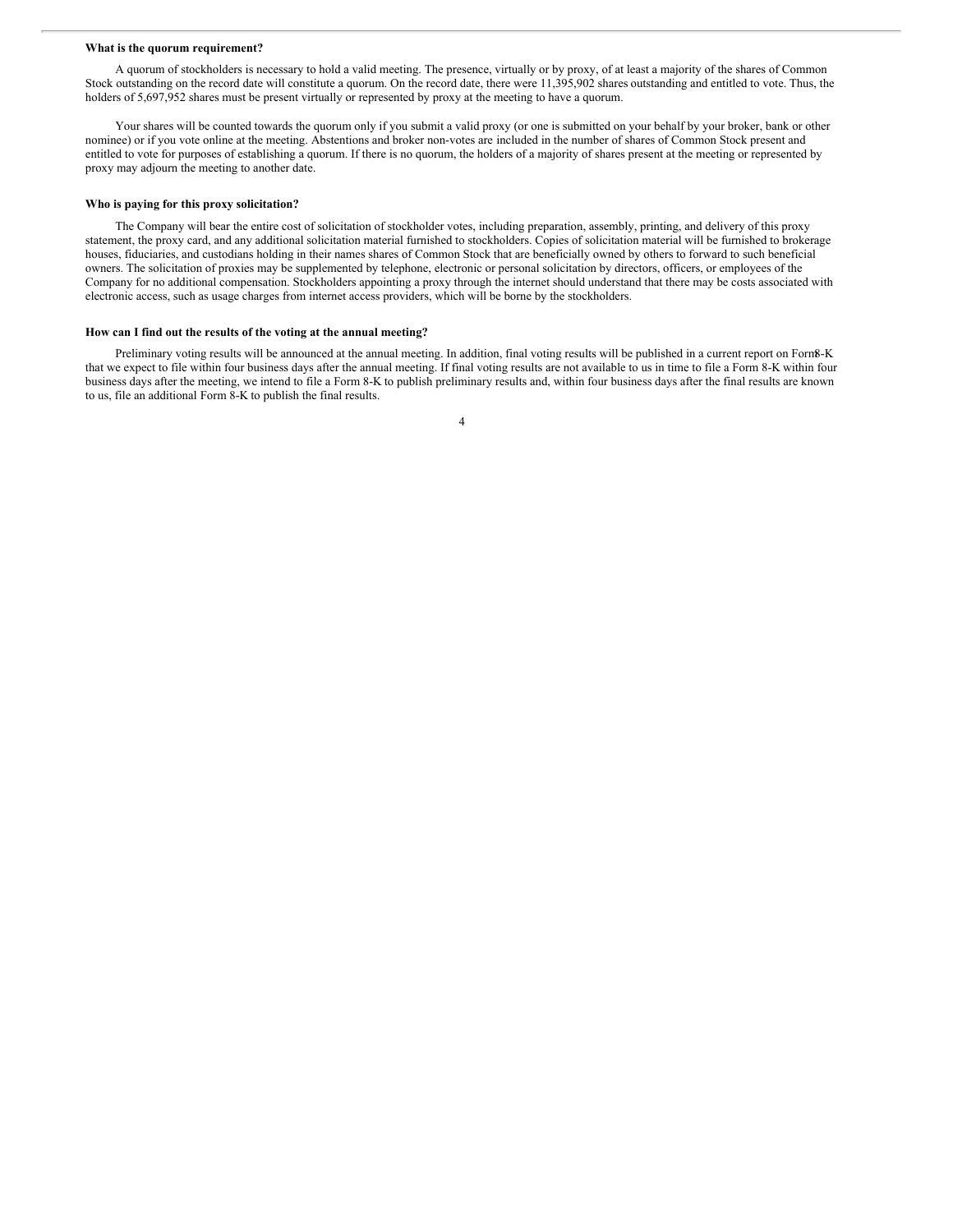#### **PROPOSAL 1—ELECTION OF DIRECTORS**

The Company's directors are elected annually to serve until the next annual meeting of stockholders and until their successors are elected, or, if sooner, until their death, resignation or removal.

The nominees for the Board are set forth below. Each person nominated for election has been previously elected by our stockholders, except for Heather L. Franklin, who was appointed to our Board in 2021 upon recommendation by our Nominating & Governance Committee. Each person nominated for election has agreed to serve if elected, and management has no reason to believe that any of the nominees listed below will be unable to serve. Unless otherwise instructed, the proxy holders will vote all proxies received by them on the accompanying form for the nominees for directors listed below. In the event any nominee should become unavailable for election due to an unexpected occurrence, the proxies will be voted for any such substitute nominee as may be designated by the present Board to fill the vacancy. In the event that additional persons are nominated for election as directors, the proxy holders intend to vote all proxies received by them for the nominees listed below. The eight candidates receiving the highest number of affirmative votes of the shares of Common Stock entitled to vote at the annual meeting will be elected as directors of the Company.

#### **Nominees to the Board**

| Name                 | Title                                   | Age |
|----------------------|-----------------------------------------|-----|
| James Neal           | Chief Executive Officer and Board Chair | 66  |
| W. Denman Van Ness   | Lead Independent Director               | 79  |
| Heather L. Franklin  | Director                                | 56  |
| Natasha Hernday      | Director                                | 50  |
| Barbara Kosacz       | Director                                | 64  |
| Joseph M. Limber     | Director                                | 69  |
| <b>Matthew Perry</b> | Director                                | 49  |
| Jack L. Wyszomierski | Director                                | 66  |

*James Neal* has been our Board Chair since December 2021, and Chief Executive Officer and director since December 2016 after serving as our Senior Vice President and Chief Operating Officer. He joined the Company in 2009 as its Vice President, Business Development. Mr. Neal brings more than 25 years' experience forming and maximizing business and technology collaborations globally and in bringing novel products and technologies to market. Prior to joining XOMA, Mr. Neal was Acting Chief Executive Officer of Entelos, Inc. a leading biosimulation company. Previously, in 2007, Entelos acquired Iconix Biosciences, a privately held company where Mr. Neal served as Chief Executive Officer and established multi-year collaborations with Bristol-Myers Squibb, Abbott Labs, Eli Lilly and the U.S. Food and Drug Administration. While Executive Vice President of Incyte Genomics from 1999 to 2002, he led the global commercial activities with pharmaceutical company collaborators and partners including Pfizer, Aventis and Schering-Plough, as well as sales, marketing and business development activities for the company. Earlier, he was associated with Monsanto Company in positions of increasing responsibility. Mr. Neal also serves on the board of directors of Palisade Bio, Inc., a clinical-stage biopharmaceutical company. Mr. Neal earned his B.S. in Biology and his M.S. in Genetics and Plant Breeding from the University of Manitoba, Canada, and holds an Executive MBA degree from Washington University in St. Louis, Missouri. Mr. Neal has significant experience with biopharmaceutical companies and brings the unique perspective of the Chief Executive Officer of the Company to the Board.

*W. Denman Van Ness* has been a director since October 1981 and was appointed Lead Independent Director in January of 2008. He served as Board Chair from August 2011 until December 2021. He is Chairman of Hidden Hill Advisors, a venture capital consulting firm. From April 1996 through October 1999, he was a Managing Director of CIBC Capital Partners, an international merchant banking organization. From 1986 to 1996, Mr. Van Ness was a General Partner of Olympic Venture Partners II and Rainier Venture Partners, venture capital funds,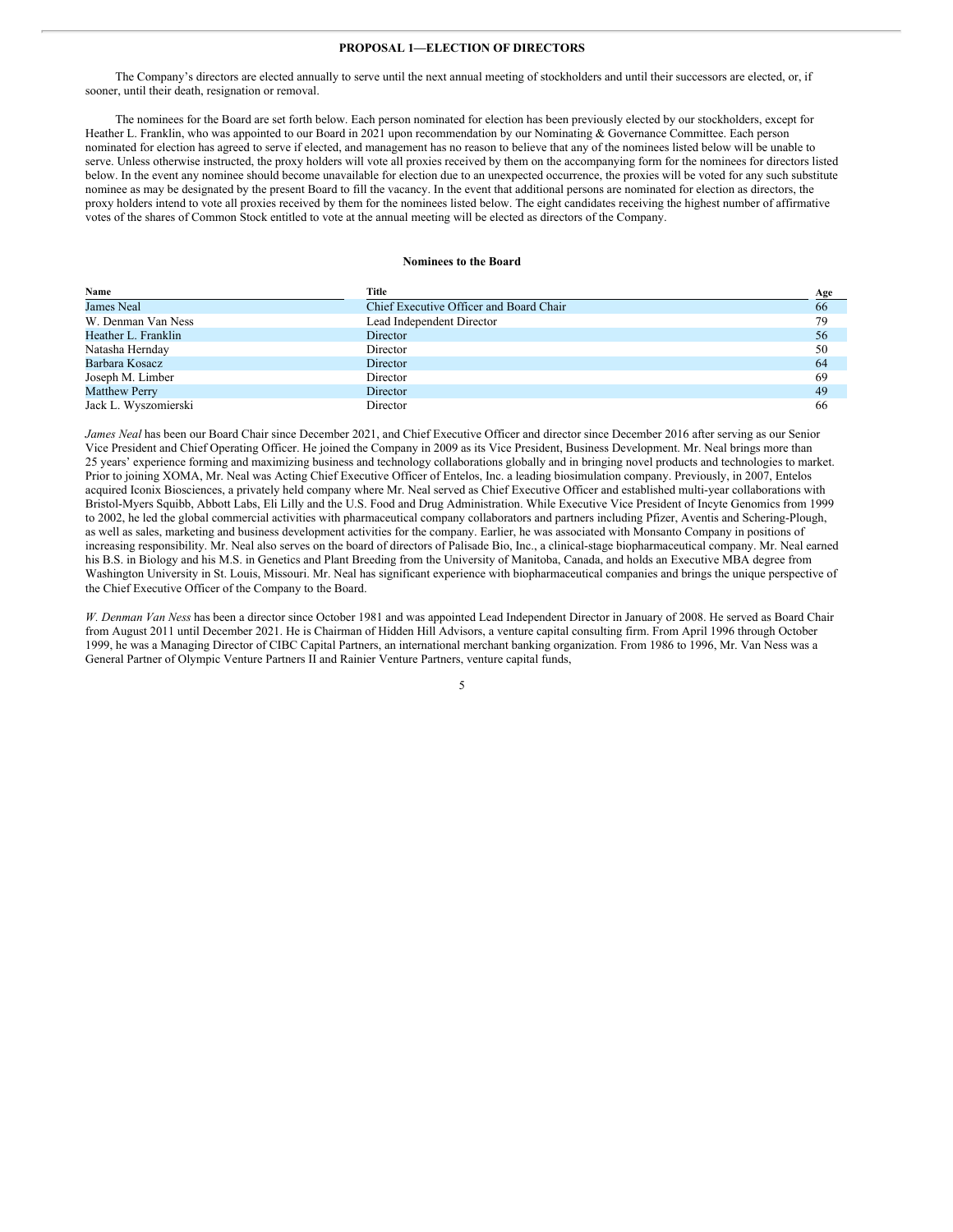and from 1977 until 1985, he was a General Partner of the venture capital group at Hambrecht & Quist, the manager of several venture capital funds. Mr. Van Ness earned his B.A. in American History and Literature from Williams College and holds an MBA degree from Harvard University. Mr. Van Ness brings to the Board an extensive understanding of corporate development and a background in assessing a wide range of corporate funding sources and partnering opportunities. His leadership skills, including past service on the boards of other companies, contribute to his role as Lead Independent Director.

*Heather L. Franklin* has been a director since August 2021. Ms. Franklin has over 20 years of broad biotechnology expertise. She founded Blaze Bioscience, Inc. in 2011 and has led the company from its infancy to become a clinical-stage company. Prior to establishing Blaze and serving as its President and CEO, Ms. Franklin spent 10 years at ZymoGenetics in positions of increasing responsibility, ultimately serving as senior vice president, business development, where she was a member of the executive management team and was responsible for business development, alliance management, strategic planning, portfolio management, and pipeline marketing. Earlier in her career, she held roles in program management at Amgen and Targeted Genetics. Ms. Franklin received her MBA from The Wharton School of the University of Pennsylvania, her M.S. from the University of Washington, and her B.S. from University of North Carolina at Chapel Hill. Ms. Franklin brings to the Board extensive executive management experience in the biotechnology industry.

*Natasha Hernday* has been a director since July 2020. Ms. Hernday is the Executive Vice President of Corporate Development and a member of the Executive Committee for the publicly traded biotechnology company Seagen, Inc. She has worked for Seagen since 2011. From 1994 through 2010, after starting her career in molecular and mammalian cell biology, Ms. Hernday served in various roles of increasing responsibility at Amgen Inc., including as Director, Mergers & Acquisitions and as Director, Out-Partnering. She serves on the Board of Directors for Alpine Immune Sciences, Inc. and on the Knight Campus External Advisory Board for the University of Oregon. Ms. Hernday previously served on the Board of Directors of PDL BioPharma, Inc. Ms. Hernday received her BA in microbiology from the University of California at Santa Barbara and MBA from Pepperdine University. Ms. Hernday brings to the Board extensive experience in advising biotechnology companies on matters of corporate strategy and partnership.

*Barbara Kosacz* has been a director since January 2019. Ms. Kosacz has been Chief Operating Officer and General Counsel at Kronos Bio, Inc since July 2020. Ms. Kosacz was previously a partner at Cooley LLP since 2002 and has more than 25 years of experience in counseling clients in the life sciences arena, ranging from early stage startups to larger public companies, venture funds, investment banks, and non-profit institutions. She serves on the board of directors of Phoenix Biotech Acquisition Corp., a blank-check company formed for the purpose of acquiring or merging with one or more businesses, the board of directors of Athira Pharma, Inc., has served as a member of the BIO Emerging Companies' Section Governing Board, is a member of the Board of Trustees of the Keck Graduate Institute, an advisory board member of Locust Walk Partners, and has been a speaker at multiple life sciencesrelated conferences, as well as guest lecturer at the University of California, Berkeley (Boalt Hall), Stanford University, the University of Pennsylvania, and Columbia University on biotechnology law, biotech business models, corporate partnering negotiations and deal structures, and bioethics. Recognized by *Best Lawyers* in America since 2008, Ms. Kosacz and was listed as a "leading lawyer" for healthcare and life sciences in the 2018*Legal 500*, as a "Band 1" attorney in the 2018 edition of *Chambers USA: America's Leading Lawyers for Business* and recognized as a "highly recommended transactions" lawyer by *IAM Patent 1000* for her "nearly three decades advising diverse companies in the industry at a deeply strategic and commercial level and overseeing their most complex and profitable deals." She received her Juris Doctor degree from the University of California, Berkeley School of Law, and her bachelor's degree from Stanford University. Ms. Kosacz brings extensive experience in advising biotechnology companies to the Board.

*Joseph M. Limber* has been a director since December 2012. Mr. Limber currently serves as President and Chief Executive Officer and a member of the Board of Directors of Secura Bio, Inc., a position he has held since February 2019. Prior to that, Mr. Limber served as President and Chief Executive Officer of Genoptix, Inc. from March 2017 through December 2018. Mr. Limber served as Executive Chairman of ImaginAb from January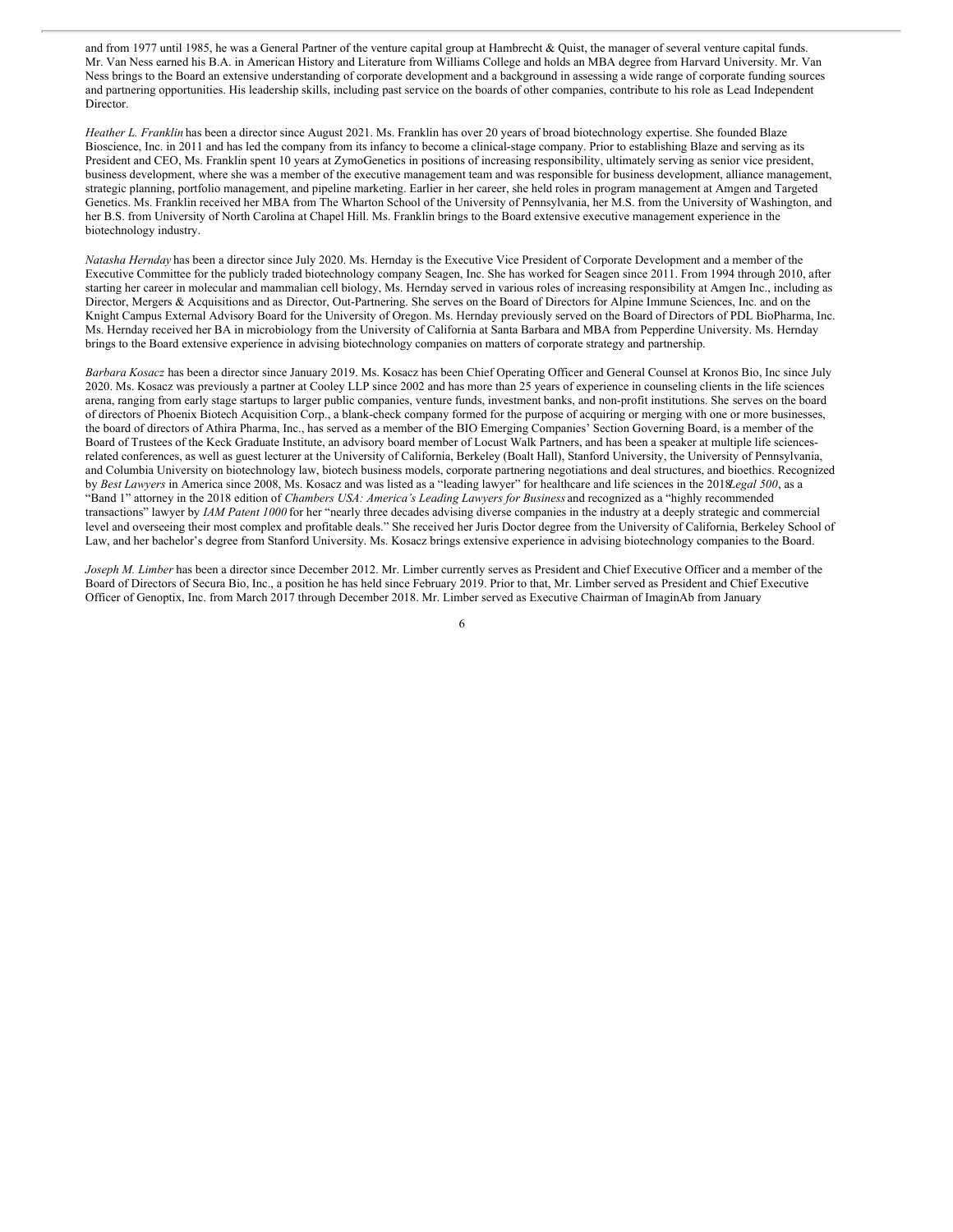2016 through November 2017. Mr. Limber served as President and Chief Executive Officer of Gradalis, Inc. from July 2013 through April 2015. Mr. Limber served as President and Chief Executive Officer of Prometheus Laboratories Inc., a subsidiary of Nestlé Health Science, from December 2003 through April 2013 and as a member of its Board of Directors from January 2004 through April 2013. From January 2003 to July 2003, Mr. Limber was a consultant and interim Chief Executive Officer for Deltagen, Inc., a provider of drug discovery tools and services to the biopharmaceutical industry. From April 1998 to December 2002, Mr. Limber was the President and Chief Executive Officer of ACLARA BioSciences, Inc. (now Monogram Biosciences, Inc.), a developer of assay technologies and lab-on-a-chip systems for life science research. From 1996 to 1998, he was the President and Chief Operating Officer of Praecis Pharmaceuticals, Inc. (acquired by GlaxoSmithKline plc), a biotechnology company focused on the discovery and development of pharmaceutical products. Prior to Praecis, Mr. Limber served as Executive Vice President of SEQUUS Pharmaceuticals, Inc. (acquired by Alza Corporation and now part of the Johnson & Johnson family of companies). He also held management positions in marketing and sales with Syntex Corporation (now F. Hoffmann-La Roche Ltd.) and with Ciba-Geigy Corporation (now Novartis AG). Mr. Limber holds a B.A. from Duquesne University. Mr. Limber brings to the Board his experience in successfully developing markets for specialty pharmaceutical products and managing the critical transition from research organization to commercial entity.

*Matthew Perry* has been a director since February 2017. Mr. Perry is the President of Biotechnology Value Fund Partners L.P. ("BVF") and portfolio manager for the underlying funds managed by the firm. BVF Partners is a private investment partnership that has focused on small-cap, value-oriented investment opportunities for more than 20 years. Mr. Perry joined BVF Partners in December 1996 and has been a successful lead investor in dozens of transactions. He has positively influenced corporate direction for numerous biotechnology companies during the course of his career. In January 2016, Mr. Perry was named to CTI BioPharma Corp.'s Board of Directors and is a member of its Compensation Committee. Mr. Perry is also a co-founder and director of Nordic Biotech Advisors ApS, a venture capital firm based in Copenhagen, Denmark. He holds a B.S. degree from the Biology Department at the College of William and Mary. Mr. Perry brings extensive management consulting experience and experience investing in biotechnology companies to the Board.

*Jack L. Wyszomierski* has been a director since August 2010. From 2004 until his retirement in 2009, Mr. Wyszomierski was Executive Vice President and Chief Financial Officer of VWR International, LLC, a global laboratory supply, equipment and distribution business that serves the world's pharmaceutical and biotechnology companies, as well as industrial and governmental organizations. At Schering-Plough, a global health care company which had worldwide sales of over \$8 billion in 2004, Mr. Wyszomierski held positions of increasing responsibility from 1982 to 2004 culminating in his appointment as Executive Vice President and Chief Financial Officer. Mr. Wyszomierski also serves on the Board of Directors of Athersys, Inc., Exelixis, Inc. and SiteOne Landscape Supply, Inc., and served on the Board of Directors of Unigene Laboratories, Inc. from 2012 to 2013. He holds an M.S. in Industrial Administration and a B.S. in Administration, Management Science and Economics from Carnegie Mellon University. Mr. Wyszomierski brings his considerable financial expertise to the Board, the Audit Committee, and the Compensation Committee.

#### *Recommendation*

The Board recommends voting "**FOR**" the election of all nominees to the Board. In tabulating the voting results for the election of directors, only "FOR" and "WITHHOLD" votes and broker non-votes are counted. "WITHHOLD" votes and broker non-votes will not have any effect on the outcome of the election.

#### **Board Matters**

#### *Board Diversity*

Due to the global and complex nature of our business, the Board believes it is important to consider diversity of race, ethnicity, gender, sexual orientation, age, education, cultural background, and professional experiences in evaluating board candidates in order to provide practical insights and diverse perspectives. Below is an overview of our director nominee diversity.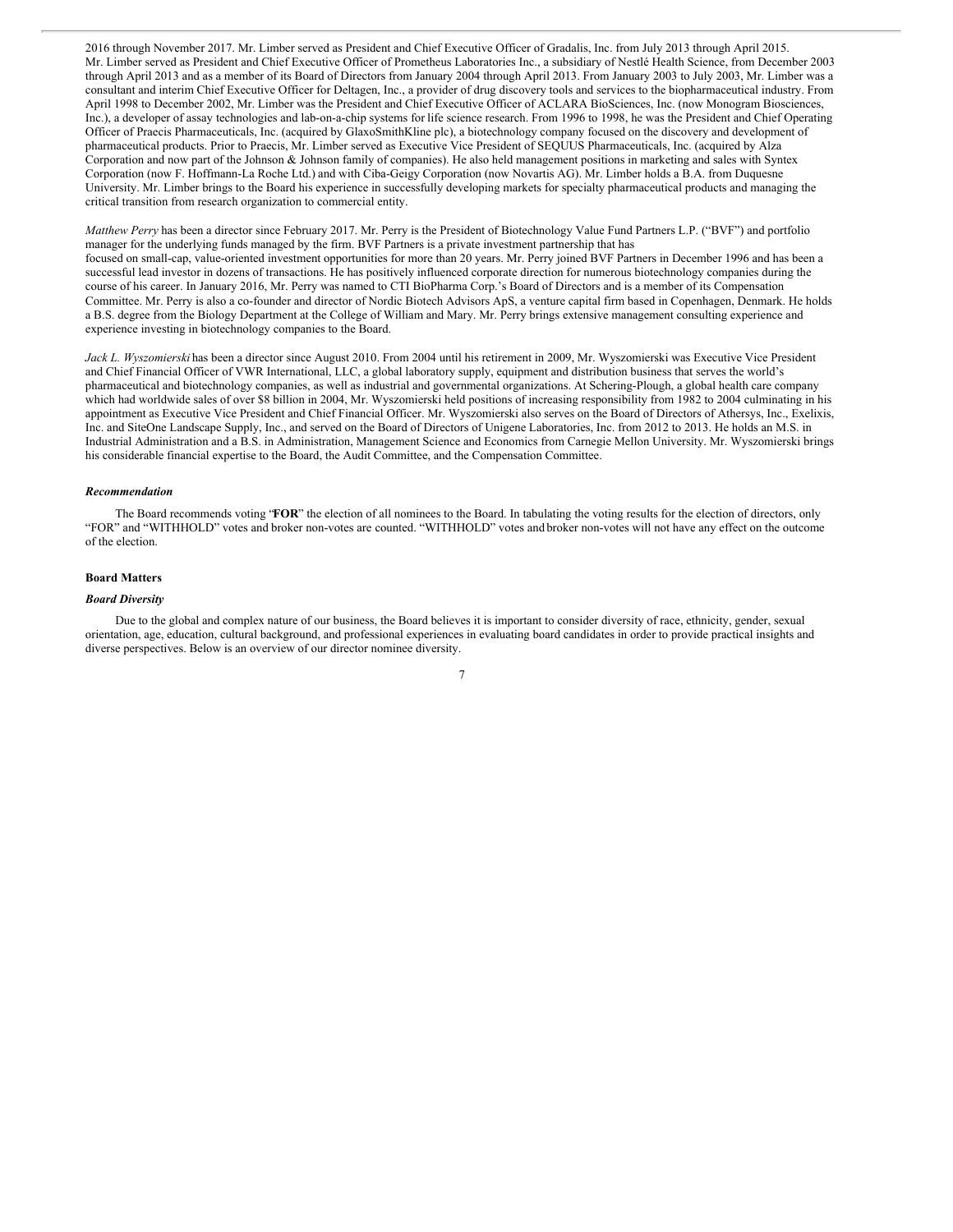| Board Diversity Matrix (As of April 7, 2022) |                          |                          |                       |                                      |
|----------------------------------------------|--------------------------|--------------------------|-----------------------|--------------------------------------|
| <b>Total Number of Directors</b>             | 8                        |                          |                       |                                      |
|                                              | Female                   | Male                     | Non-<br><b>Binary</b> | Did Not<br><b>Disclose</b><br>Gender |
| <b>Part I: Gender Identity</b>               |                          |                          |                       |                                      |
| Directors                                    | 3                        | 5                        | -                     |                                      |
| Part II: Demographic Background              |                          |                          |                       |                                      |
| African American or Black                    | $\overline{\phantom{a}}$ | $\overline{\phantom{a}}$ | __                    |                                      |
| Alaskan Native or Native American            | $\overline{\phantom{a}}$ | _                        | _                     |                                      |
| Asian                                        | -                        | _                        | --                    |                                      |
| Hispanic or Latinx                           |                          | -                        | _                     |                                      |
| Native Hawaiian or Pacific Islander          | --                       |                          |                       |                                      |
| White                                        | $\overline{2}$           | 5                        |                       |                                      |
| Two or More Races or Ethnicities             | -                        | -                        |                       |                                      |
| LGBTO+                                       |                          |                          |                       |                                      |
| Did Not Disclose Demographic Background      |                          |                          |                       |                                      |

#### *Board Leadership Structure and Risk Oversight*

The Board is currently chaired by the Chief Executive Officer of the Company, James Neal. The Board has also appointed W. Denman Van Ness as Lead Independent Director.

The Company believes that combining the positions of Chief Executive Officer and Board Chair helps to ensure that the Board and management act with a common purpose. In the Company's view, separating the positions of Chief Executive Officer and Board Chair has the potential to give rise to divided leadership, which could interfere with good decision-making or weaken the Company's ability to develop and implement strategy. Instead, the Company believes that combining the positions of Chief Executive Officer and Board Chair provides a single, clear chain of command to execute the Company's strategic initiatives and business plans. In addition, the Company believes that a combined Chief Executive Officer/Board Chair is better positioned to act as a bridge between management and the Board, facilitating the regular flow of information. The Company also believes that it is advantageous to have a Board Chair with an extensive history with and knowledge of the Company (as is the case with the Company's Chief Executive Officer) as compared to a relatively less informed independent Board Chair.

The Board appointed Mr. Van Ness as the Lead Independent Director to help reinforce the independence of the Board as a whole. The position of Lead Independent Director has been structured to serve as an effective balance to a combined Chief Executive Officer/Board Chair: the Lead Independent Director is empowered to, among other duties and responsibilities, approve agendas and meeting schedules for regular Board meetings, preside over Board meetings in the absence of the Board Chair, preside over and establish the agendas for meetings of the independent directors, act as liaison between the Board Chair and the independent directors, approve information sent to the Board, preside over any portions of Board meetings at which the evaluation or compensation of the Chief Executive Officer is presented or discussed and, as appropriate upon request, act as a liaison to stockholders. In addition, it is the responsibility of the Lead Independent Director to coordinate between the Board and management with regard to the determination and implementation of responses to any problematic risk management issues. As a result, the Company believes that the Lead Independent Director can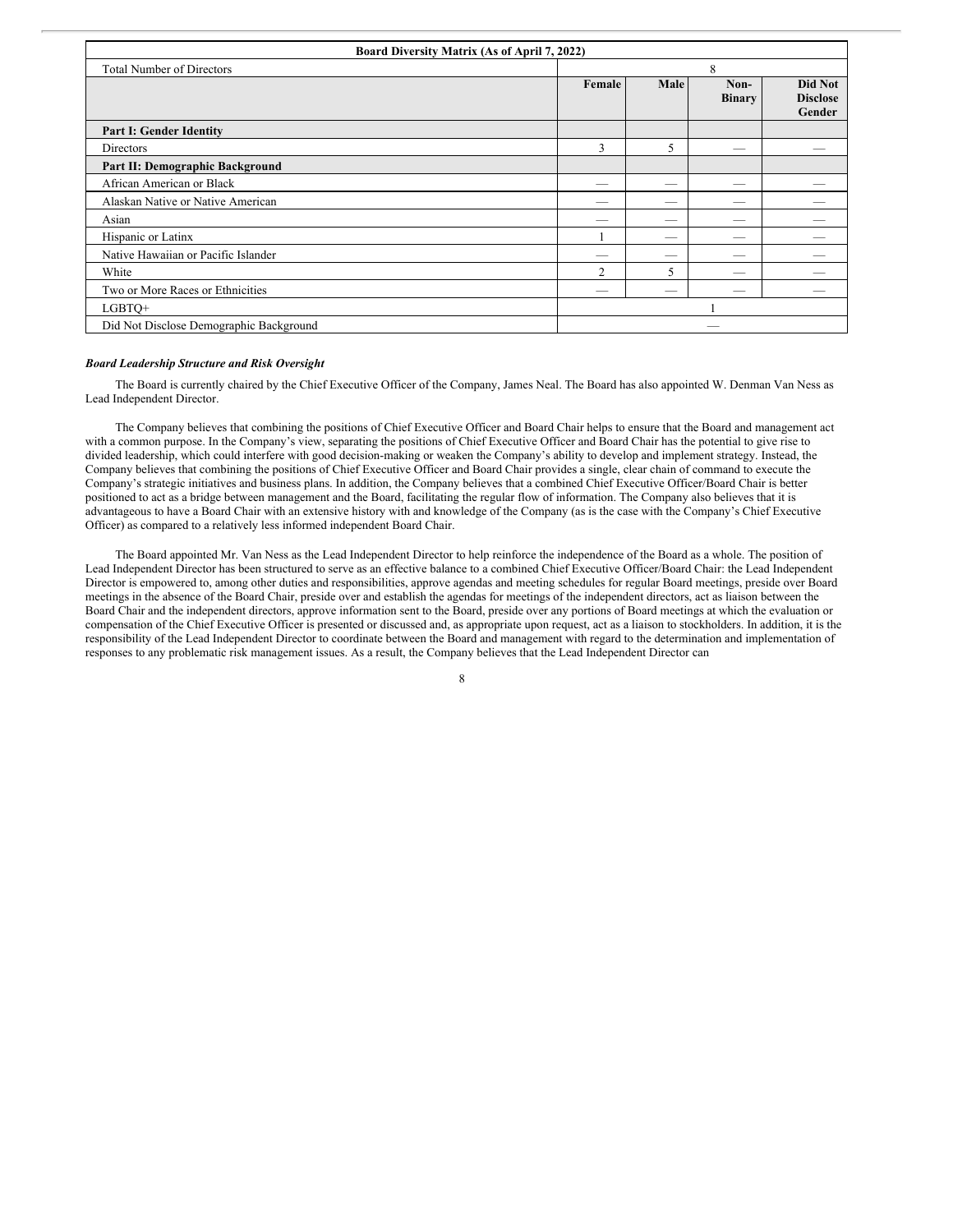help ensure the effective independent functioning of the Board in its oversight responsibilities. In addition, the Company believes that the Lead Independent Director is better positioned to build a consensus among directors and to serve as a conduit between the other independent directors and the Board Chair, for example, by facilitating the inclusion on meeting agendas of matters of concern to the independent directors.

The Board is responsible for consideration and oversight of risks facing the Company and is responsible for ensuring that material risks are identified and managed appropriately. As set forth in the Audit Committee charter, the Audit Committee meets periodically with management in order to review the Company's major financial exposures and the steps management has taken to monitor and control such exposures. In fulfilling this role, the Audit Committee conducts periodic risk assessments and reports its findings to the full Board. The Audit Committee also oversees related-party transactions.

#### *Independence of the Board of Directors*

As required under the Nasdaq Stock Market ("Nasdaq") listing standards, a majority of the members of a listed company's board of directors must qualify as "independent," as affirmatively determined by the board of directors. In addition, Nasdaq rules require that, subject to specified exceptions, each member of a listed company's audit, compensation and nominating committees be independent within the meaning of Nasdaq rules. Audit committee members must also satisfy the independence criteria set forth in Rule 10A-3 under the Securities Exchange Act of 1934, as amended (the "Exchange Act").

Our Board undertook a review of the independence of each director and considered whether any director has a material relationship with us that could compromise his or her ability to exercise independent judgment in carrying out his or her responsibilities. As a result of this review, our Board determined that each of Ms. Franklin, Ms. Hernday, Ms. Kosacz, Mr. Limber, Mr. Perry, Mr. Van Ness, and Mr. Wyszomierski qualifies as an "independent" director within the meaning of the Nasdaq rules. Accordingly, a majority of our directors are independent, as required under Nasdaq rules. Our non-employee directors have been meeting, and we anticipate that they will continue to meet, in regularly scheduled executive sessions at which only non-employee directors are present.

All of the members of the Compensation Committee are "independent," as required by Nasdaq Rules 5605(a)(2) and 5605(d)(2). In determining independence within the meaning of Nasdaq Rules pertaining to membership of the Compensation Committee, our Board determined, based on its consideration of factors specifically relevant to determining whether any such director has a relationship to us that is material to that director's ability to be independent from management in connection with the duties of a compensation committee member, that no member of the Compensation Committee has a relationship that would impair that member's ability to make independent judgments about our executive compensation.

#### *Board Meetings*

During the fiscal year ended December 31, 2021, the Board held ten meetings. All directors attended at least 75% of the aggregate number of meetings of the Board and the committees of the Board on which he or she served that were held during the portion of the last fiscal year for which he or she was a director or committee member, respectively. Directors are encouraged to attend the Company's annual meeting of stockholders where practicable. All directors serving at the time of the 2021 annual meeting attended last year's annual meeting of stockholders.

The Board has standing audit, compensation and nominating & governance committees.

#### *Compensation Committee*

The Compensation Committee is responsible for recommending and reviewing the compensation, including options and perquisites, of the Company's officers and other employees generally, but only reviews and

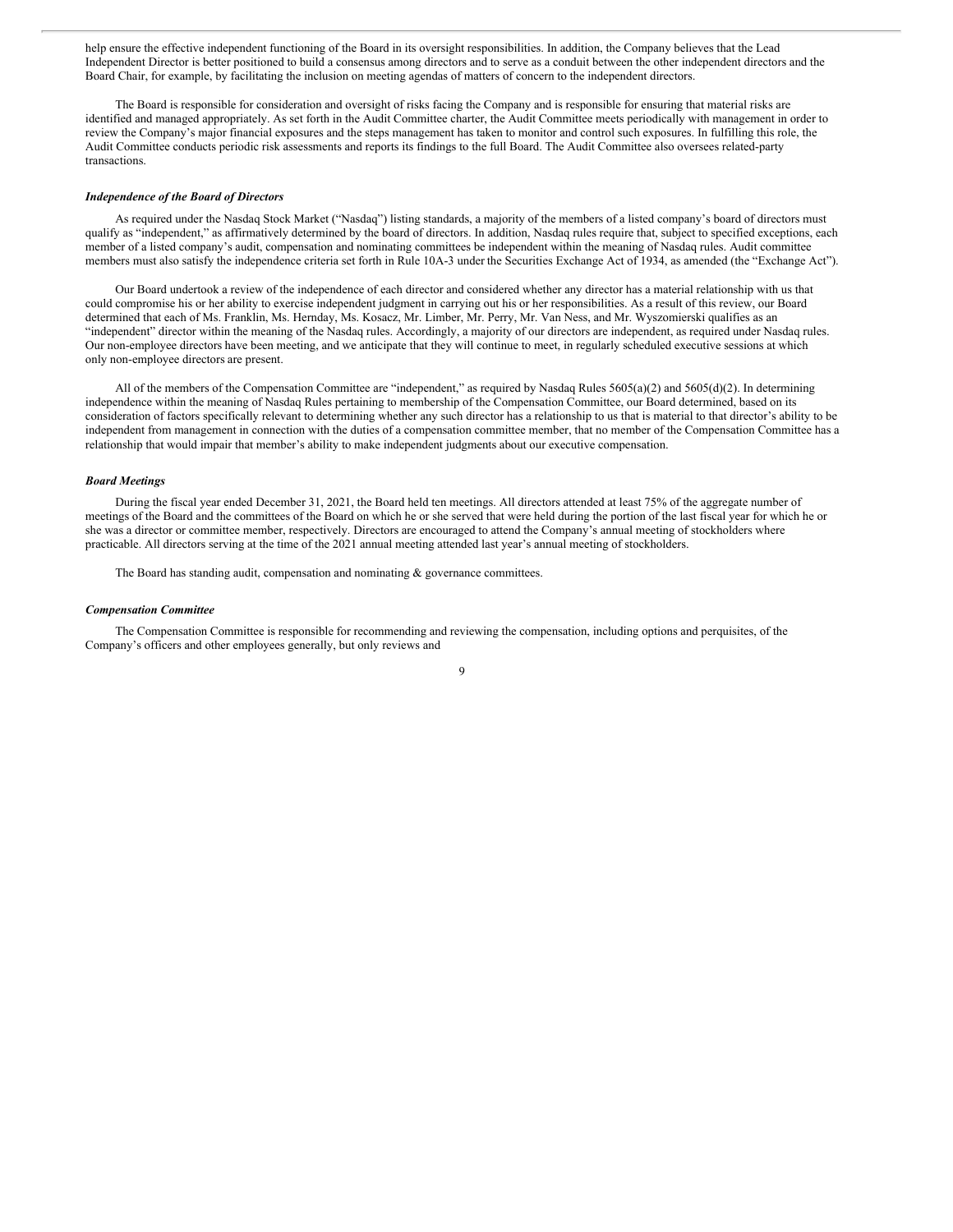individually approves the compensation for our executive officers, including the named executive officers (other than our Chief Executive Officer). With respect to the compensation of our Chief Executive Officer, final decisions are made by the independent members of our Board, upon the recommendations of the Compensation Committee.

In making its executive compensation determinations, the Compensation Committee receives input from its compensation consultant, Compensia, Inc., a national compensation consulting firm that specializes in executive compensation matters ("Compensia") as well as recommendations from our Chief Executive Officer, although no member of management is present for, or participates in, decisions regarding his or her own compensation.

In discharging its responsibilities, the Compensation Committee works with members of our management team, including our Chief Executive Officer. The management team assists the Compensation Committee by providing information on Company and individual performance, market data, and management's perspective and recommendations on compensation matters. The Compensation Committee solicits and reviews our Chief Executive Officer's recommendations and proposals with respect to adjustments to base salaries, cash incentive compensation, long-term incentive compensation opportunities, program structures, and other compensation-related matters for our executive officers (other than with respect to his own compensation). The Compensation Committee reviews and discusses these recommendations and proposals with our Chief Executive Officer and uses them as one factor in determining and approving the compensation for our executive officers (other than our Chief Executive Officer). Our Chief Executive Officer recuses himself from all discussions and recommendations regarding his own compensation.

Under its charter, the Compensation Committee has the authority to engage the services of outside advisors, experts, and others to assist it in the discharge of its responsibilities. In accordance with this authority, the Compensation Committee has retained the services of Compensia to assist it in evaluating our executive compensation program, gathering and analyzing data on the competitive market for executive talent, and formulating and assessing potential changes to our executive compensation program. Compensia serves at the discretion of the Compensation Committee, which reviews Compensia's engagement annually.

The Compensation Committee regularly reviews the objectivity and independence of the advice provided by Compensia on executive compensation matters. In 2021, the Compensation Committee considered the six specific independence factors adopted by the SEC and Nasdaq and determined that Compensia was independent and that its work did not raise any conflicts of interest.

During 2021, the Compensation Committee held four meetings and consisted of Mr. Wyszomierski (Chair), Mr. Perry, and Mr. Van Ness, and also included Ms. Franklin starting on October 20, 2021. The Board has adopted a written charter for the Compensation Committee, a copy of which is available on the Company's website at *https://investors.xoma.com/corporate-governance/governance-documents*.

#### *Nominating & Governance Committee*

The Nominating & Governance Committee assists the Board by identifying individuals qualified to become Board members, recommends to the Board the director nominees for the next annual meeting of stockholders, recommends to the Board the director nominees for each committee and develops, recommends to the Board and oversees the governance principles applicable to the Company. The Nominating & Governance Committee held five meetings in 2021. During 2021, the Nominating & Governance Committee consisted of Ms. Kosacz (Chair), Ms. Hernday, Mr. Van Ness, and Mr. Wyszomierski. In February 2022, Mr. Wyszomierski stepped down from the Nominating & Governance Committee and Ms. Hernday was appointed as the Chair. Each member of the Nominating & Governance Committee is "independent" as defined in the listing standards of Nasdaq. The Board has adopted a written charter for the Nominating & Governance Committee, a copy of which is available on the Company's website at *https://investors.xoma.com/corporate-governance/governance-documents*.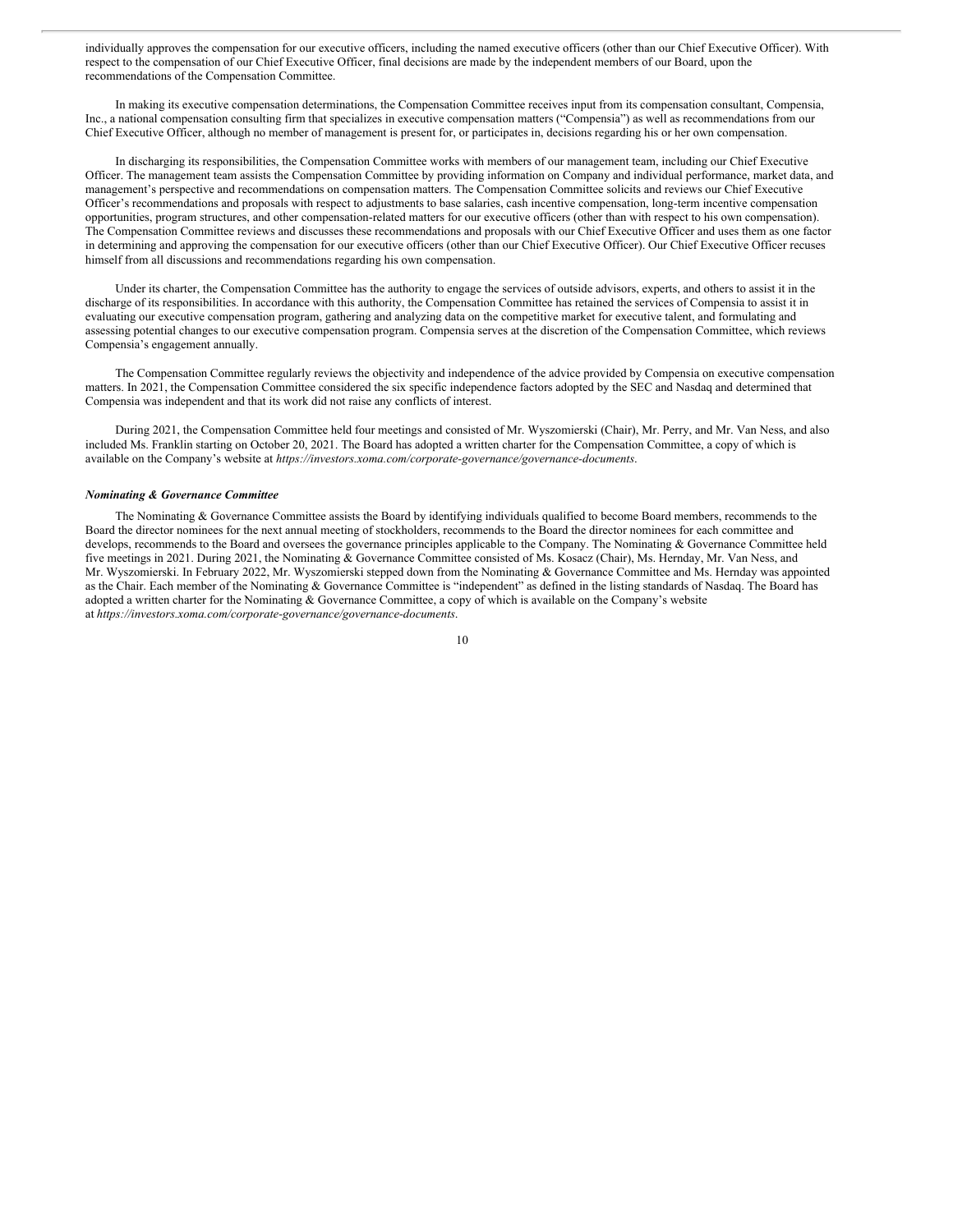The Nominating & Governance Committee's charter provides that the committee will, on behalf of the Board, review letters from stockholders regarding the Company's annual meeting and governance process. Beyond this review, the committee has no formal policy regarding consideration of director candidates recommended by stockholders, in large part because the Company has never received from any of its stockholders a recommendation of a director nominee with reasonably adequate qualifications. The need for a more formal policy was considered and determined to be unnecessary by the committee. The committee will consider candidates recommended by stockholders, and a stockholder wishing to submit a recommendation should send a letter to the Secretary of the Company at 2200 Powell Street, Suite 310, Emeryville, California 94608. The mailing envelope must contain a clear notation indicating that the enclosed letter is a "Director Nominee Recommendation." The letter must identify the author as a stockholder and provide a complete listing of the candidate's qualifications to serve on the Board, the candidate's current principal occupation, most recent five-year employment history and current directorships and a statement that the proposed nominee has consented to the nomination, as well as contact information for both the candidate and the author of the letter. Stockholders may also nominate candidates who are not first recommended to the Nominating & Governance Committee by following the procedures set forth in our By-laws. The Nominating & Governance Committee does not intend to alter the manner in which it evaluates candidates, including the minimum criteria set forth above, based on whether or not the candidate was recommended by a stockholder.

To be considered by the Nominating & Governance Committee, a director nominee must have experience as a board member or senior officer of a company, have a strong financial background, be a leading participant in a field relevant to the Company's business or have achieved national prominence in a relevant field as a faculty member, professional or government official. In addition to these minimum requirements, the committee seeks director candidates based on a number of qualifications, including their independence, knowledge, judgment, leadership skills, education, experience, financial literacy, standing in the community and ability to foster a diversity of backgrounds and views and complement the Board's existing strengths. The Board believes that diversity with respect to all of these factors, including diversity of personal background, business and professional background, perspective, experience and other characteristics, such as gender, gender identity, ethnicity, sexual orientation and age, is an important consideration in appropriate Board composition.

The Board and the Nominating & Governance Committee continues the process of identifying and evaluating director nominees by seeking recommendations from a wide variety of contacts, which may include current executive officers and directors and industry, academic and community leaders. The Board or the committee may retain search firms to identify and screen candidates, conduct reference checks, prepare biographies for review by the committee and the Board and assist in setting up interviews. The Nominating & Governance Committee, and one or more of the Company's other directors, interview candidates, and the committee selects and recommends to the full Board nominees that best suit the Company's needs.

#### *Audit Committee*

The Audit Committee is primarily responsible for approving the services performed by the Company's independent registered public accounting firm and reviewing the Company's accounting practices and systems of internal accounting controls. The Audit Committee held four meetings in 2021. The Audit Committee consisted of Mr. Limber (Chair), Ms. Hernday, Mr. Van Ness, and Mr. Wyszomierski. In February 2022, Ms. Hernday stepped down from the Audit Committee. Each member of the Audit Committee is "independent" as defined in the listing standards of Nasdaq. The Board has determined that each of Mr. Limber, Mr. Van Ness, and Mr. Wyszomierski is an "audit committee financial expert" as defined by the rules of the SEC. The Board has adopted a written charter for the Audit Committee, a copy of which is available on the Company's website at *https://investors.xoma.com/corporate-governance/governance-documents*.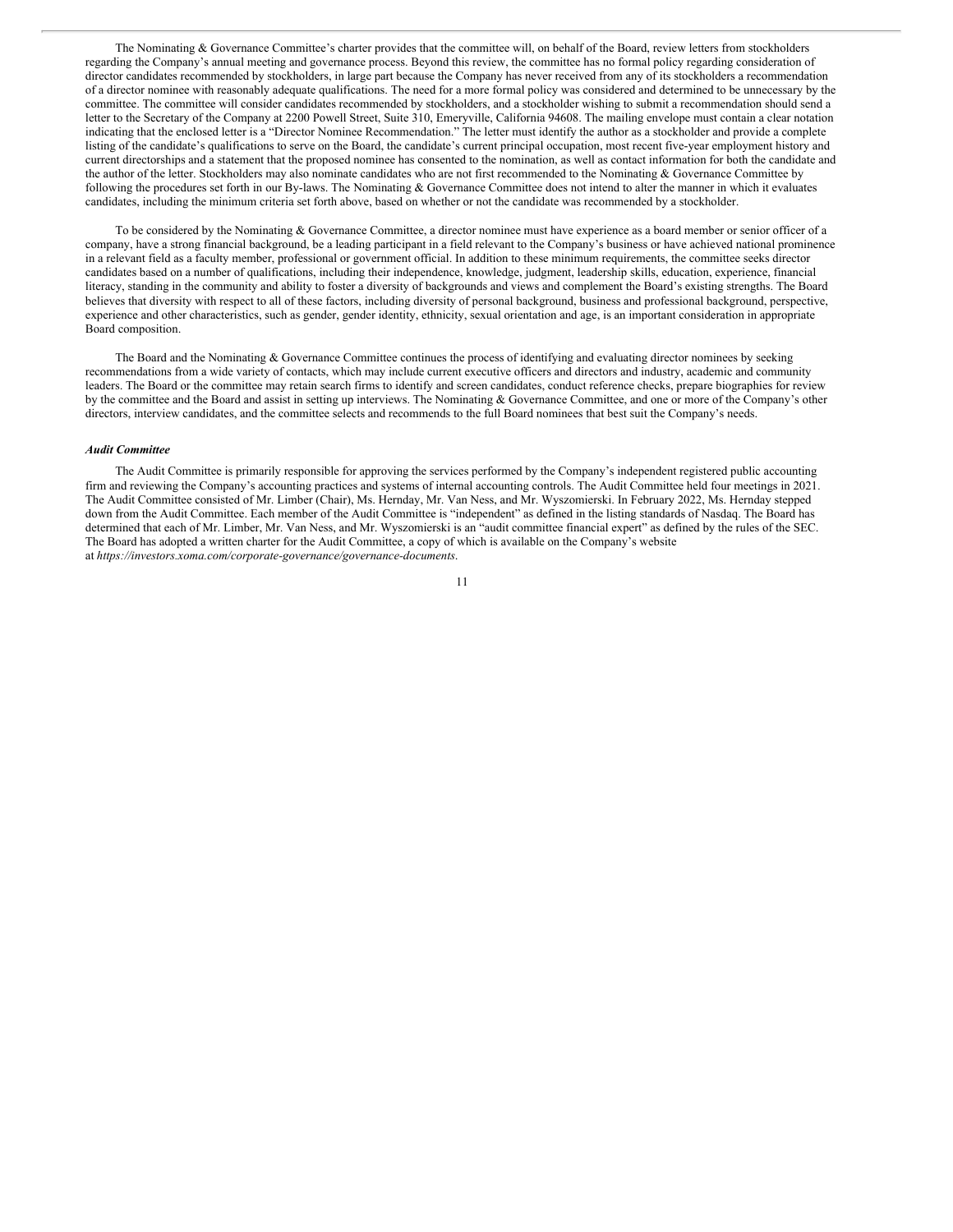#### *Report of the Audit Committee*

In accordance with rules established by the SEC, the Audit Committee has prepared the following report for inclusion in this proxy statement:

As part of its ongoing activities, the Audit Committee has:

- met with management periodically to consider the adequacy of the Company's internal controls and the objectivity of its financial reporting and discussed these matters with the Company's independent registered public accounting firm and with appropriate Company financial personnel;
- regularly met privately with the independent registered public accounting firm, who have unrestricted access to the Audit Committee;
- recommended the appointment of the independent registered public accounting firm and reviewed periodically its performance and independence from management;
- reviewed and discussed with management the Company's audited consolidated financial statements for the year ended December 31, 2021;
- discussed with the independent auditors the matters required to be discussed by the auditing standards adopted by the Public Company Accounting Oversight Board, and other SEC rules, as currently in effect; and
- received the written disclosures and the letter from the independent auditors required by applicable requirements of the Public Company Accounting Oversight Board regarding the independent auditor's communications with the Audit Committee concerning independence and has discussed with the independent auditors their independence.

Based on the review and discussions referred to above, the Audit Committee recommended to the Board that the audited consolidated financial statements be included in the Company's Annual Report on Form 10-K for the year ended December 31, 2021.

> AUDIT COMMITTEE OF THE BOARD OF DIRECTORS Joseph M. Limber, Chair W. Denman Van Ness Jack L. Wyszomierski

This Section is not "soliciting material," is not deemed "filed" with the SEC and is not to be incorporated by reference in any filing of the Company under the Securities Exchange Act of 1934, as amended, or the Securities Act of 1933, as amended, whether made before or after the date hereof and *irrespective of any general incorporation language in any such filing.*

#### **Prohibitions on Derivative, Hedging, Monetization and Other Transactions**

We maintain an insider trading compliance policy that applies to all directors and employees, including our executive officers, which prohibits certain transactions in our Common Stock, including short sales, puts, calls or other transactions involving derivative securities, hedging or monetization transactions, purchases of our Common Stock on margin or borrowing against an account in which our Common Stock is held, or pledging our Common Stock as collateral for a loan. Our management team oversees compliance with our insider trading compliance program and any material updates to the insider trading compliance program are subject to approval by our Board. Our Chief Financial Officer serves as our insider trading compliance officer.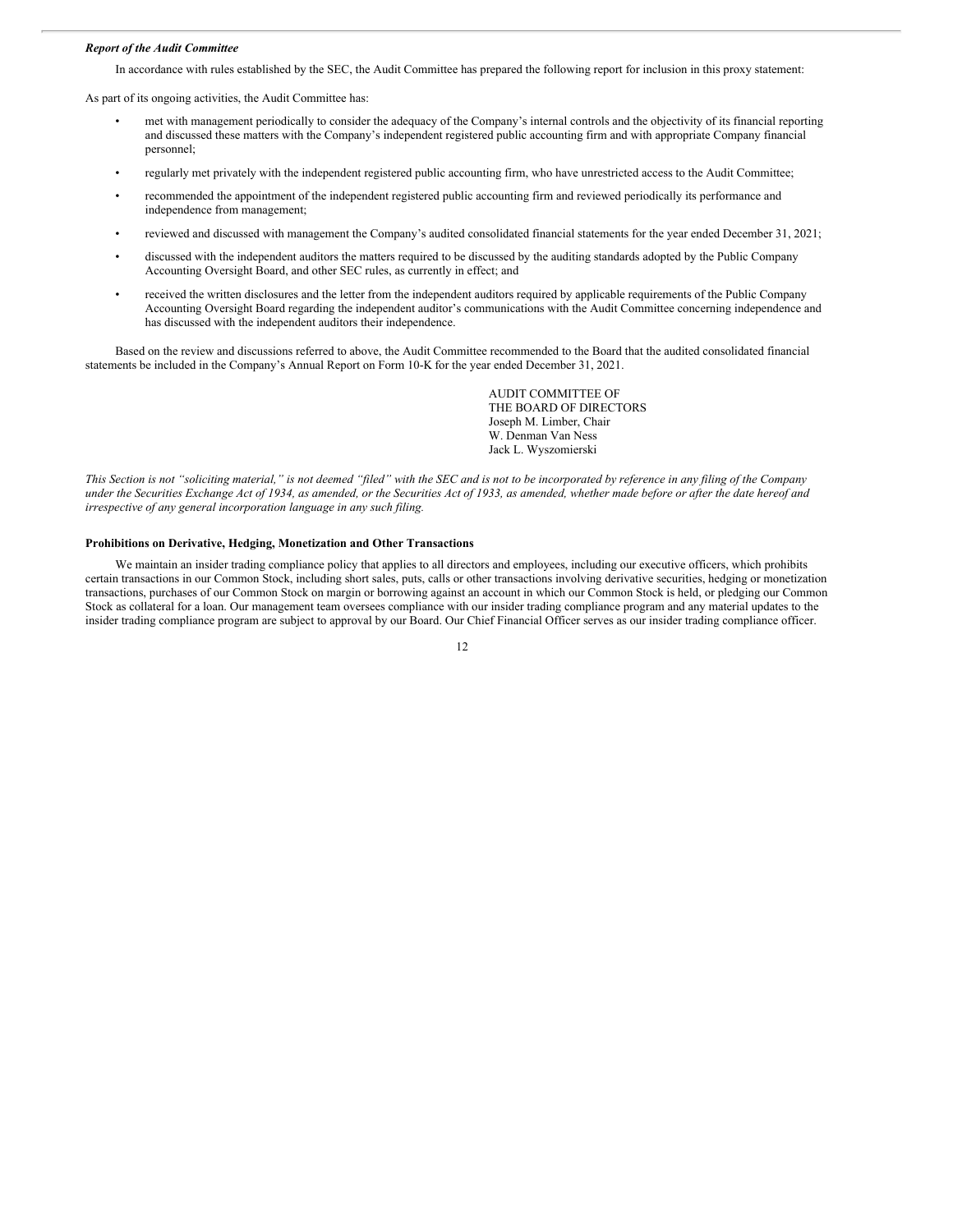#### **Executive Officers**

The name and age as of April 7, 2022, position and biographical summary of our executive officer who is not also a nominee for ongoing membership on our Board is included below.

*Thomas Burns*, 48 years old, has been our Senior Vice President, Finance and Chief Financial Officer since March 2017. He joined the Company in August 2006 and since then has held various senior finance and accounting roles, most recently as Vice President, Finance and Chief Financial Officer. Mr. Burns has over twenty years of experience in accounting and finance in both biotechnology and high-technology companies. Prior to his employment with the Company, he held multiple senior financial management positions at high-tech companies including Mattson Technology, IntruVert Networks (acquired by McAfee), Niku Corporation (acquired by Computer Associates) and Conner Technology. Mr. Burns received his Bachelor's degree from Santa Clara University and his Masters of Business Administration from Golden Gate University.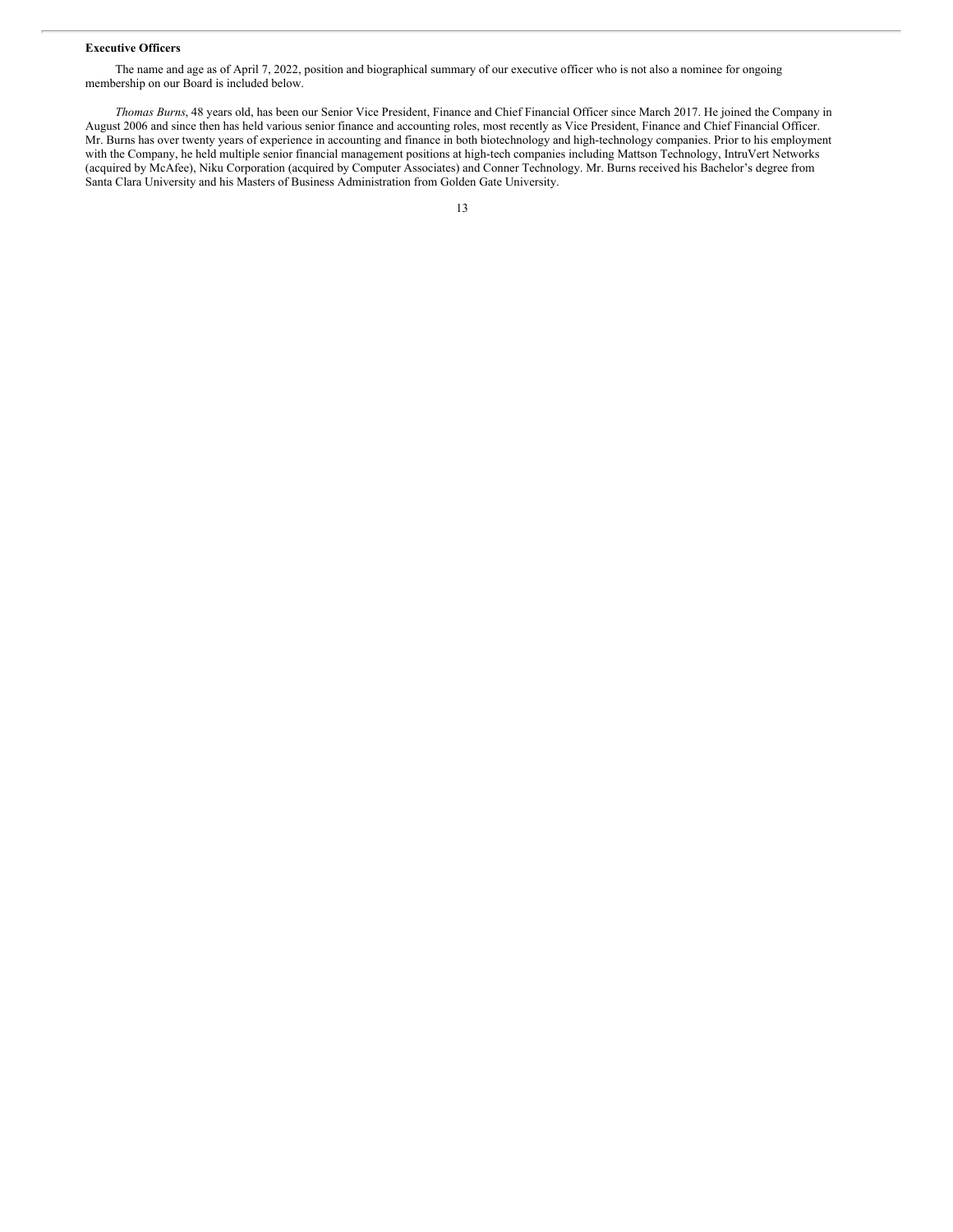#### **PROPOSAL 2—APPROVAL OF AMENDMENT AND RESTATEMENT OF 2010 LONG TERM INCENTIVE AND STOCK AWARD PLAN**

The Company's 2010 Long Term Incentive and Stock Award Plan (the "Long Term Incentive Plan") became effective on July 21, 2010, the date of approval by the Company's stockholders. The stockholders approved prior amendments to the Long Term Incentive Plan in May 2014, May 2016 and May 2017, and an amendment and restatement of the Long Term Incentive Plan in May 2019.

In this Proposal 2, the Board is asking the stockholders to approve the amendment to the Long Term Incentive Plan (the "Amendment") in order to:

- Increase the number of shares of Common Stock authorized for issuance under the Long Term Incentive Plan by an additional 275,000 shares; and
- Increase the number of shares of Common Stock issuable under the Long Term Incentive Plan as incentive stock options ("ISOs") by an additional 275,000 shares;

The Board has already approved the Amendment to the Long Term Incentive Plan subject to approval of the Company's stockholders. If this Proposal 2 is approved by the stockholders, the Amendment to the Long Term Incentive Plan will become effective upon the date of the Annual Meeting. In the event the stockholders do not approve this Proposal 2, the Amendment will not become effective and the Long Term Incentive Plan will continue in its current form.

#### **Why we are Requesting Stockholder Approval of the Amendment to the Long Term Incentive Plan?**

The Board believes that it is in the best interest of the stockholders and the Company to increase the aggregate number of shares authorized for issuance under the Long Term Incentive Plan. We compete with many biotechnology and royalty aggregator companies to attract and retain talented employees at all levels, and equity awards are a critical component of our compensation philosophy and our annual compensation structure. Having the ability to grant equity awards is essential for us to be able to attract, motivate and retain a talented workforce. If we exhaust our remaining share reserve, we will be unable to issue new equity awards to our new and existing employees, consultants, officers and directors, and this would seriously hamper our ability to provide a competitive pay package to current and prospective employees. Approval of the Amendment will allow us to continue to grant equity awards at levels the Board or Compensation Committee determines to be appropriate in order to attract new employees, consultants and directors, retain our existing employees, consultants and directors and to provide incentives for such persons to exert maximum efforts for our success and ultimately increase stockholder value.

In addition, the Board believes that the Company needs to maintain the flexibility to grant options under the Long Term Incentive Plan as ISOs.

#### **Why You Should Vote to Approve the Amendment to the Long Term Incentive Plan?**

While we recognize that equity awards may have a dilutive impact on existing stockholders, we believe that we have managed our existing equity reserves carefully, and that our current level of dilution and "burn rate" is reasonable, as demonstrated in the tables below.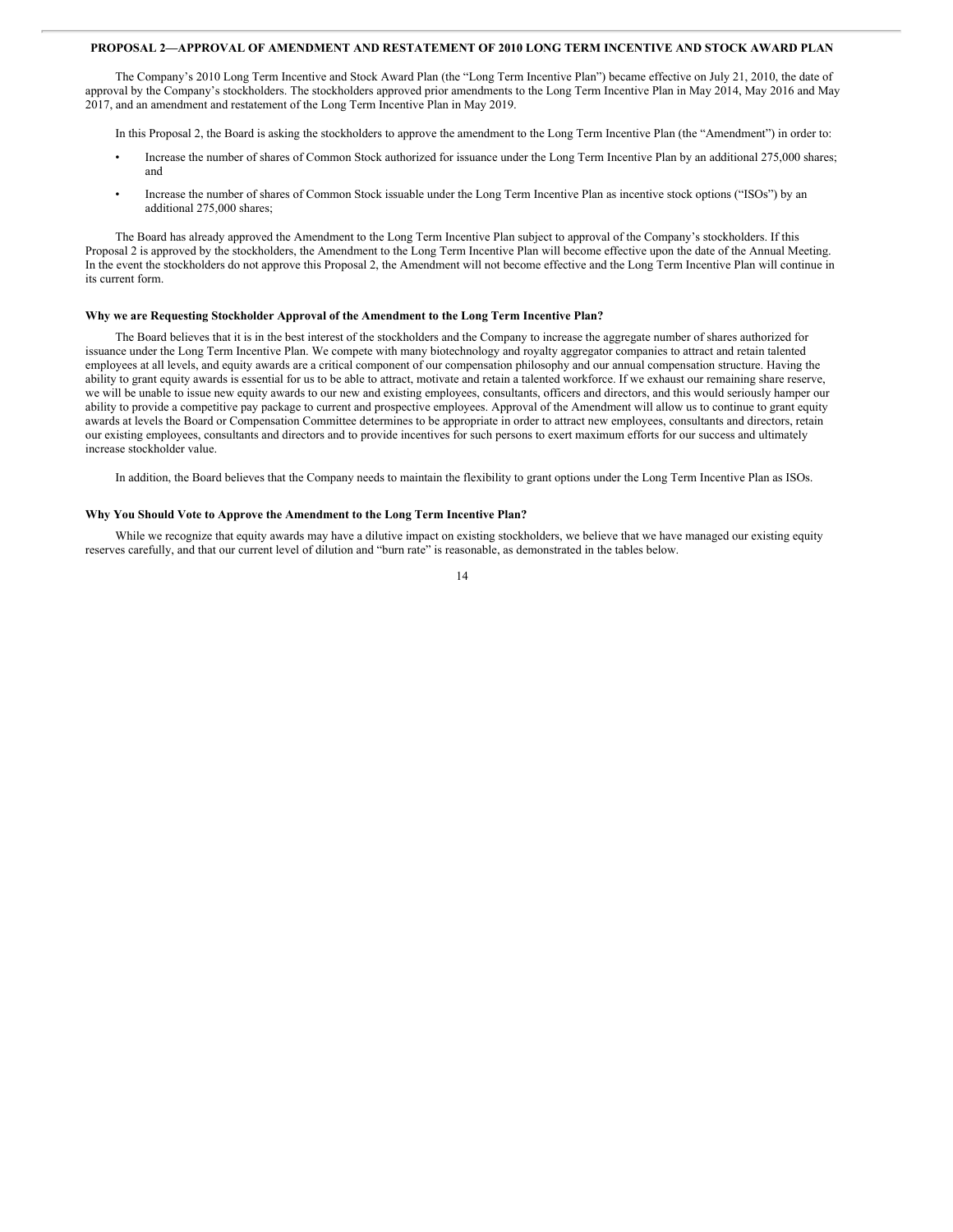#### *Overhang*

The following table provides certain additional information regarding our equity incentive program.

|                                                                                               | As of March 21, 2022<br>(Record Date) |
|-----------------------------------------------------------------------------------------------|---------------------------------------|
| Total number of shares of common stock subject to outstanding stock options                   | 1,988,184                             |
| Weighted-average exercise price of outstanding stock options                                  | 21.18                                 |
| Weighted-average remaining term of outstanding stock options (years)                          | 6.47 years                            |
| Total number of shares of common stock subject to outstanding full value awards               |                                       |
| Total number of shares of common stock available for grant under the Long Term Incentive Plan | 7,355                                 |
| Total number of shares of common stock available for grant under other equity incentive plans | $\Omega$                              |
| Total number of shares of common stock outstanding                                            | 11,395,902                            |
| Per-share closing price of common stock as reported on Nasdaq Capital Market                  | 29.52                                 |

#### *Burn Rate*

The following table provides detailed information regarding the activity related to our equity incentive plans for fiscal year 2021.

|                                                                               | <b>Fiscal Year 2021</b> |
|-------------------------------------------------------------------------------|-------------------------|
| Total number of shares of common stock subject to stock options granted       | 325,211                 |
| Total number of shares of common stock subject to full value awards granted   | $\Omega$                |
| Total number of shares of common stock subject to stock options cancelled     | 164,635                 |
| Total number of shares of common stock subject to full value awards cancelled |                         |
| Weighted-average common stock outstanding                                     | 11,287,531              |

#### **Description of the Long Term Incentive Plan**

The following summary of the Long Term Incentive Plan is qualified in its entirety by reference to the Long Term Incentive Plan, a copy of which, as proposed to be amended as set forth in this Proposal 2, is attached as Appendix A to this proxy statement.

#### *General*

The Long Term Incentive Plan is intended to provide incentives to attract, retain and motivate employees, consultants and directors and to provide for competitive compensation opportunities, to encourage long term service, to recognize individual contributions and reward achievement of performance goals, and to promote the creation of long term value for stockholders by aligning the interests of such persons with those of stockholders. The Long Term Incentive Plan provides for the grant to eligible employees, consultants and directors of stock options, SARs, restricted shares, restricted stock units (RSUs), performance shares, performance units, dividend equivalents, and other stock-based awards (the "Awards").

As of March 21, 2022, of the 3,029,062 shares of Common Stock currently authorized for issuance under the Long Term Incentive Plan:

- 685,906 shares have been issued on the exercise of option awards;
- 374,748 shares have been issued in connection with vesting of RSUs;
- 1,988,184 shares were subject to outstanding options; and
- 7,355 shares were available for issuance for future awards.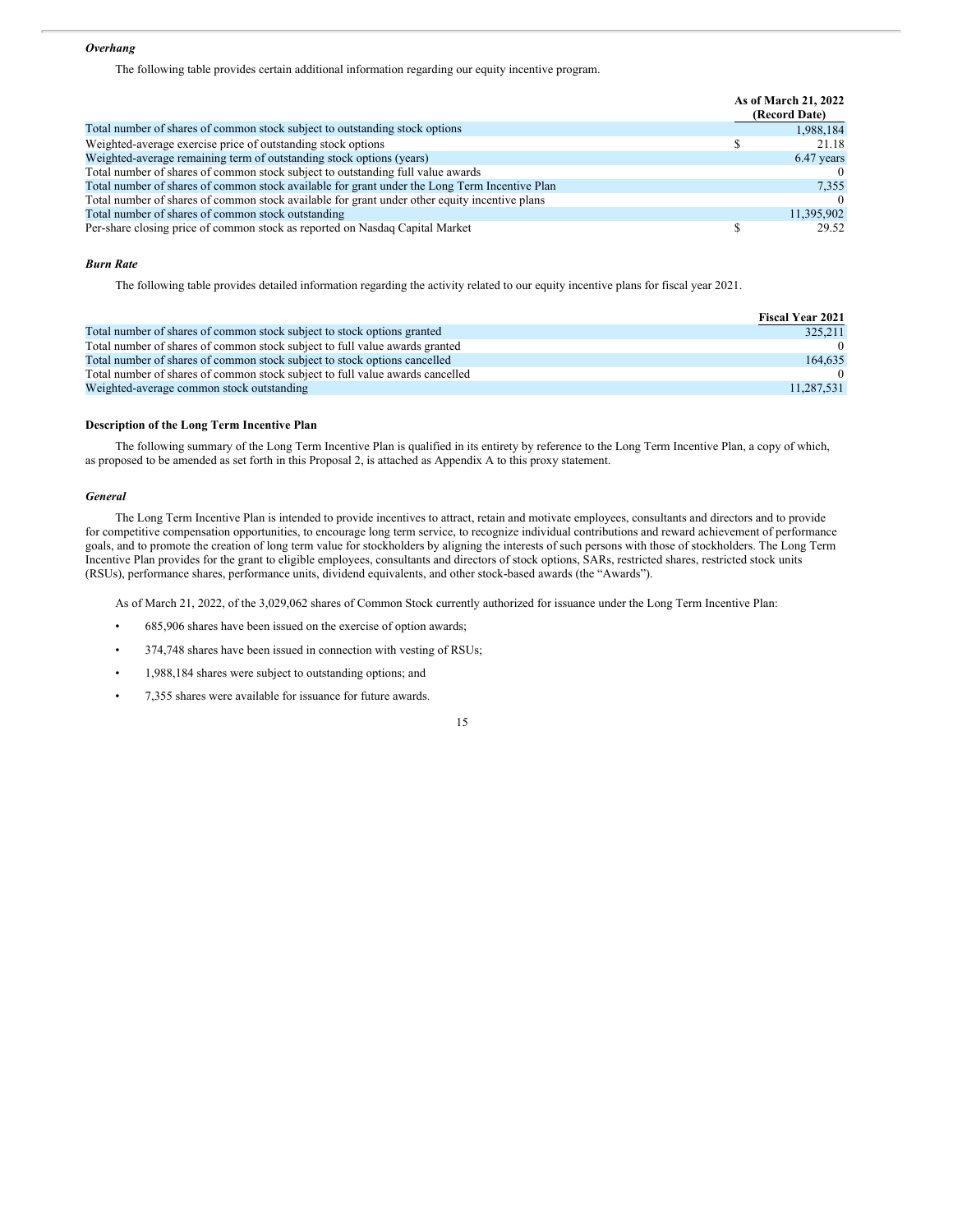#### The expiration dates for all such outstanding options range from May 24, 2022 to March 15, 2032 (at the latest).

Following the Amendment of the Long Term Incentive Plan as proposed in this proxy statement, 275,000 additional shares will be available for issuance under the Long Term Incentive Plan. However, for each restricted share, RSU, performance share, performance unit, dividend equivalent or other stock-based award issued, the number of shares available under the Long Term Incentive Plan will be reduced by 1.08 shares. Forfeiture of Awards that were counted as greater than 1.0 shares under the provisions described above will result in the addition to shares available under the Long Term Incentive Plan of 1.08 shares per share forfeited. If any Awards granted under the Long Term Incentive Plan are forfeited, canceled, terminated, exchanged or surrendered or such Award is settled in cash or otherwise terminates without a distribution of shares to the participant, any shares counted against the number of shares reserved and available under the Long Term Incentive Plan with respect to such Award shall, to the extent of any such forfeiture, repurchase, settlement, termination, cancellation, exchange or surrender, again be available for Awards under the Long Term Incentive Plan. However, if any shares subject to an Award are not delivered to a participant because the Award is exercised through a reduction of shares subject to the Award (i.e., "net exercised"), the number of shares that are not delivered to the participant shall not remain available for issuance under the Long Term Incentive Plan. Also, any shares withheld or reacquired by the Company pursuant to the exercise of an option or SAR or as consideration for the exercise of an option or SAR, and any shares withheld or reacquired by the Company in satisfaction of the Company's tax withholding obligation on an Award, shall not again become available for issuance under the Long Term Incentive Plan.

The shares of Common Stock issuable over the term of the Long Term Incentive Plan will be made available from authorized but unissued shares of Common Stock. Each option will have an exercise price per share of not less than 100% of the fair market value per share of Common Stock on the date of grant.

In addition, no more than 3,304,062 shares of Common Stock may be issued as ISOs under the Long Term Incentive Plan following the Amendment. As of March 21, 2021, the Company has issued options to purchase 77,103 shares of Common Stock under the Long Term Incentive Plan as ISOs. This limitation has no effect, however, on the number of shares available under the Long Term Incentive Plan. These Common Stock amounts are subject to anti-dilution adjustments in the event of certain changes in the Company's capital structure, as described below. Shares of Common Stock issued pursuant to the Long Term Incentive Plan may consist, in whole or in part, of authorized but unissued shares of Common Stock or treasury shares including shares of Common Stock acquired by purchase in the open market or in private transactions.

#### *Eligibility and Administration*

Officers and other employees of, and consultants to, the Company and its subsidiaries and affiliates and directors of the Company are eligible to receive Awards under the Long Term Incentive Plan. Approximately 19 officers, other employees and directors are currently eligible to participate in the Long Term Incentive Plan. Although the Company utilizes the services of a number of consultants who are or would be eligible to be granted Awards under the Long Term Incentive Plan from time to time, it has seldom granted options or shares under its equity-based plans to consultants.

The Long Term Incentive Plan provides that the maximum number of shares subject to stock awards that may be granted during any calendar year to any of our non-employee directors, taken together with any cash fees paid by the Company tosuch non-employee director during such calendar year, may not exceed \$750,000 in total value (calculating the value of any such stock awards based on the grant date fair value of the stock awards for financial reporting purposes).

The Long Term Incentive Plan is administered by the Compensation Committee or such other Board committee or committees (or the entire Board) as may be designated by the Board. Different committees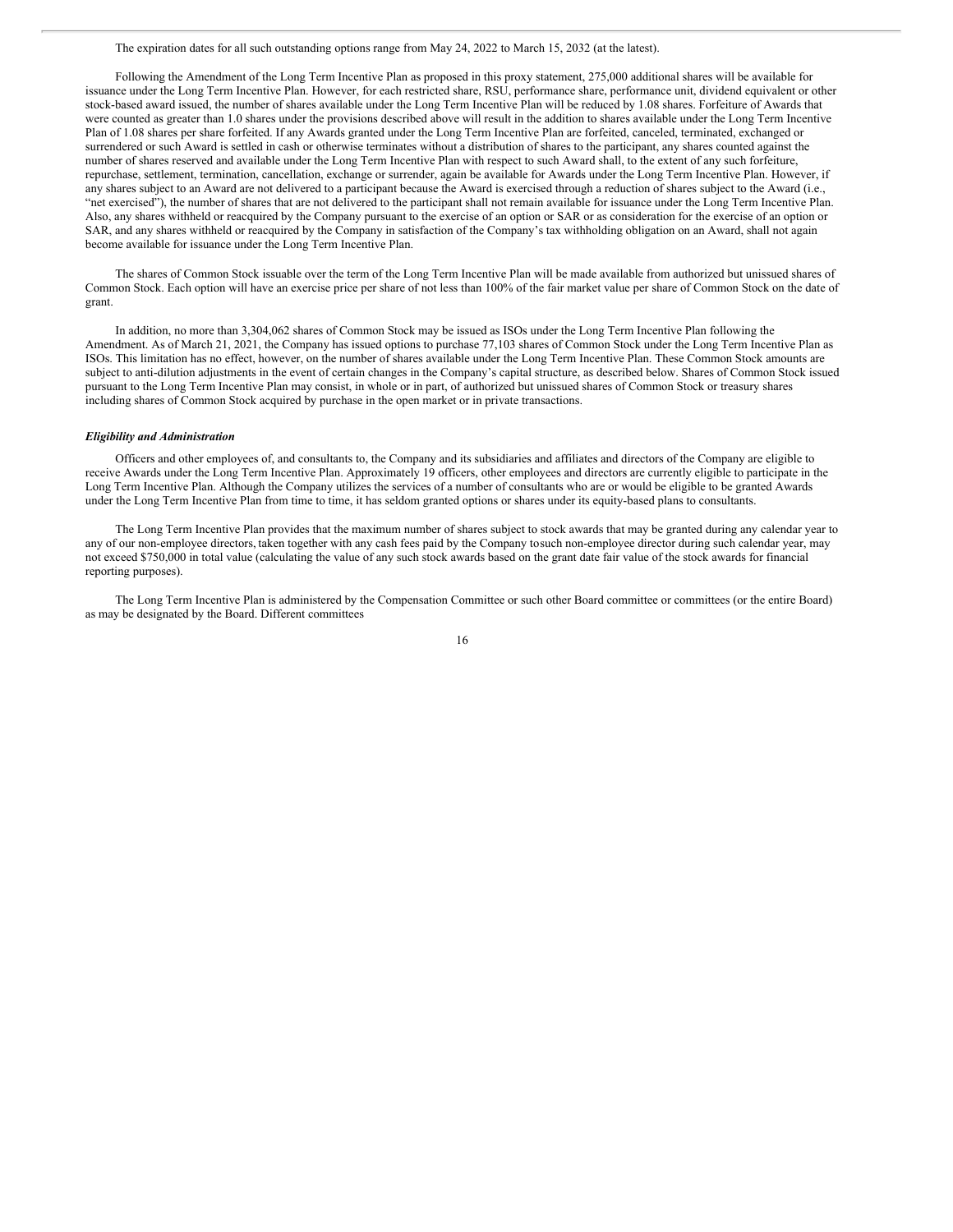(including the entire Board) may administer the Long Term Incentive Plan with respect to different groups of eligible participants, but in this proxy statement we refer to all of them together as the "LTIP Administrator." Unless otherwise determined by the Board, the LTIP Administrator consists of two or more members of the Board who are non-employee directors within the meaning ofRule 16b-3 of the Exchange Act. The LTIP Administrator determines which eligible employees, consultants and directors receive Awards, the types of Awards to be received and the amounts, terms, and conditions thereof. The LTIP Administrator has authority to waive conditions relating to an Award or to accelerate vesting of Awards.

The LTIP Administrator may delegate to other members of the Board or to officers or managers of the Company or any subsidiary or affiliate the authority, subject to such terms as the LTIP Administrator shall determine, to perform administrative functions and, with respect to Awards granted to persons not subject to Section 16 of the Exchange Act, to perform such other functions as the LTIP Administrator may determine to the extent permitted under Rule 16b-3 and applicable law.

Except for certain anti-dilution adjustments, unless the approval of stockholders of the Company is obtained, options and SARs issued under the Long Term Incentive Plan will not be amended to lower their exercise price or exchanged for other options or SARs with lower exercise prices, options and SARs with an exercise price in excess of the fair market value of the underlying shares of Common Stock will not be exchanged for cash or other property, and no other action will be taken with respect to options or SARs that would be treated as a repricing under the rules of the principal stock exchange on which the shares of Common Stock are listed.

#### *Awards*

ISOs intended to qualify for special tax treatment in accordance with the Code and nonqualified stock options not intended to qualify for special tax treatment under the Code may be granted for such number of shares of Common Stock as the LTIP Administrator determines. The LTIP Administrator will be authorized to set the terms relating to an option, including exercise price and the time and method of exercise. However, the exercise price of options will not be less than the fair market value of the shares of Common Stock on the date of grant, and the term will not be longer than ten years from the date of grant of the options.

An SAR will entitle the holder thereof to receive with respect to each share subject thereto, an amount equal to the excess of the fair market value of one share of Common Stock on the date of exercise over the exercise price of the SAR set by the LTIP Administrator as of the date of grant. However, the exercise price of the SARs will not be less than the fair market value of the shares of Common Stock on the date of grant, and the term will not be longer than ten years from the date of grant of the SARs. Payment with respect to SARs may be made in cash or shares of Common Stock as determined by the LTIP Administrator.

Awards of restricted shares will be subject to such restrictions on transferability and other restrictions, if any, as the LTIP Administrator may impose. Such restrictions will lapse under circumstances that the LTIP Administrator shall determine, including based upon a specified period of continued employment or upon the achievement of performance criteria referred to below. Except as otherwise determined by the LTIP Administrator, eligible employees granted restricted shares will have all of the rights of a stockholder, including the right to vote restricted shares and receive dividends thereon, and unvested restricted shares will be forfeited upon termination of employment during the applicable restriction period.

An RSU will entitle the holder thereof to receive shares of Common Stock or cash at the end of a specified deferral period. RSUs will also be subject to such restrictions as the LTIP Administrator may impose. Such restrictions will lapse under circumstances that the LTIP Administrator shall determine, including based upon a specified period of continued employment or upon the achievement of performance criteria referred to below. Except as otherwise determined by the LTIP Administrator, RSUs subject to restriction will be forfeited upon termination of employment during any applicable restriction period.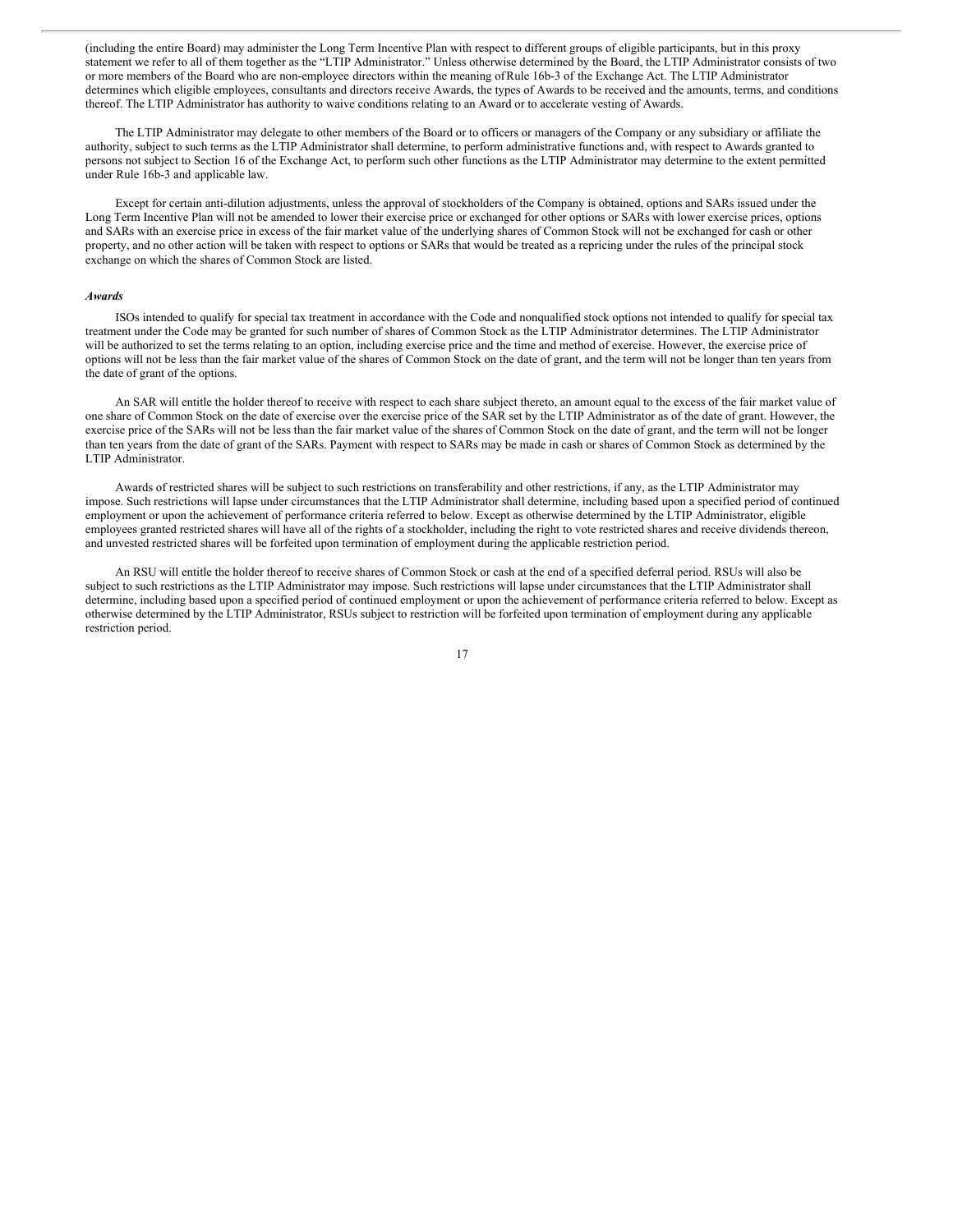Performance shares and performance units will provide for the future issuance of shares of Common Stock or payment of cash, respectively, to the recipient upon the attainment of performance objectives over specified performance periods. Except as otherwise determined by the LTIP Administrator, performance shares and performance units will be forfeited upon termination of employment during any applicable performance period. Performance objectives may vary from person to person and grant to grant and will be based upon such performance criteria as the LTIP Administrator may deem appropriate. The LTIP Administrator may revise performance objectives if significant events occur during the performance period which the LTIP Administrator expects to have a substantial effect on such objectives.

The LTIP Administrator may also grant dividend equivalent rights and it is authorized, subject to limitations under applicable law, to grant such other Awards as may be denominated in, valued in, or otherwise based on, shares of Common Stock, as deemed by the LTIP Administrator to be consistent with the purposes of the Long Term Incentive Plan.

#### *Nontransferability*

Unless otherwise set forth by the LTIP Administrator in an award agreement, Awards (except for vested shares) will generally not be transferable by the participant other than by will or the laws of descent and distribution and will be exercisable during the lifetime of the participant only by such participant or his or her guardian or legal representative.

#### *Change in Control*

In the event of a change in control (as defined in the Long Term Incentive Plan), unless otherwise provided by the LTIP Administrator at the time of the Award grant, each outstanding Award shall either be assumed by the successor company or parent thereof or to be replaced with comparable awards with respect to capital stock of the successor company or parent thereof, such comparability to be determined by the Compensation Committee, or if an Award is not so assumed or replaced, then such outstanding Award shall become fully exercisable at the time of the change in control, and all restrictions or limitations (including risks of forfeiture and deferrals) on such outstanding Award shall lapse, and all performance criteria and other conditions to payment of such Award shall be deemed to be achieved or fulfilled at target (if applicable) and shall be waived by the Company at the time of the change in control.

#### *Capital Structure Changes*

If the LTIP Administrator determines that any dividend in shares, recapitalization, share split, reverse split, reorganization, merger, consolidation, spin-off, combination, repurchase, share exchange, extraordinary distribution or other similar corporate transaction or event affects the shares such that an adjustment is appropriate in order to prevent dilution or enlargement of the rights of eligible participants under the Long Term Incentive Plan, then the LTIP Administrator shall make such equitable changes or adjustments as it deems appropriate, including adjustments to (i) the number and kind of shares that may thereafter be issued under the Long Term Incentive Plan, (ii) the number and kind of shares, other securities or other consideration to be issued or become issuable in respect of outstanding Awards, and (iii) the exercise price, grant price or purchase price relating to any Award. Under such circumstances, the LTIP Administrator also has the authority to provide for a distribution of cash or property in respect of any Award.

#### *Amendment and Termination*

The Long Term Incentive Plan may be amended, altered, suspended or terminated by the Board at any time, in whole or in part, without the consent of stockholders or plan participants. However, any amendment for which stockholder approval is required under the rules of any stock exchange or automated quotation system on which the shares of Common Stock may then be listed or quoted will not be effective until such stockholder approval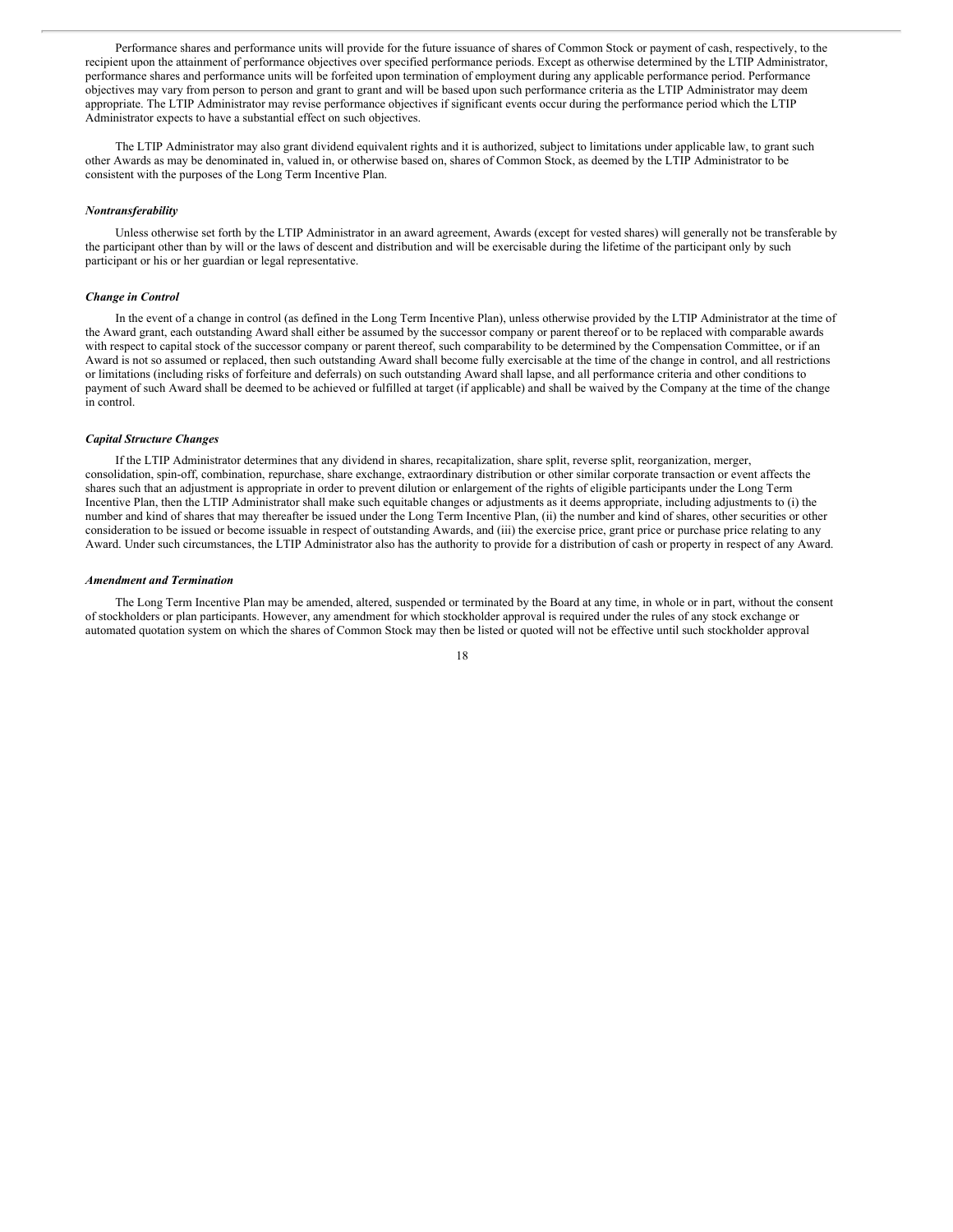has been obtained. In addition, no amendment, suspension, or termination of the Long Term Incentive Plan may materially and adversely affect the rights of a participant under any Award theretofore granted to him or her without the consent of the affected participant. The LTIP Administrator may waive any conditions or rights, amend any terms, or amend, suspend or terminate, any Award granted, provided that, without participant consent, such amendment, suspension or termination may not materially and adversely affect the rights of such participant under any Award previously granted to him or her.

#### *Ef ective Date and Term*

The Long Term Incentive Plan became effective on July 21, 2010, the date of approval by our stockholders, and it was amended in May 2014, May 2016, May 2017 and May 2019. Unless earlier terminated or extended, the Long Term Incentive Plan, as proposed to be amended and restated, will expire on April 1, 2029 (unless sooner terminated by the Board), and no further awards may be granted thereunder after such date.

#### **U.S. Federal Income Tax Consequences Associated with the Long Term Incentive Plan**

The following is a summary of the federal income tax consequences of the Long Term Incentive Plan, based upon current provisions of the Code, the Treasury regulations promulgated thereunder and administrative and judicial interpretations thereof, and does not address the consequences under any state, local or foreign tax laws. This information is not and should not be considered tax advice. The Company assumes no liability whatever for any taxes, fees, penalties, investment losses, or other damages incurred by participants in the Long Term Incentive Plan who rely on this information. Participants are strongly urged to consult with their tax advisors.

#### *Stock Options*

In general, the grant of an option will not be a taxable event to the recipient, and it will not result in a deduction to the Company. The tax consequences associated with the exercise of an option and the subsequent disposition of shares of Common Stock acquired on the exercise of such option depend on whether the option is a nonqualified stock option or an ISO.

Upon the exercise of a nonqualified stock option, the participant will recognize ordinary taxable income equal to the excess of the fair market value of the shares of Common Stock received upon exercise over the exercise price. The Company or a subsidiary that employs the participant will generally be able to claim a deduction in an equivalent amount. Any gain or loss upon a subsequent sale or exchange of the shares of Common Stock will be capital gain or loss, long-term or short-term, depending on the holding period for the shares of Common Stock.

Generally, a participant will not recognize ordinary taxable income at the time of exercise of an ISO, and no deduction will be available to the Company or a subsidiary that employs the participant, provided the option is exercised while the participant is an employee or within three months following termination of employment (longer, in the case of disability or death). If an ISO granted under the Long Term Incentive Plan is exercised after these periods, the exercise will be treated for federal income tax purposes as the exercise of a nonqualified stock option. Also, an ISO granted under the Long Term Incentive Plan will be treated as a nonqualified stock option to the extent it (together with other ISOs granted to the participant by the Company) first becomes exercisable in any calendar year for shares of Common Stock having a fair market value, determined as of the date of grant, in excess of \$100,000.

If shares of Common Stock acquired upon exercise of an ISO are sold or exchanged more than one year after the date of exercise and more than two years after the date of grant of the option, any gain or loss will be long-term capital gain or loss. If shares of Common Stock acquired upon exercise of an ISO are disposed of prior to the expiration of these one-year or two-year holding periods (a "Disqualifying Disposition"), the participant will recognize ordinary income at the time of disposition, and the Company or a subsidiary that employs the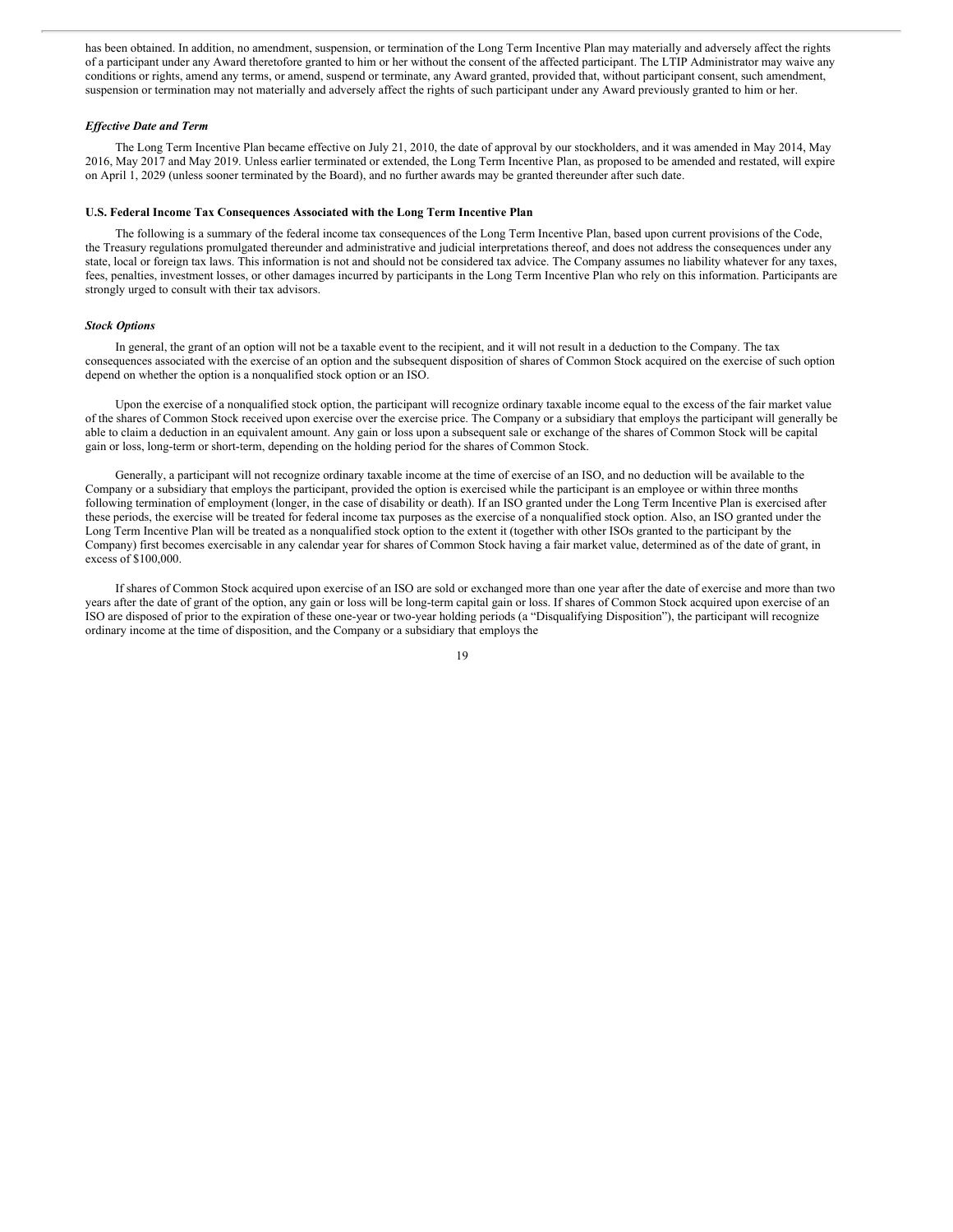participant will generally be entitled to a deduction, in an amount equal to the excess of the fair market value of the shares of Common Stock at the date of exercise over the exercise price. Any additional gain will be treated as capital gain, long-term or short-term, depending on how long the shares of Common Stock have been held. Where shares of Common Stock are sold or exchanged in a Disqualifying Disposition (other than certain related party transactions) for an amount less than their fair market value at the date of exercise, any ordinary income recognized in connection with the Disqualifying Disposition will be limited to the amount of gain, if any, recognized in the sale or exchange, and any loss will be a long-term or short-term capital loss, depending on how long the shares of Common Stock have been held.

If an option is exercised through the use of shares of Common Stock previously owned by the participant, such exercise generally will not be considered a taxable disposition of the previously owned shares of Common Stock, and thus, no gain or loss will be recognized with respect to such previously owned shares of Common Stock upon such exercise. The amount of any built-in gain on the previously owned shares of Common Stock generally will not be recognized until the new shares of Common Stock acquired on the option exercise are disposed of in a sale or other taxable transaction.

Although the exercise of an ISO as described above would not produce ordinary taxable income to the participant, it would result in an increase in the participant's alternative minimum taxable income and may result in an alternative minimum tax liability.

#### *Restricted Shares*

A participant who receives restricted shares of Common Stock will generally recognize ordinary income at the time that they "vest", i.e., when they are no longer subject to a substantial risk of forfeiture. The amount of ordinary income so recognized will generally be the fair market value of the shares of Common Stock at the time the shares of Common Stock vest, less the amount, if any, paid for the shares of Common Stock. This amount is generally deductible for federal income tax purposes by the Company or a subsidiary that employs the participant. Dividends paid with respect to shares of Common Stock that are not vested will be ordinary compensation income to the participant (and generally deductible by the Company or a subsidiary that employs the participant). Any gain or loss upon a subsequent sale or exchange of the shares of Common Stock, measured by the difference between the sale price and the fair market value on the date the shares of Common Stock vest, will be capital gain or loss, long-term or short-term, depending on the holding period for the shares of Common Stock. The holding period for this purpose will begin on the date following the date the shares of Common Stock vest.

In lieu of the treatment described above, a participant may elect immediate recognition of income under Section 83(b) of the Code. In such event, the participant will recognize as income the fair market value of the restricted shares at the time of grant (determined without regard to any restrictions other than restrictions which by their terms will never lapse), and the Company or a subsidiary that employs the participant will generally be entitled to a corresponding deduction. Dividends paid with respect to shares of Common Stock as to which a proper Section 83(b) election has been made will not be deductible to the Company or a subsidiary that employs the participant. If a Section 83(b) election is made and the restricted shares are subsequently forfeited, the participant will not be entitled to any offsetting tax deduction.

#### *SARs, RSUs and Other Awards*

With respect to SARs, RSUs, performance shares, performance units, dividend equivalents and other Awards under the Long Term Incentive Plan not described above, generally, when a participant receives payment with respect to any such Award granted to him or her under the Long Term Incentive Plan, the amount of cash and the fair market value of any other property received will be ordinary income to such participant and will be allowed as a deduction for federal income tax purposes to the Company or a subsidiary that employs the participant.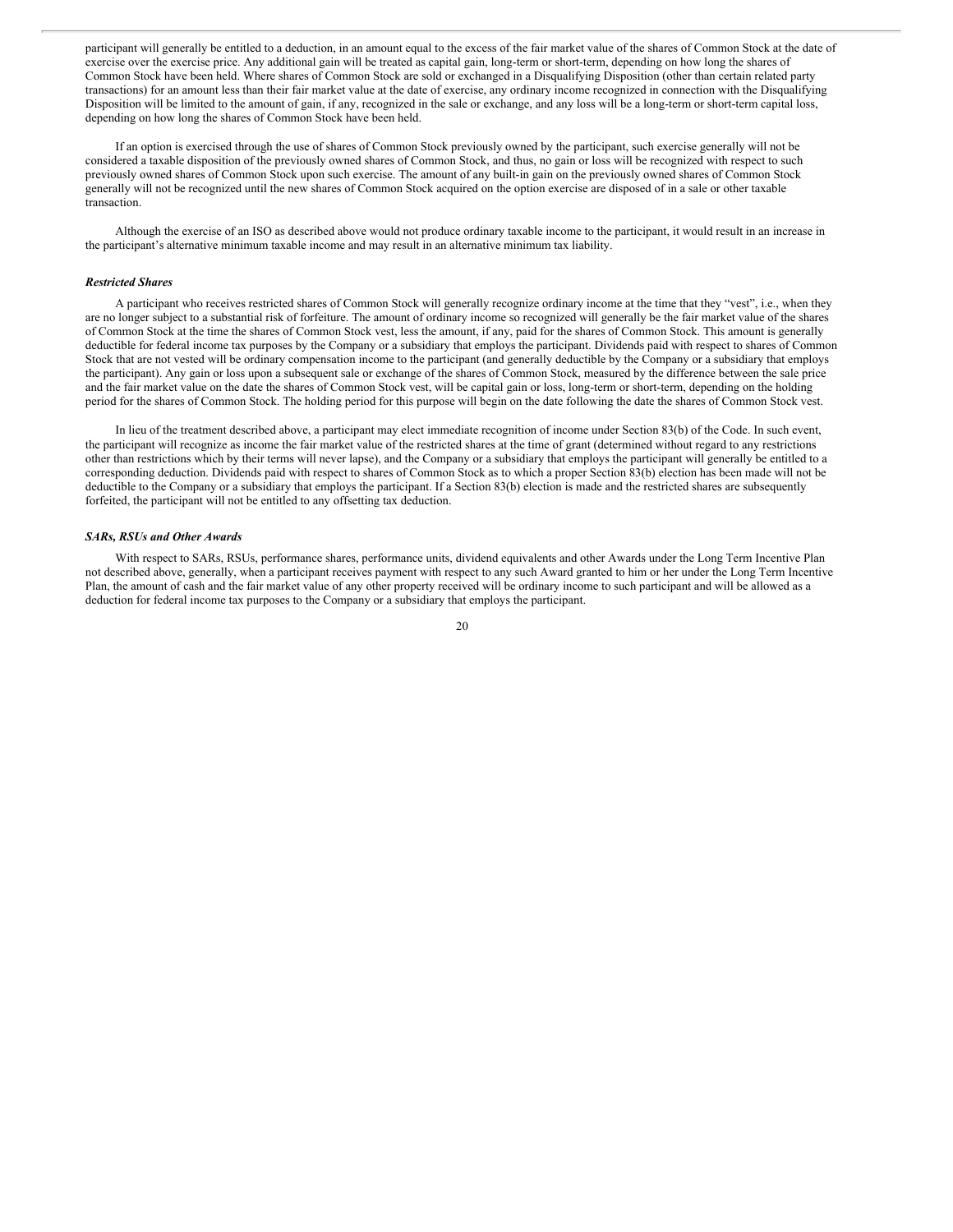#### *Payment of Withholding Taxes*

The Company may withhold, or require a participant to remit to it, an amount sufficient to satisfy any federal, state, local or foreign withholding tax requirements associated with Awards under the Long Term Incentive Plan.

#### *Deductibility Limit on Compensation in Excess of \$1 Million*

Compensation of persons who are "covered employees" of the Company is subject to the tax deduction limits of Section 162(m) of the Code. The exemption from Section 162(m)'s deduction limit for performance-based compensation has been repealed, effective for taxable years beginning after December 31, 2017, such that compensation paid to our covered employees in excess of \$1 million will not be deductible unless it qualifies for transition relief applicable to certain arrangements in place as of November 2, 2017 and not modified in any material respect on or after such date.

#### **New Plan Benefits**

| <b>Name and Position</b>                                                 | Number of shares subject to stock<br>awards |
|--------------------------------------------------------------------------|---------------------------------------------|
| James Neal, Chief Executive Officer                                      |                                             |
|                                                                          |                                             |
| Thomas Burns, Senior Vice President, Finance and Chief Financial Officer |                                             |
| All Current Executive Officers as a Group                                |                                             |
| All Current Non-Executive Directors as a Group                           | [1]                                         |
| All Current and Former Employees as a Group (including all               |                                             |
| current non-executive officers)                                          |                                             |
| All Nominees for Director                                                |                                             |
| Each Associate of any Director, Executive Officer or Nominee             |                                             |
| Each Other Current and Former 5% Holder or Future 5% Recipient           |                                             |

(1) Each non-employee director is entitled to receive an annual option grant valued at \$100,000 using the Black-Scholes Model in accordance with the non-employee director compensation policy.

Awards granted under the Long Term Incentive Plan to our executive officers and other employees are discretionary and are not subject to set benefits or amounts under the terms of the Long Term Incentive Plan, and our Board and our Compensation Committee have not granted any awards under the Long Term Incentive Plan subject to stockholder approval of this Proposal 2. Each non-employee director is entitled to receive an annual option grant valued at \$100,000 using the Black-Scholes Model in accordance with the non-employee director compensation policy. Accordingly, the benefits or amounts that will be received by or allocated to our executive officers and other employees and non-employee directors under the amended Long Term Incentive Plan, as well as the benefits or amounts which would have been received by or allocated to our executive officers and other employees and non-employee directors for fiscal year 2021 if the Amendment had been in effect, are not determinable.

#### **Long Term Incentive Plan Benefits**

The following table shows, for each of the individuals and the various groups indicated, the number of stock options and restricted stock units underlying shares of our Common Stock that have been granted (even if not currently outstanding) under the Long Term Incentive Plan since its amendment and restatement on May 16, 2019 through March 21, 2022.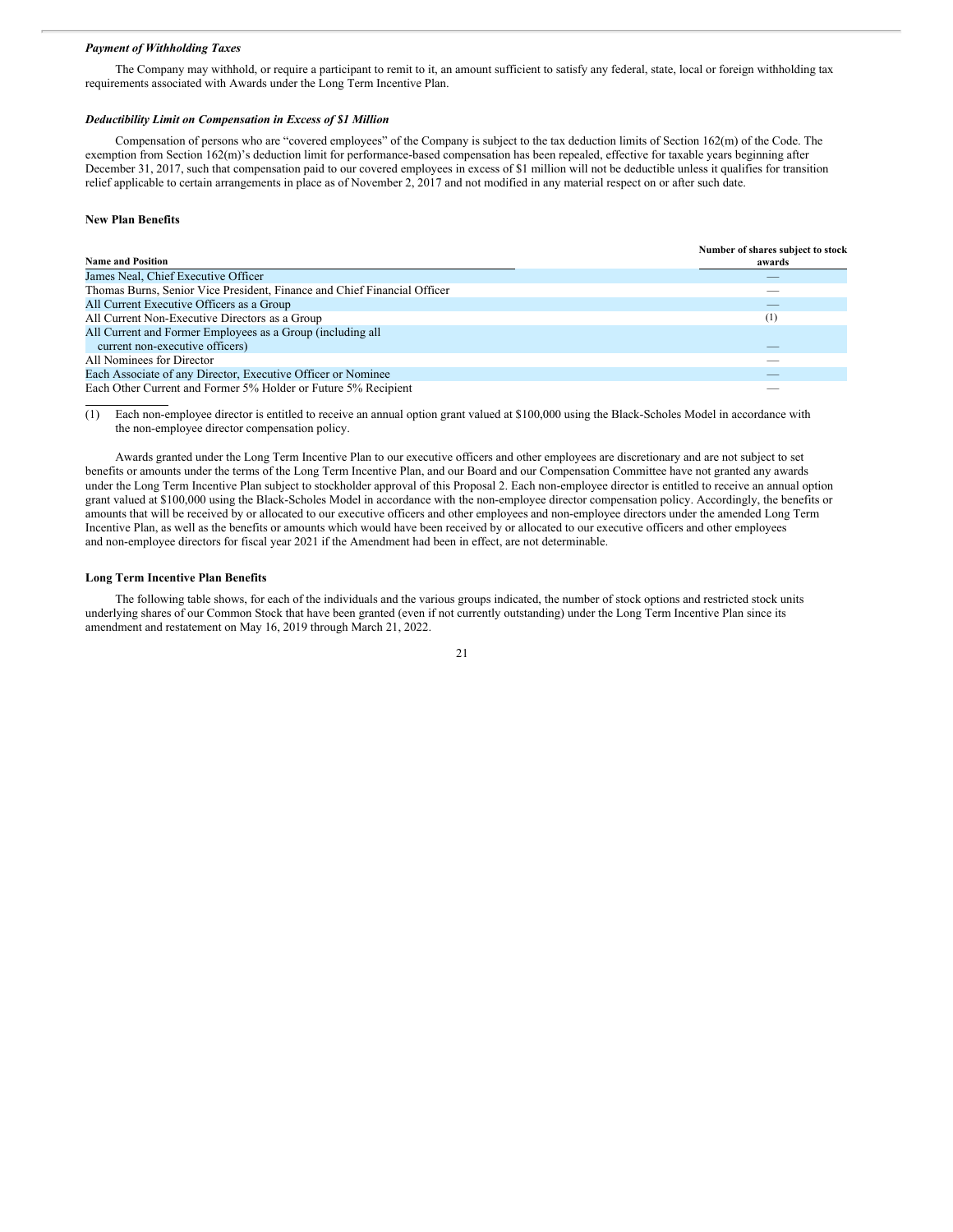### **Long Term Incentive Plan**

|                                                                                            | Number of shares subject to stock |
|--------------------------------------------------------------------------------------------|-----------------------------------|
| <b>Name and Position</b>                                                                   | awards                            |
| James Neal, Chief Executive Officer                                                        | 186,468                           |
| Thomas Burns, Senior Vice President, Finance and Chief Financial Officer                   | 70,055                            |
| All Current Executive Officers as a Group                                                  | 256,523                           |
| All Current Non-Executive Directors as a Group                                             | 132,734                           |
| All Current and Former Employees as a Group (including all current non-executive officers) | 403,100                           |
| All Nominees for Director                                                                  |                                   |
| Each Associate of any Director, Executive Officer or Nominee                               |                                   |
| Each Other Current and Former 5% Holder or Future 5% Recipient                             |                                   |

### *Recommendation*

The recommendation to amend the 2010 Long Term Incentive Plan is being submitted to the stockholders at the annual meeting. The Board unanimously recommends voting "**FOR**" approval. Approval of the Amendment requires the affirmative vote of the holders of a majority of the votes cast at the annual meeting on the proposal.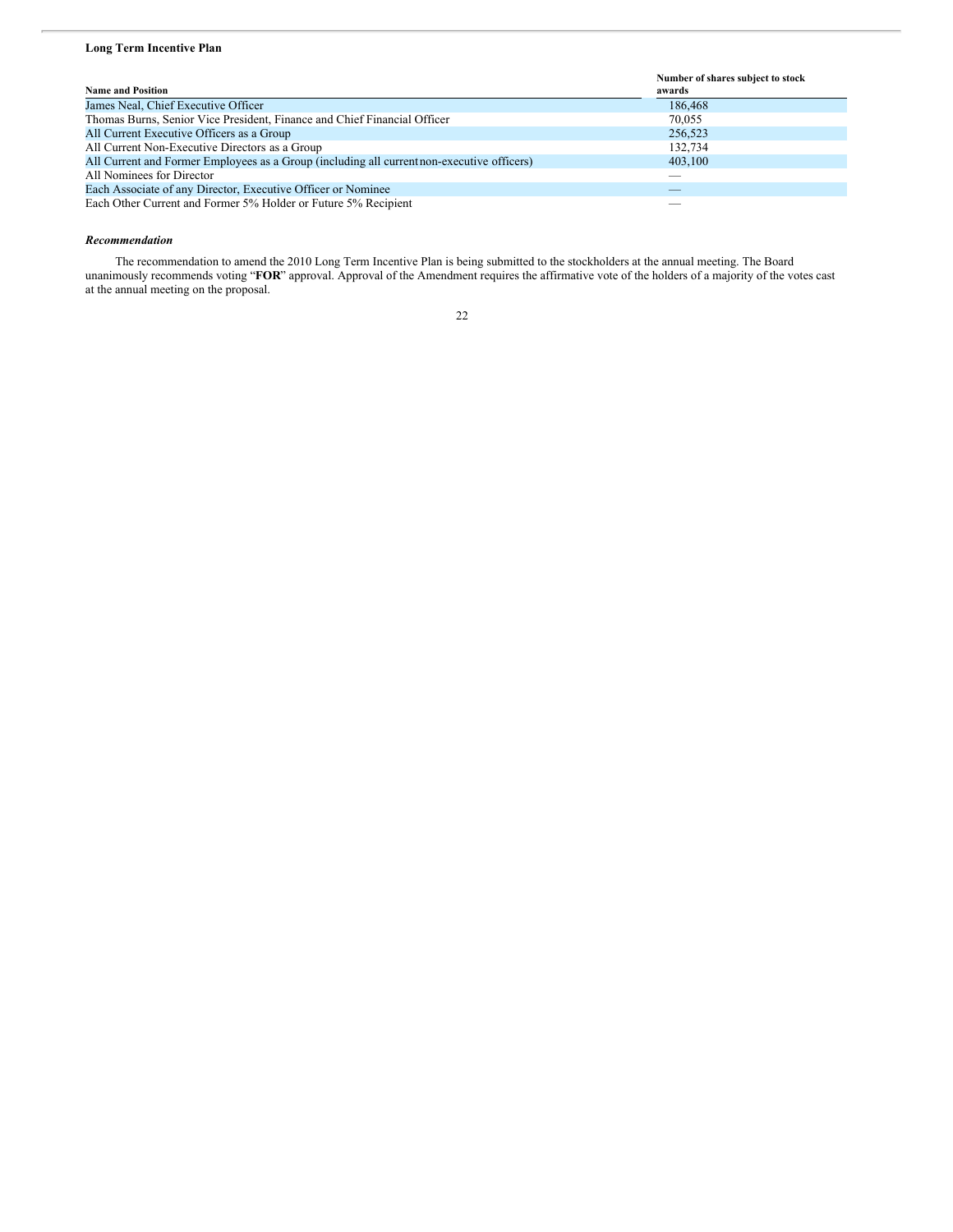### **EQUITY COMPENSATION PLAN INFORMATION**

The following table provides certain information with respect to our equity compensation plans in effect as of December 31, 2021.

|                                                               | Number of securities<br>to be issued upon<br>exercise of outstanding<br>options, warrants and | Weighted-<br>average exercise<br>price of outstanding<br>options, warrants | <b>Number of securities</b><br>remaining available<br>for issuance under equity<br>compensation plans<br>(excluding securities) |
|---------------------------------------------------------------|-----------------------------------------------------------------------------------------------|----------------------------------------------------------------------------|---------------------------------------------------------------------------------------------------------------------------------|
| <b>Plan Category</b>                                          | rights (a)                                                                                    | and rights (b)                                                             | reflected in column $(a)$ ) $(c)$                                                                                               |
| Equity compensation plans approved by security holders: $(1)$ | 1,911,177                                                                                     | 20.64                                                                      | 398, 167(2)                                                                                                                     |
| Equity compensation plans not approved by security holders:   |                                                                                               |                                                                            |                                                                                                                                 |
| Total                                                         | 1.911.177                                                                                     | 20.64                                                                      | 398,167                                                                                                                         |

(1) Includes securities issuable under the Long Term Incentive Plan and the 2015 Employee Stock Purchase Plan (the "ESPP").

(2) Includes (i) 161,140 shares of Common Stock available for issuance under our Long Term Incentive Plan and (ii) 237,027 shares of Common Stock available for issuance under our ESPP.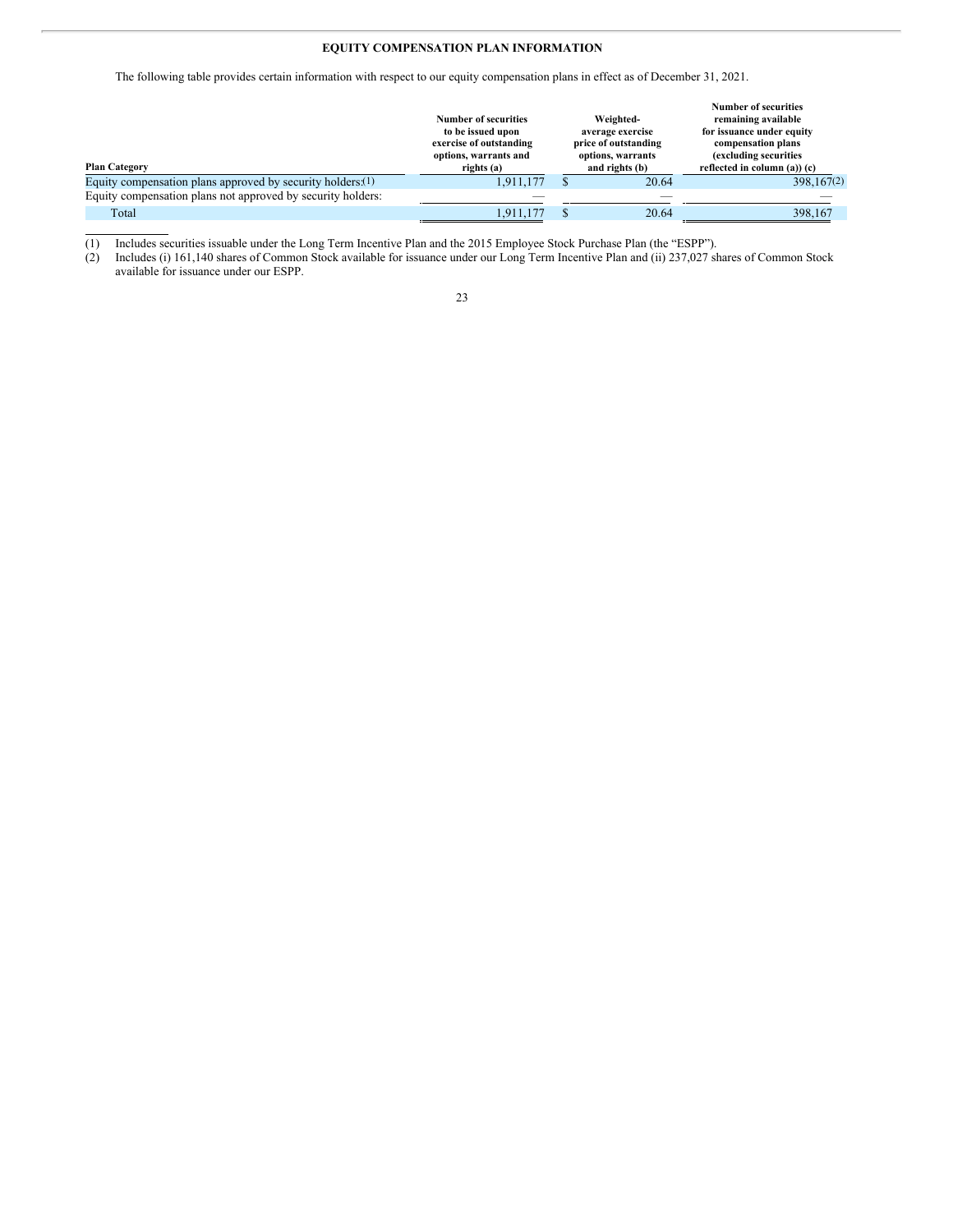#### **PROPOSAL 3—RATIFICATION OF APPOINTMENT OF INDEPENDENT REGISTERED PUBLIC ACCOUNTING FIRM**

The Audit Committee of the Board has selected Deloitte & Touche LLP as our independent registered public accounting firm for the fiscal year ending December 31, 2022, and has directed that management submit the selection of the independent registered public accounting firm for ratification by our stockholders at the annual meeting. Representatives of Deloitte & Touche LLP are expected to be present at the annual meeting, will have an opportunity to make a statement if they so desire, and will be available to respond to appropriate questions from stockholders.

We have been informed by Deloitte & Touche LLP that, to the best of their knowledge, neither the firm nor any of its members or their associates has any direct financial interest or material indirect financial interest in XOMA or our affiliates.

Stockholder ratification of the selection of Deloitte & Touche LLP as our independent registered public accounting firm is not required by our By-laws or otherwise. However, the Board is submitting the selection of Deloitte & Touche LLP to our stockholders for ratification as a matter of good corporate practice. If our stockholders fail to ratify the selection, the Audit Committee and the Board will reconsider whether or not to retain that firm. Even if the selection is ratified, the Audit Committee and the Board in their discretion may direct the appointment of a different independent registered public accounting firm at any time during the year if they determine that such a change would be in the best interests of XOMA and our stockholders.

#### *Recommendation*

The recommendation to ratify the appointment of Deloitte & Touche LLP is being submitted to the stockholders at the annual meeting. The Board recommends voting "**FOR**" the ratification of the appointment of Deloitte & Touche LLP as the Company's independent registered public accounting firm for the fiscal year ending December 31, 2022. Abstentions will have the same effect as voting against the resolution.

#### **Fees Billed by Deloitte & Touche LLP during 2020 and 2021**

The total fees paid to Deloitte & Touche LLP, our current independent registered public accounting firm, for the last two fiscal years are as follows:

|                           | <b>Fiscal Year Ended</b><br>December 31, |  |         |
|---------------------------|------------------------------------------|--|---------|
|                           | 2021                                     |  | 2020    |
| Audit Fees(1)             | 710,040                                  |  | 630,500 |
| <b>Audit Related Fees</b> |                                          |  |         |
| Tax Fees                  |                                          |  |         |
| All Other Fees $(2)$      | 1,895                                    |  |         |
| <b>Total Fees</b>         | 711.935                                  |  | 630,500 |

(1) Audit Fees include the audit of annual financial statements included in the Annual Report on Form10-K, reviews of quarterly financial statements included in Quarterly Reports on Form 10-Q, consultations on matters addressed during the audit or quarterly reviews, and services provided in connection with SEC filings, including consents and comfort letters.

(2) All Other Fees include fees for a technical research tool subscription service.

#### **Pre-Approval Policies and Procedures**

The Audit Committee's policy isto pre-approve all audit and permissible non-audit services provided by the Company's independent accountants. Pre-approval generally is provided for up to one year, is detailed as to the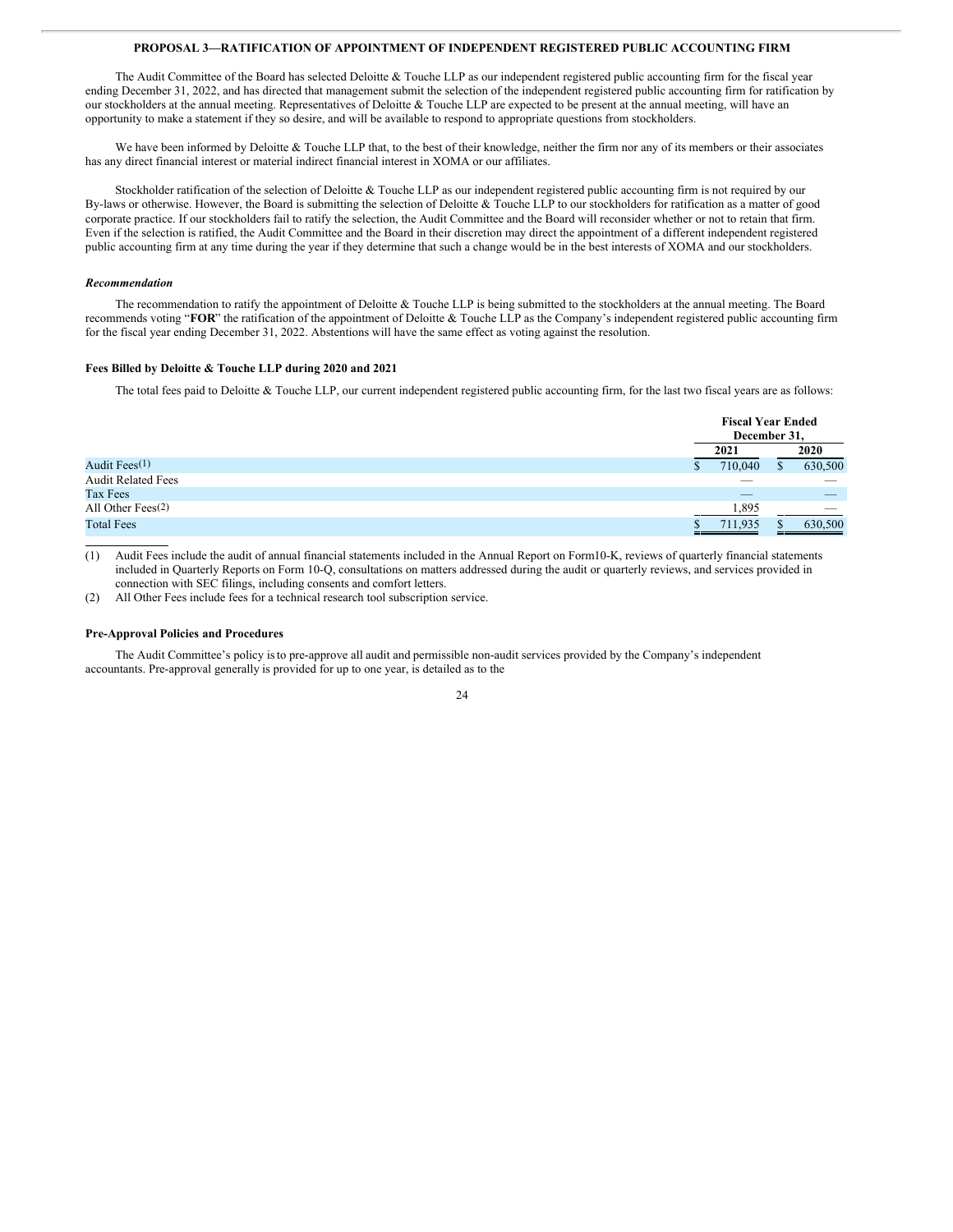particular service or category of services and generally is subject to a specific budget. The Audit Committee may also pre-approve particular services on a case-by-case basis. In assessing requests for services by the independent accountants, the Audit Committee considers whether such services are consistent with the auditor's independence, whether the independent accountants are likely to provide the most effective and efficient service based on their familiarity with the Company, and whether the services could enhance the Company's ability to manage or control risk or improve audit quality. The Audit Committee has delegated pre-approval authority to its Chair, who must report any decisions to the Audit Committee at its next scheduled meeting.

The Audit Committee pre-approved 100% of all audit and other services provided by Deloitte & Touche LLP, our current independent registered public accounting firm, in 2020 and 2021.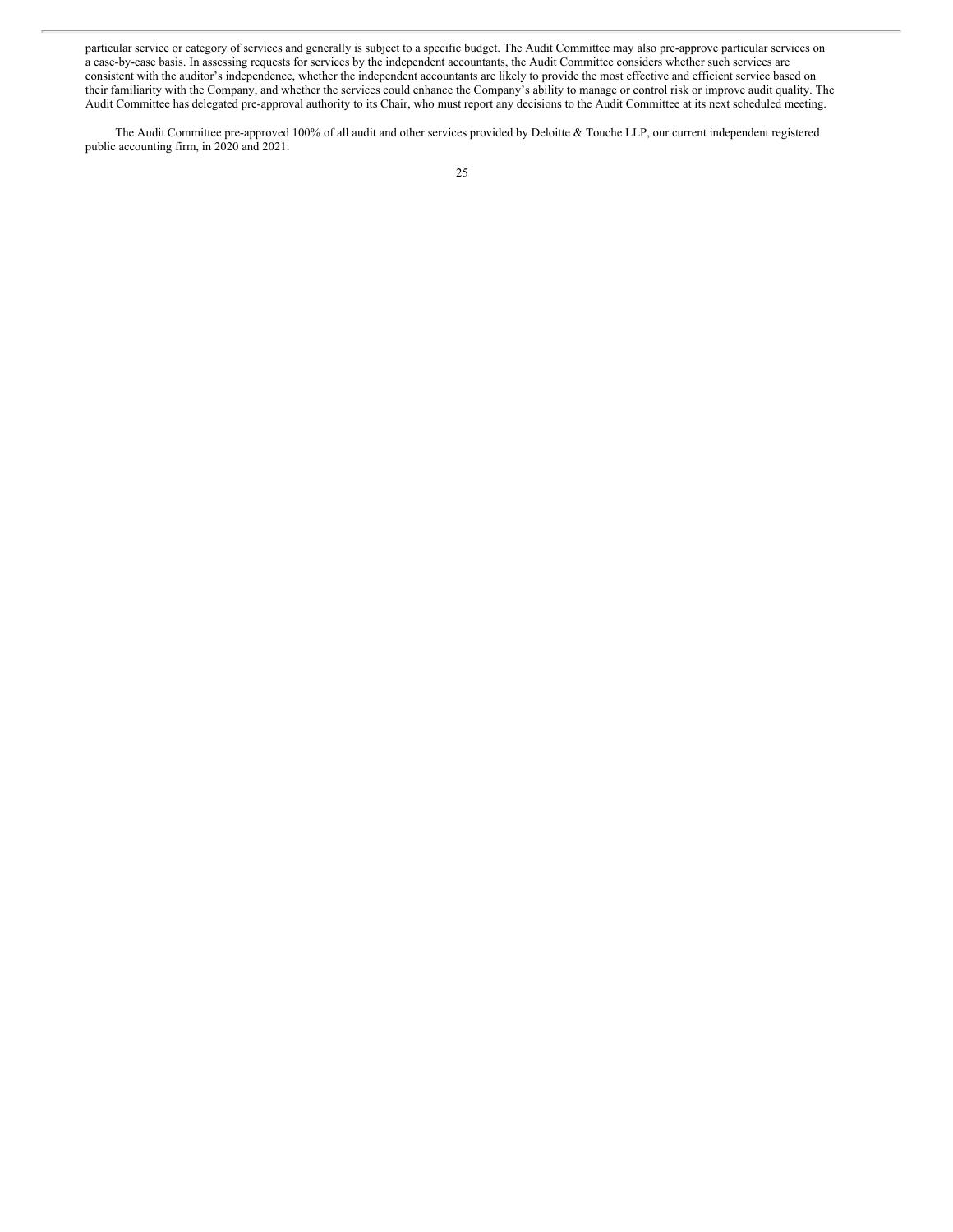#### **COMMON STOCK OF CERTAIN BENEFICIAL OWNERS AND MANAGEMENT**

The following table sets forth certain information regarding all stockholders known by the Company to be the beneficial owners of more than 5% of the Company's issued and outstanding shares of Common Stock and regarding each director, each of our named executive officers ("named executive officers") and all directors and executive officers as a group, together with the approximate percentages of issued and outstanding shares of Common Stock owned by each of them. Percentages are calculated based upon shares issued and outstanding plus shares that the holder has the right to acquire under stock options, warrants exercisable and restricted stock units releasable within 60 days from February 15, 2022. The percentages in the table below are based on an aggregate of 11,319,124 shares of Common Stock issued and outstanding as of February 15, 2022. Except for information based on Schedules 13G and 13D, as indicated in the footnotes, amounts are as of February 15, 2022, and each of the stockholders has sole voting and investment power with respect to the shares of Common Stock beneficially owned, subject to community property laws where applicable. An individual's presence on this or any other table presented herein is not intended to be reflective of such person's status as a "reporting person" under Section 16(a) of the Exchange Act. The address for each director and executive officer listed in the table below is c/o XOMA Corporation, 2200 Powell Street, Suite 310, Emeryville, California 94608.

| Name                                                                              | Number of<br><b>Shares of Common Stock</b><br><b>Beneficially Owned</b> | Percentage of<br><b>Common Stock</b><br>Beneficially Owned (%) |
|-----------------------------------------------------------------------------------|-------------------------------------------------------------------------|----------------------------------------------------------------|
| 5% Stockholders:                                                                  |                                                                         |                                                                |
| BVF $Inc(1)$                                                                      | 3,530,543                                                               | $31.2\%$                                                       |
| FMR LLC <sub>(2)</sub>                                                            | 887,522                                                                 | $7.8\%$                                                        |
| Named Executive Officers and Directors:                                           |                                                                         |                                                                |
| James Neal $(3)$                                                                  | 745,015                                                                 | $6.6\%$                                                        |
| Thomas Burns $(4)$                                                                | 247,426                                                                 | $2.2\%$                                                        |
| Matthew D. Perry $(5)$                                                            | 50,643                                                                  |                                                                |
| W. Denman Van Ness(6)                                                             | 43,414                                                                  | *                                                              |
| Jack L. Wyszomierski <sup>(7)</sup>                                               | 47,412                                                                  | $*$                                                            |
| Joseph M. Limber(8)                                                               | 47,737                                                                  | *                                                              |
| Barbara A. Kosacz <sup>(9)</sup>                                                  | 38,549                                                                  | $\ast$                                                         |
| Natasha Hernday $(10)$                                                            | 11,981                                                                  | $\ast$                                                         |
| Heather L. Franklin(11)                                                           | 6,144                                                                   | $*$                                                            |
| All directors and current executive officers as a group as of the record date (9) |                                                                         |                                                                |
| persons)                                                                          | 1,238,321                                                               | $10.9\%$                                                       |

Indicates less than 1%.

(1) Based on the Form 4 filed May 21, 2021, as of that date, BVF Inc. and its related entities beneficially held 3,530,543 shares of Common Stock, which excludes 5,003,000 shares of Common Stock issuable upon conversion of Series X preferred stock. BVF Partners L.P., or Partners, is the general partner of BVF, and Biotechnology Value Fund II, L.P., or BVF II, is the investment manager of Biotechnology Value Trading Fund OS LP, or Trading Fund OS, and the sole member of BVF Partners OS Ltd., or Partners OS. BVF Inc. is the general partner of Partners, and Mark N. Lampert is the sole officer and director of BVF Inc. Partners OS disclaims beneficial ownership of the shares of Common Stock beneficially owned by Trading Fund OS. Each of Partners, BVF Inc. and Mr. Lampert disclaims beneficial ownership of the shares of Common Stock beneficially owned by BVF, BVF II, Trading Fund OS, and certain Partners management accounts. Series X preferred stock shall not be converted if, after such conversion, its holding group would beneficially own more than 50% of the number of shares of Common Stock then issued and outstanding. The address of the principal business and office of BVF Inc. and its affiliates is 44 Montgomery Street, 40th Floor, San Francisco, California 94104.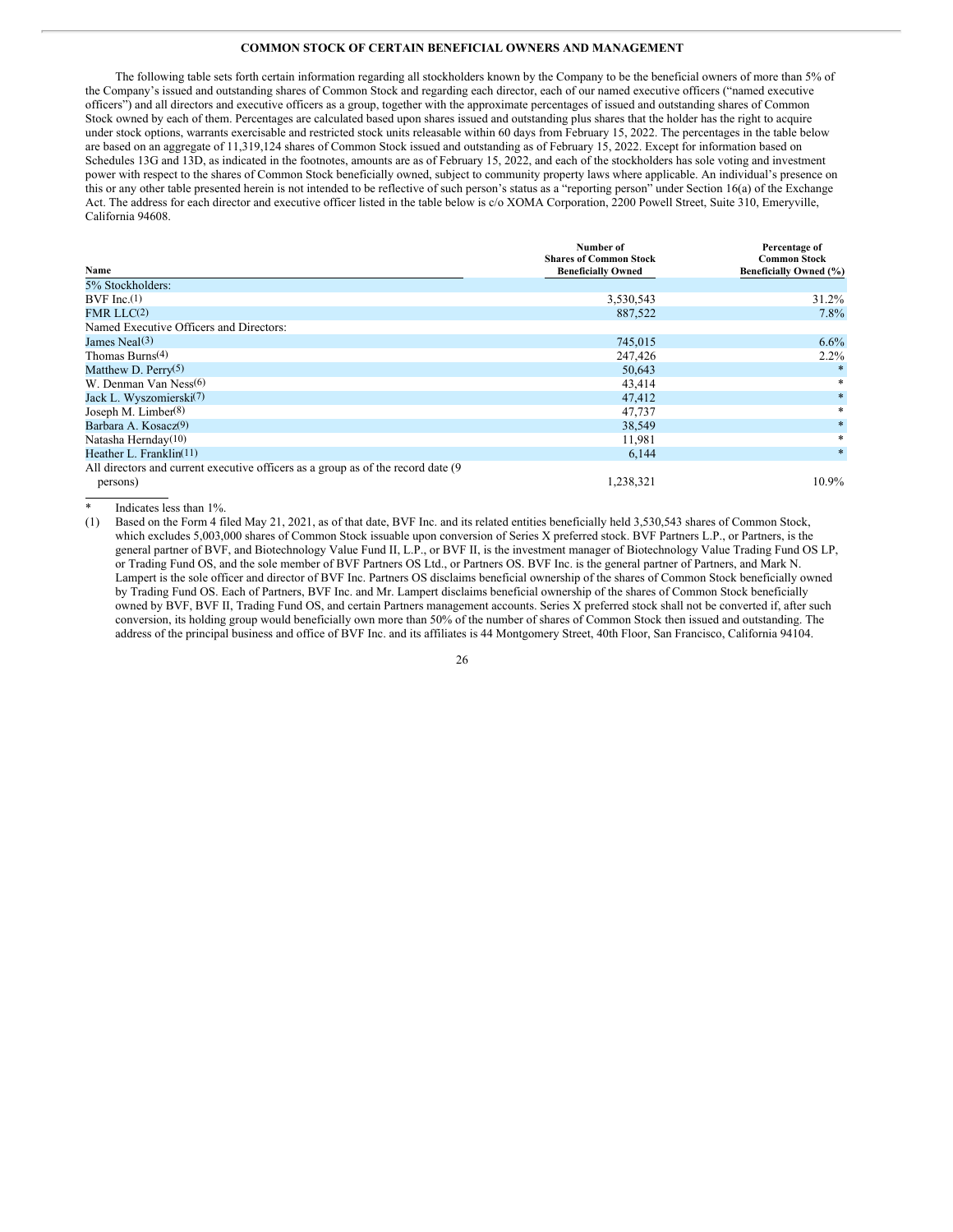- (2) Based on the Schedule 13G filed February 9, 2022 by FMR LLC ("FMR LLC") and Abigail P. Johnson, Director, Chairman and Chief Executive Officer of FMR LLC. FMR LLC has the sole power to dispose or direct the disposition of an aggregate of 887,522 shares of Common Stock. Ms. Johnson has the sole power to dispose or direct the disposition of an aggregate of 887,522 shares of Common Stock. Fidelity Management & Research Company LLC, a wholly owned subsidiary of FMR LLC ("FMR Co.") beneficially owns the shares of Common Stock held by certain of FMR LLC's subsidiaries and affiliates. FMR Co. beneficially owns 5% or greater of our Common Stock. Members of the Johnson family, including Ms. Johnson, are the predominant owners, directly or through trusts, of Series B voting common shares of FMR LLC, representing 49% of the voting power of FMR LLC. The Johnson family group and all other Series B shareholders have entered into a shareholders' voting agreement under which all Series B voting common shares will be voted in accordance with the majority. The address of the principal business and office of FMR LLC, FMR Co. and Ms. Johnson is 245 Summer Street, Boston, Massachusetts 02210.
- (3) Includes 727,633 shares of Common Stock issuable upon the exercise of options exercisable within 60 days after February 15, 2022, and 5,560 shares of Common Stock that have been deposited pursuant to the Company's Deferred Savings Plan.
- (4) Includes 236,522 shares of Common Stock issuable upon the exercise of options exercisable as of 60 days after February 15, 2022, and 4,349 shares of Common Stock that have been deposited pursuant to the Company's Deferred Savings Plan.
- (5) Includes 38,844 shares of Common Stock issuable upon the exercise of options exercisable as of 60 days after February 15, 2022.
- (6) Includes 27,771 shares of Common Stock issuable upon the exercise of options exercisable within 60 days after February 15, 2022.
- (7) Includes 40,947 shares of Common Stock issuable upon the exercise of options exercisable within 60 days after February 15, 2022.
- (8) Includes 41,527 shares of Common Stock issuable upon the exercise of options exercisable within 60 days after February 15, 2022.
- (9) Includes 38,549 shares of Common Stock issuable upon the exercise of options exercisable within 60 days after February 15, 2022.
- (10) Includes 11,981 shares of Common Stock issuable upon the exercise of options exercisable within 60 days after February 15, 2022.
- (11) Includes 6,144 shares of Common Stock issuable upon the exercise of options exercisable within 60 days after February 15, 2022.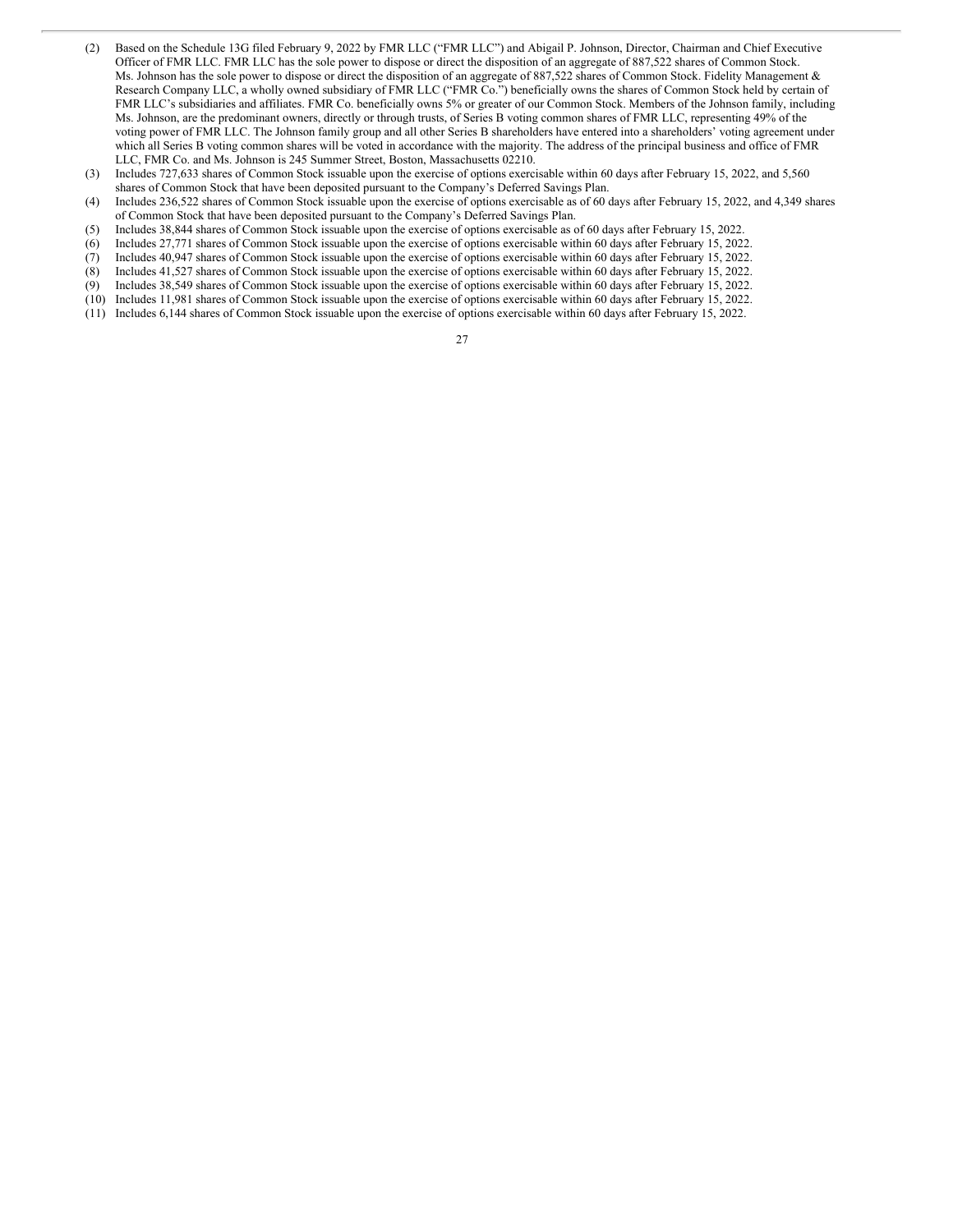#### **COMPENSATION OF EXECUTIVE OFFICERS**

#### **Summary Compensation Table**

The following table sets forth certain summary information for the years indicated concerning the compensation earned by the named executive officers.

|                                                            |      |           |             | <b>Non-Equity</b>     |                  |             |
|------------------------------------------------------------|------|-----------|-------------|-----------------------|------------------|-------------|
|                                                            |      |           | Option      | <b>Incentive Plan</b> | <b>All Other</b> |             |
| <b>Name and Principal</b>                                  |      | Salary    | Awards      | Compensation          | Compensation     | Total       |
| Position                                                   | Year | (S)       | (5)(1)      |                       | (S)(2)           | (S)         |
| James Neal                                                 | 2021 | \$593,166 | \$2,633,242 | \$260,993             | \$23.394         | \$3,510,795 |
| <b>Chief Executive Officer</b>                             | 2020 | \$533,527 | \$951,201   | \$187,802             | \$21,232         | \$1,693,762 |
| Thomas Burns                                               | 2021 | \$397,753 | \$ 599,719  | \$127.281             | \$10.955         | \$1,135,708 |
| Senior Vice President, Finance and Chief Financial Officer | 2020 | \$386,168 | \$ 316,109  | \$98,861              | \$10,351         | \$ 811,489  |

(1) The amounts in this column do not reflect compensation actually received by the named executive officers but represent the aggregate grant date fair value for option awards calculated in accordance with FASB ASC Topic 718. See Note 10 of the consolidated financial statements in the Company's 2021 Annual Report on Form 10-K for the year ended December 31, 2021 filed on March 8, 2022 regarding assumptions underlying valuation of equity awards.

(2) Amounts for 2021 in this column include:

Mr. Neal—(a) Company shares of Common Stock contributed to an account under the Company's Deferred Savings Plan in the amount of 594 shares; and (b) group term life insurance premiums in the amount of \$10,394.

Mr. Burns—(a) Company shares of Common Stock contributed to an account under the Company's Deferred Savings Plan in the amounts of 445 shares; and (b) group term life insurance premiums in the amount of \$1,205.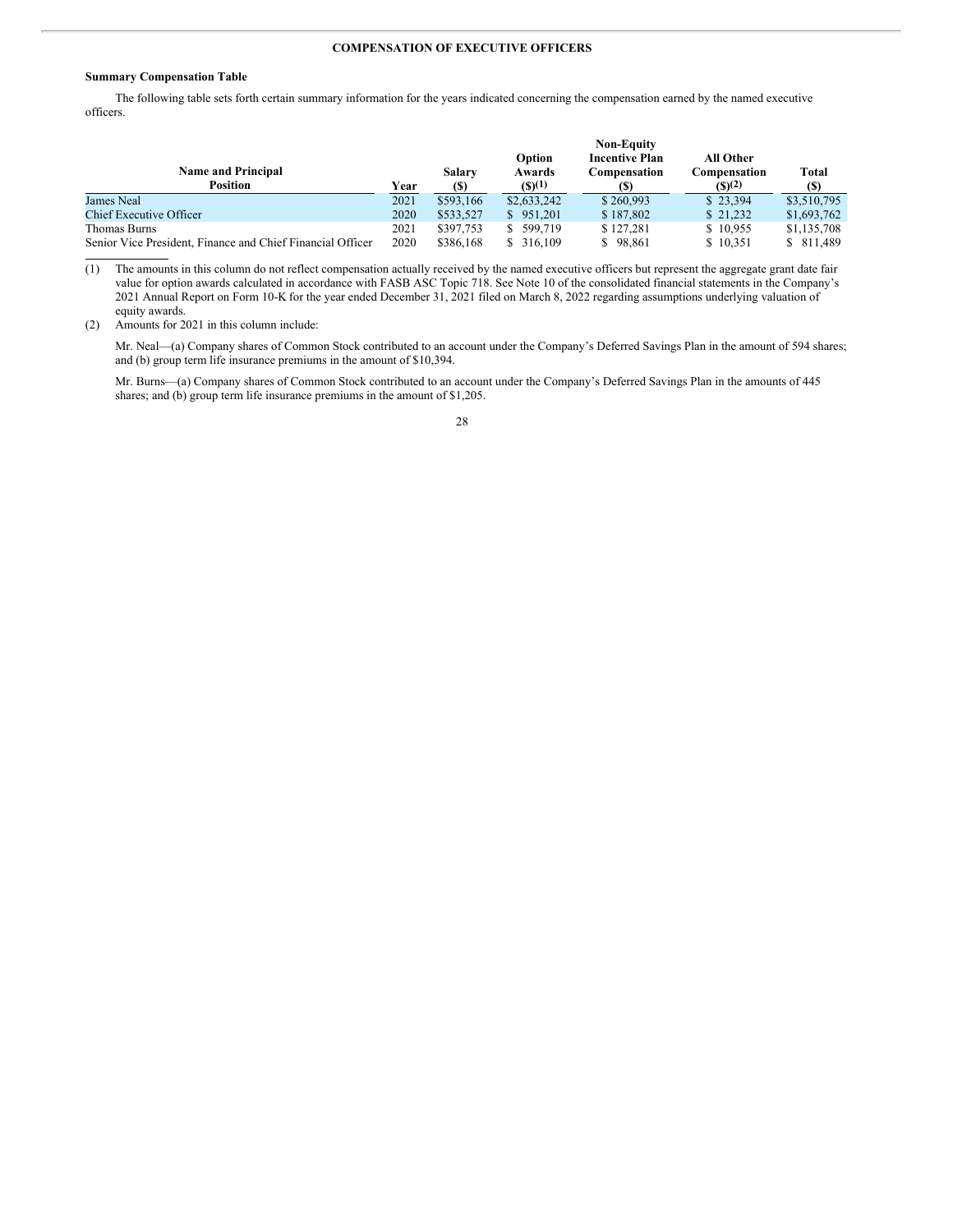## **Outstanding Equity Awards as of December 31, 2021**

The following table provides information as of December 31, 2021, regarding unexercised options held by each of our named executive officers.

|                 |                         | <b>Option Awards(1)</b>                                                                                    |                                                                                                       |                                           |                                     |
|-----------------|-------------------------|------------------------------------------------------------------------------------------------------------|-------------------------------------------------------------------------------------------------------|-------------------------------------------|-------------------------------------|
| Name            | Option<br>Grant<br>Date | Number of<br><b>Securities</b><br>Underlying<br>Unexercised<br><b>Options</b><br><b>Exercisable</b><br>(#) | Number of<br><b>Securities</b><br>Underlying<br>Unexercised<br><b>Options</b><br>Unexercisable<br>(#) | Option<br><b>Exercise</b><br>Price<br>(S) | Option<br><b>Expiration</b><br>Date |
| James R. Neal   |                         |                                                                                                            |                                                                                                       |                                           |                                     |
|                 | 7/19/2012               | 2,288                                                                                                      |                                                                                                       | 70.60<br>\$                               | 7/19/2022                           |
|                 | 2/28/2013               | 1,179                                                                                                      | $\equiv$                                                                                              | $\mathbf{\hat{s}}$<br>54.30               | 2/28/2023                           |
|                 | 2/27/2014               | 2,250                                                                                                      |                                                                                                       | 178.20<br>S                               | 2/27/2024                           |
|                 | 2/26/2015               | 3,625                                                                                                      | $\overline{\phantom{0}}$                                                                              | $\mathbb{S}$<br>76.60                     | 2/26/2025                           |
|                 | 2/10/2017               | 93,750                                                                                                     | $\overline{\phantom{0}}$                                                                              | \$<br>4.03                                | 2/10/2027                           |
|                 | 2/10/2017               | 156,250                                                                                                    | $\overline{\phantom{0}}$                                                                              | $\mathbb{S}$<br>4.03                      | 2/10/2027                           |
|                 | 2/10/2017               | 31,250                                                                                                     | $\overline{\phantom{0}}$                                                                              | S<br>4.03                                 | 2/10/2027                           |
|                 | 2/10/2017               | 31,250                                                                                                     | $\overline{\phantom{0}}$                                                                              | \$<br>4.03                                | 2/10/2027                           |
|                 | 2/10/2017               | 243,056                                                                                                    | $\overline{\phantom{0}}$                                                                              | S<br>4.03                                 | 2/10/2027                           |
|                 | 2/14/2018               | 30,000                                                                                                     | $\equiv$                                                                                              | \$<br>27.41                               | 2/14/2028                           |
|                 | 2/13/2019               | 56,667                                                                                                     | 3,333                                                                                                 | \$<br>14.33                               | 2/13/2029                           |
|                 | 3/13/2020               | 38,617                                                                                                     | 27,583                                                                                                | \$<br>18.84                               | 3/13/2030                           |
|                 | 2/17/2021               | 16,741                                                                                                     | 43,527                                                                                                | \$<br>38.93                               | 2/17/2031                           |
|                 | 12/21/2021              |                                                                                                            | 60,000                                                                                                | $\mathbb{S}$<br>22.56                     | 12/21/2031                          |
| Thomas M. Burns |                         |                                                                                                            |                                                                                                       |                                           |                                     |
|                 | 2/9/2012                | 800                                                                                                        |                                                                                                       | $\mathbb{S}$<br>31.80                     | 2/9/2022                            |
|                 | 2/28/2013               | 435                                                                                                        | $\overline{\phantom{0}}$                                                                              | S<br>54.30                                | 2/28/2023                           |
|                 | 2/27/2014               | 652                                                                                                        | $\overline{\phantom{0}}$                                                                              | 178.20<br>\$                              | 2/27/2024                           |
|                 | 6/16/2014               | 4,350                                                                                                      |                                                                                                       | 93.20<br>\$                               | 6/16/2024                           |
|                 | 2/26/2015               | 1,537                                                                                                      | $\overline{\phantom{0}}$                                                                              | 76.60<br>\$                               | 2/26/2025                           |
|                 | 4/3/2015                | 250                                                                                                        |                                                                                                       | 70.00<br>\$                               | 4/3/2025                            |
|                 | 12/22/2016              | 24,000                                                                                                     | $\equiv$                                                                                              | \$<br>5.50                                | 12/22/2026                          |
|                 | 2/10/2017               | 30,000                                                                                                     | $\overline{\phantom{0}}$                                                                              | \$<br>4.03                                | 2/10/2027                           |
|                 | 2/10/2017               | 7,000                                                                                                      | $\overline{\phantom{0}}$                                                                              | $\mathbb{S}$<br>4.03                      | 2/10/2027                           |
|                 | 2/10/2017               | 10,000                                                                                                     | $\overline{\phantom{0}}$                                                                              | 4.03<br>\$                                | 2/10/2027                           |
|                 | 2/10/2017               | 10,000                                                                                                     | $\overline{\phantom{0}}$                                                                              | $\mathbb{S}$<br>4.03                      | 2/10/2027                           |
|                 | 2/10/2017               | 77,778                                                                                                     | $\overline{\phantom{0}}$                                                                              | 4.03<br>S                                 | 2/10/2027                           |
|                 | 2/14/2018               | 25,000                                                                                                     |                                                                                                       | \$<br>27.41                               | 2/14/2028                           |
|                 | 2/13/2019               | 21,722                                                                                                     | 1,278                                                                                                 | 14.33<br>\$                               | 2/13/2029                           |
|                 | 3/13/2020               | 12,833                                                                                                     | 9,167                                                                                                 | \$<br>18.84                               | 3/13/2030                           |
|                 | 2/17/2021               | 5,571                                                                                                      | 14,484                                                                                                | \$<br>38.93                               | 2/17/2031                           |

(1) Option awards vest in equal monthly installments over 36 months measured from the date of grant.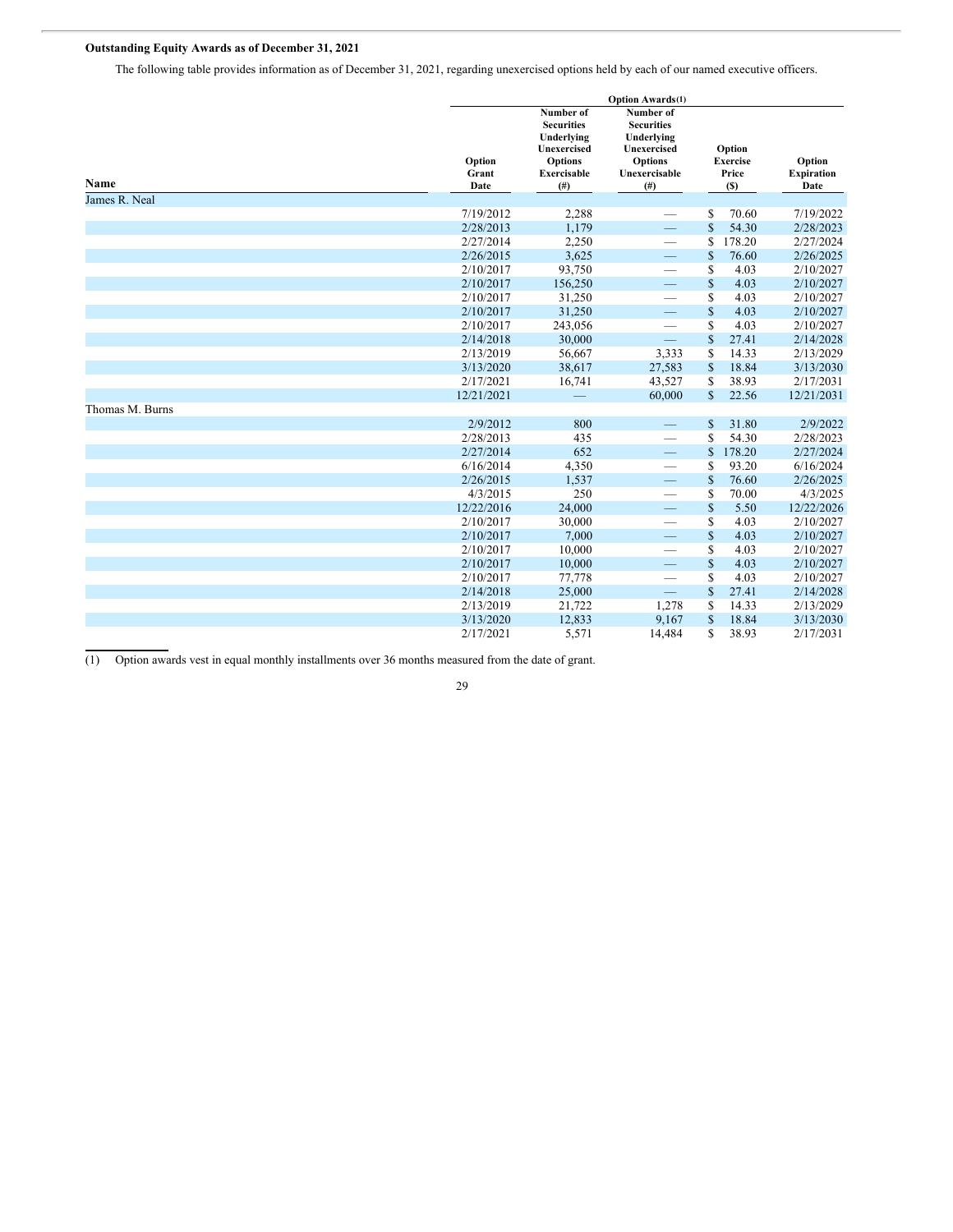#### **Narrative Disclosure to Summary Compensation Table and Outstanding Equity Awards Table**

#### *Base Salary*

Our Compensation Committee recognizes the importance of base salary as an element of compensation that helps to attract and retain our named executive officers. We provide base salary as a fixed source of cash compensation to recognize each named

executive officer's day-to-day responsibilities, which is designed to provide an appropriate and competitive base level of current cash income for the named executive officers. The 2021 annual base salary of Mr. Burns was determined and approved by the Compensation Committee in February 2021. The annual base salary of Mr. Neal was recommended by the Compensation Committee and approved by the Board. The 2021 base salaries were as follows:

| <b>Name and Principal Position</b> |  | 2021 Base Salary |
|------------------------------------|--|------------------|
| <b>James Neal</b>                  |  | 586.880*         |
| Thomas Burns                       |  | 397,753          |

\* Effective December 15, 2021, Mr. Neal's base salary was increased to \$725,000 pursuant to his Amended and Restated Employment Agreement.

#### *2021 Cash Bonus Plan*

In February 2021, the Board approved the 2021 Cash Bonus Plan for the 2021 fiscal year and approved target bonus opportunities for Messrs. Neal and Burns pursuant to the Company's corporate achievement goals plan as follows:

|                                    | Target Bonus (as a % of FY21 |
|------------------------------------|------------------------------|
| <b>Name and Principal Position</b> | <b>Base Salary</b> )         |
| <b>James Neal</b>                  | 55%                          |
| Thomas Burns                       | 40%                          |

The amount of cash bonus actually paid to Mr. Neal, as disclosed in the Summary Compensation Table above, was based on both his individual performance and on the Company meeting the 2021 corporate objectives previously approved by the Board. The amount of cash actually paid to Mr. Burns was based on the Company meeting the 2021 corporate objectives previously approved by the Board.

#### *Equity Compensation*

We believe that our ability to grant equity-based awards is a valuable and necessary compensation tool that aligns the long-term financial interests of our executive officers with the financial interests of our stockholders. In addition, we believe that our ability to grant equity-based awards helps us to attract, retain and motivate executive officers, and encourages them to devote their best efforts to our business and financial success. Vesting of equity awards is generally tied to continuous service with us and serves as an additional retention measure. Our executive officers generally are awarded an initial new hire grant upon commencement of employment, as well as annual grants.

Each of our named executive officers currently holds stock options under our Plan, that were granted subject to the general terms thereof and the applicable forms of stock option agreement thereunder. The specific vesting terms of each named executive officer's stock options are described above under "Outstanding Equity Awards as of December 31, 2021."

We currently grant all equity awards pursuant to the Long Term Incentive Plan. All options are granted with a per share exercise price equal to no less than the fair market value of a share of our Common Stock on the date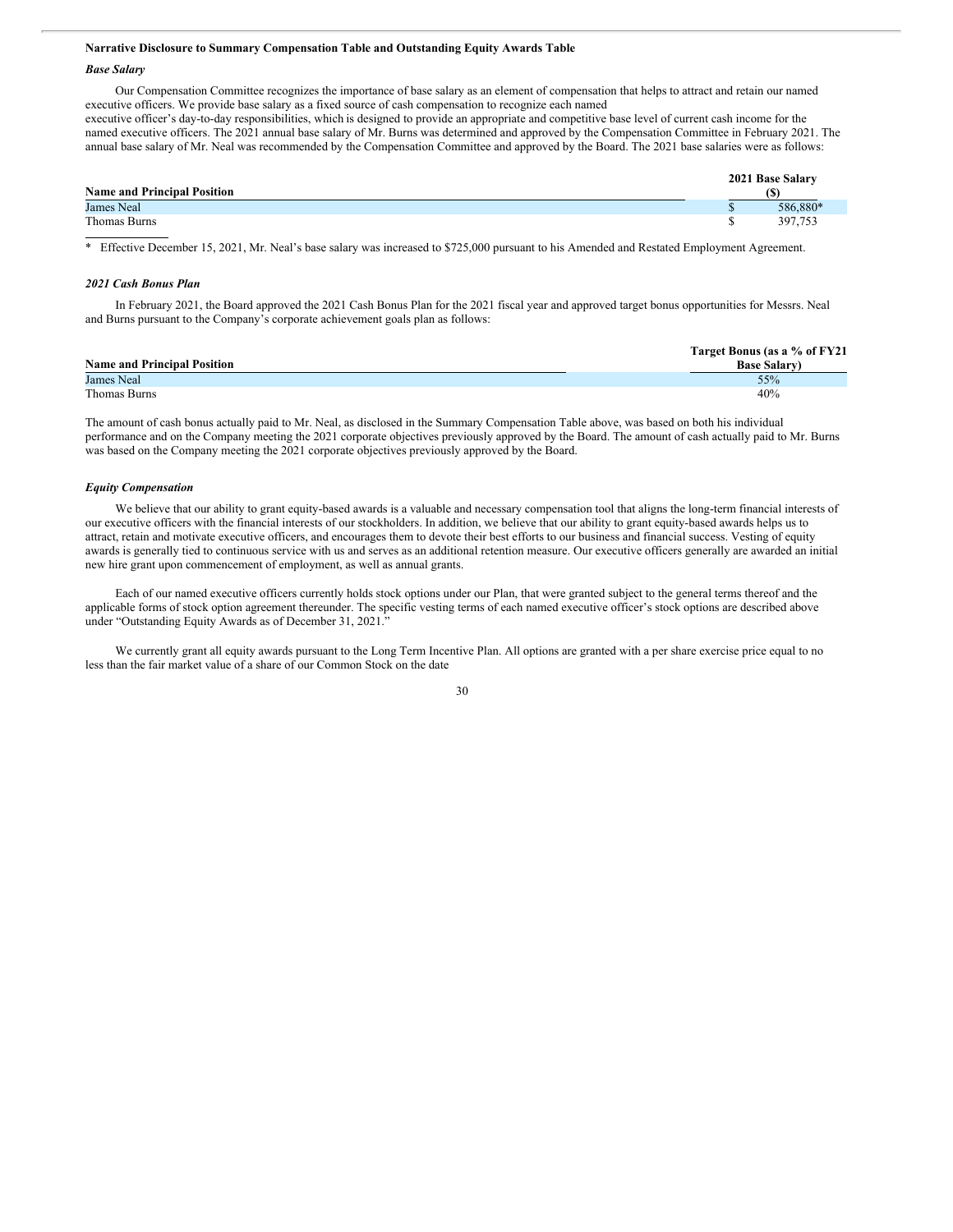of the grant, and generally vest on a monthly basis over 36 months, subject to the continued service with us through each vesting date. All options have a maximum term of up to 10 years from the date of grant, subject to earlier expiration following the cessation of an executive officer's continuous service with us. Option vesting is subject to acceleration as described below under "Certain Other Payments upon a Change of Control." Options generally remain exercisable for three months following an executive officer's termination, except in the event of a termination for cause or due to disability or death.

In February 2021, Mr. Neal and Mr. Burns were granted stock options to purchase 60,268 shares and 20,055 shares of Common Stock, respectively, under our Plan, which vest monthly over three years. In December 2021, Mr. Neal was also granted stock options to purchase 60,000 shares of Common Stock under our Plan. In February 2022, Mr. Burns was granted stock options to purchase 28,000 shares of Common Stock under our Plan, which vest monthly over three years.

#### *Employment Terms*

We have entered into employment agreements or offer letters with each of our named executive officers. Descriptions of such arrangements with our named executive officers are included under the caption "Employment Contracts and Termination of Employment and Change of Control Arrangements" below.

#### **Pension Benefits**

None of our named executive officers is covered by a pension plan or other similar benefit plan that provides for payments or other benefits at, following, or in connection with retirement.

#### **Non-Qualified Deferred Compensation**

None of our named executive officers is covered by a defined contribution or other plan that provides for the deferral of compensation on a basis that is not tax-qualified.

#### **Employment Contracts and Termination of Employment and Change of Control Arrangements**

The Company entered into an employment agreement with Mr. Neal, dated as of October 29, 2015, that provided for his employment as Senior Vice President, Chief Operating Officer at a salary of not less than \$400,000 per year. Mr. Neal was promoted to the position of Chief Executive Officer effective December 21, 2016 and his base salary for fiscal year 2021 was \$586,880.

On December 15, 2021, the Company entered into an amended and restated employment agreement with Mr. Neal. Pursuant to the employment agreement, Mr. Neal will remain the Company's Chief Executive Officer until the earlier of (i) December 31, 2022 or (ii) the date that the Company hires a new Chief Executive Officer (the "Termination Date"), and will receive an annual base salary of \$725,000, effective as of December 15, 2021, and starting on January 1, 2022, a bonus equal to 60% of his annual base salary. The employment also provides for the grant of a stock option to purchase 60,000 shares of Common Stock pursuant to the Long Term Incentive Plan. Pursuant to the employment agreement, if Mr. Neal's employment is terminated by the Company without cause or if he resigns for good reason prior to the Termination Date, Mr. Neal will be entitled to a continuity incentive in the amount of \$1,160,000; furthermore, if Mr. Neal's employment is terminated by the Company without cause or if he resigns for good reason prior to September 30, 2022, his continuity payment will be increased to include the amount of salary and bonus he would have received had he remained employed through September 30, 2022. This continuity incentive will be paid in equal monthly installments over a twelve (12) month period, starting in January 2023, less deductions and withholdings.

The Company entered into an employment agreement with Mr. Burns, dated as of April 3, 2015, that provided for his employment as Vice President, Finance and Chief Financial Officer at a salary of not less than \$285,000 per year. His base salary is currently set at \$417,641.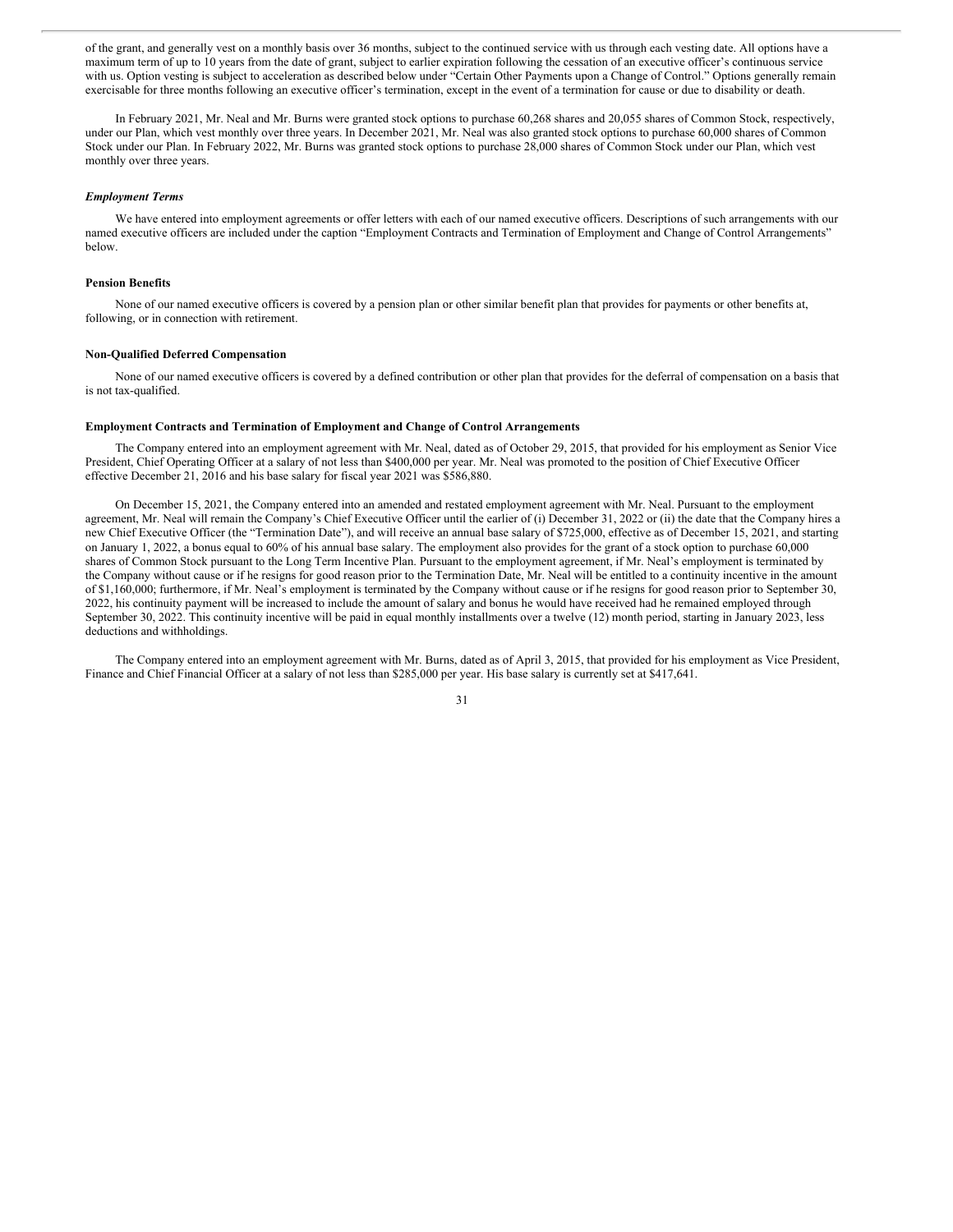On August 7, 2017, the Company entered into an amended and restated employment agreement with Mr. Burns. Among other things, his employment agreement provides for Mr. Burns' continued employment as Chief Financial Officer of the Company. Under his employment agreement, Mr. Burns continues to be entitled to participate in any benefit plan for which key executives of the Company are eligible. Upon Mr. Burns' involuntary termination of employment by the Company without cause and executing a release of claims in favor of the Company, his termination of employment due to his death or permanent disability, or upon his resignation for good reason, his employment agreement provides that Mr. Burns will be entitled to (i) a severance payment equal to 75% of his then-current annual base salary; (ii) a severance payment equal to the pro-rated portion of his then-current target bonus; (iii) payment of any earned but unpaid bonus for the prior performance period; (iv) if elected, the full cost of continuation coverage under the Company's group health plans for a period of nine months or a cash payment in lieu of such continuation coverage; and (iv) outplacement services for nine months not to exceed \$15,000 in value. Pursuant to his employment agreement, all payments and benefits to Mr. Burns thereunder are subject to his compliance with the confidentiality and non-competition provisions thereof.

On April 4, 2022, the Company entered into a letter agreement with Mr. Burns that amends and supplements his amended and restated employment agreement. Pursuant to such amendment, in the event Mr. Burns remains employed by the Company for a twelve (12)-month period following the first day of employment of the Company's new Chief Executive Officer (the "Eligibility Date"), he will be deemed "retirement eligible" for purposes of his equity awards under the terms of his equity award agreements. Conditioned on his execution of a release in favor of the Company, Mr. Burns will also receive this benefit if his employment is terminated by the Company without Cause (as defined in his employment agreement), or if he resigns for Good Reason (as defined in his employment agreement), before the Eligibility Date.

In addition, in accordance with a Retention and Severance Plan established by the Company in March 2022 applicable to all of the Company's current employees, Mr. Burns will be eligible to receive a cash retention bonus if employed through each of two periods: (1) the three-month anniversary of the Eligibility Date (the "Initial Period") and (2) the nine-month period immediately following the Initial Period (the "Extended Period"). The cash bonus tied to each of the Initial Period and Extended Period will be equal to 25% of Mr. Burns' base salary earned during such Initial Period or Extended Period, respectively. In the event Mr. Burns is terminated by the Company without Cause (as defined in such plan) or resigns for Good Reason (as defined in such plan) during the Initial Period or during the Extended Period, Mr. Burns will remain eligible to receive the retention bonus for such Initial Period or Extended Period, respectively.

#### **Certain Other Payments upon a Change of Control**

*Named Executive Of icers.* Each of our named executive officers has entered into a change of control severance agreement. Under each change of control agreement, if the executive officer's employment is involuntarily terminated by the Company without cause or if the executive officer resigns with good reason, in either case, within two months prior to signing an agreement for a change of control or within 24 months after a change of control, then the Company may be required to make certain payments and/or provide certain benefits to certain executive officers, as described below.

*Change of Control.* Under each change of control agreement, a "change of control" is defined as the occurrence of any of the following events: (i) a merger, amalgamation or acquisition in which the Company is not the surviving or continuing entity, except for a transaction the principal purpose of which is to change the jurisdiction of the Company's organization; (ii) the sale, transfer or other disposition of all or substantially all of the assets of the Company; (iii) any other reorganization or business combination in which 50% or more of the Company's outstanding voting securities are transferred to different holders in a single transaction or series of related transactions; (iv) any approval by the stockholders of the Company of a plan of complete liquidation of the Company; (v) any "person" (as such term is used in Sections 13(d) and 14(d) of the Exchange Act becoming the "beneficial owner" (as defined in Rule 13d-3 under said Act), directly or indirectly, of securities of the Company representing more than 50% of the total voting power represented by the Company's then-outstanding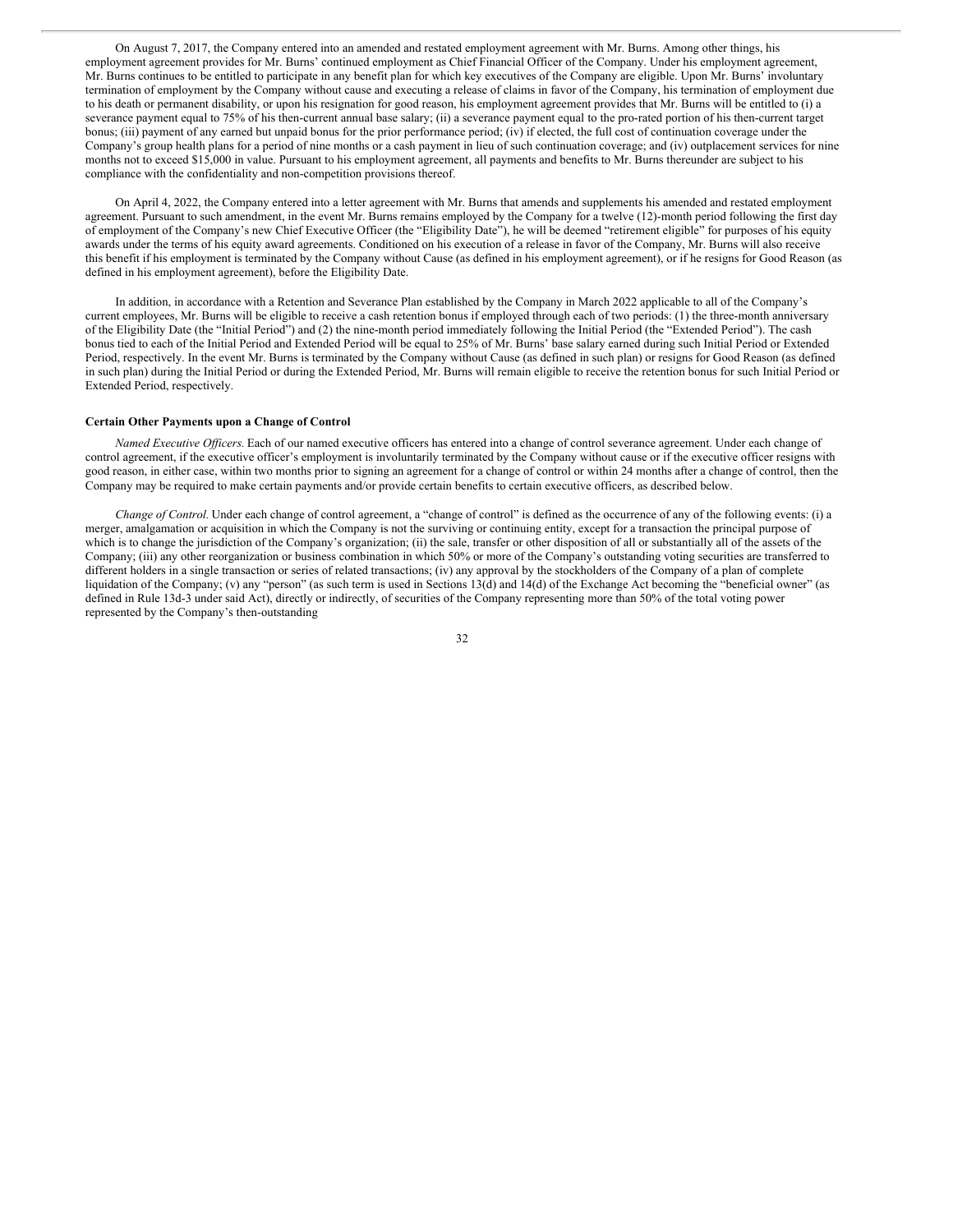voting securities; or (vi) a change in the composition of the Board, as a result of which fewer than a majority of the directors are incumbent directors.

*Vesting of Options*. If a named executive officer's employment is involuntarily terminated within two months prior to signing an agreement for a change of control or within 12 months after a change of control, the exercisability of all time-based equity awards granted to such executive officer by the Company shall automatically be accelerated so that all such options may be exercised immediately upon such involuntary termination for any or all of the shares subject thereto and the post-termination exercise period shall be extended to 60 months or the remainder of the maximum term of the options (or such shorter period of time to avoid the application of Section 409A of the Code). Additionally, if a named executive officer's employment is involuntarily terminated within two months prior to signing an agreement for a change of control or within 12 months after a change of control, the exercisability of a pro-rated number of performance awards held by such executive officer shall be accelerated, based on the number of days that have elapsed during the performance period and the deemed level of achievement of the performance goals as determined by the Board. The awards shall continue to be subject to all other terms and conditions of the Company's option plans and the applicable option agreements between the employee and the Company.

*Outplacement Program*. If a named executive officer's employment is involuntarily terminated within two months prior to signing an agreement for a change of control or within 24 months after a change of control, the named executive officer will immediately become entitled to participate in a twelvemonth executive outplacement program provided by an executive outplacement service, at the Company's expense not to exceed \$15,000.

*Cash Severance.* If a named executive officer's employment is involuntarily terminated within two months prior to signing an agreement for a change of control or within 12 months after a change of control, then the executive officer shall be entitled to receive a cash severance payment equal to the sum of (A) an amount equal to 1.5 times (or, in the case of the Chief Executive Officer, two times) the executive officer's annual base salary as in effect immediately prior to the involuntary termination plus (B) an amount equal to 1.5 times (or, in the case of the Chief Executive Officer, two times) the named executive officer's target bonus as in effect for the fiscal year in which the involuntary termination occurs.

*Health and Other Benefits*. If a named executive officer's employment is involuntarily terminated within two months prior to signing an agreement for a change of control or 12 months after a change of control, then for a period of 18 months (or, in the case of the chief executive officer, 24 months) following such termination, the Company shall make available and pay for the full cost of the coverage (plus an additional amount to pay for the taxes on such payments, if any, plus any taxes on such additional amount) of the executive officer and his or her spouse and eligible dependents under any group health plans of the Company on the date of such termination of employment at the same level of health (i.e., medical, vision and dental) coverage and benefits as in effect for the executive officer or such covered dependents on the date immediately preceding the date of his or her termination, provided that, in each case, the executive officer elects such continuation coverage, or, if necessary for the Company to avoid a tax penalty, a cash payment in lieu of such continuation coverage

The change of control agreements provide that the legacy "golden parachute" excise taxgross-up provision, pursuant to which the Company will make a gross-up payment necessary to fully satisfy any excise taxes on the executive officer as a result of payments under the change of control agreement or otherwise, expired on February 10, 2019, and have been replaced with a "better after-tax" provision, pursuant to which payments to the executive officer are either reduced or paid in full, whichever results in a greater economic benefit to the executive officer (after calculation of all taxes on such payments).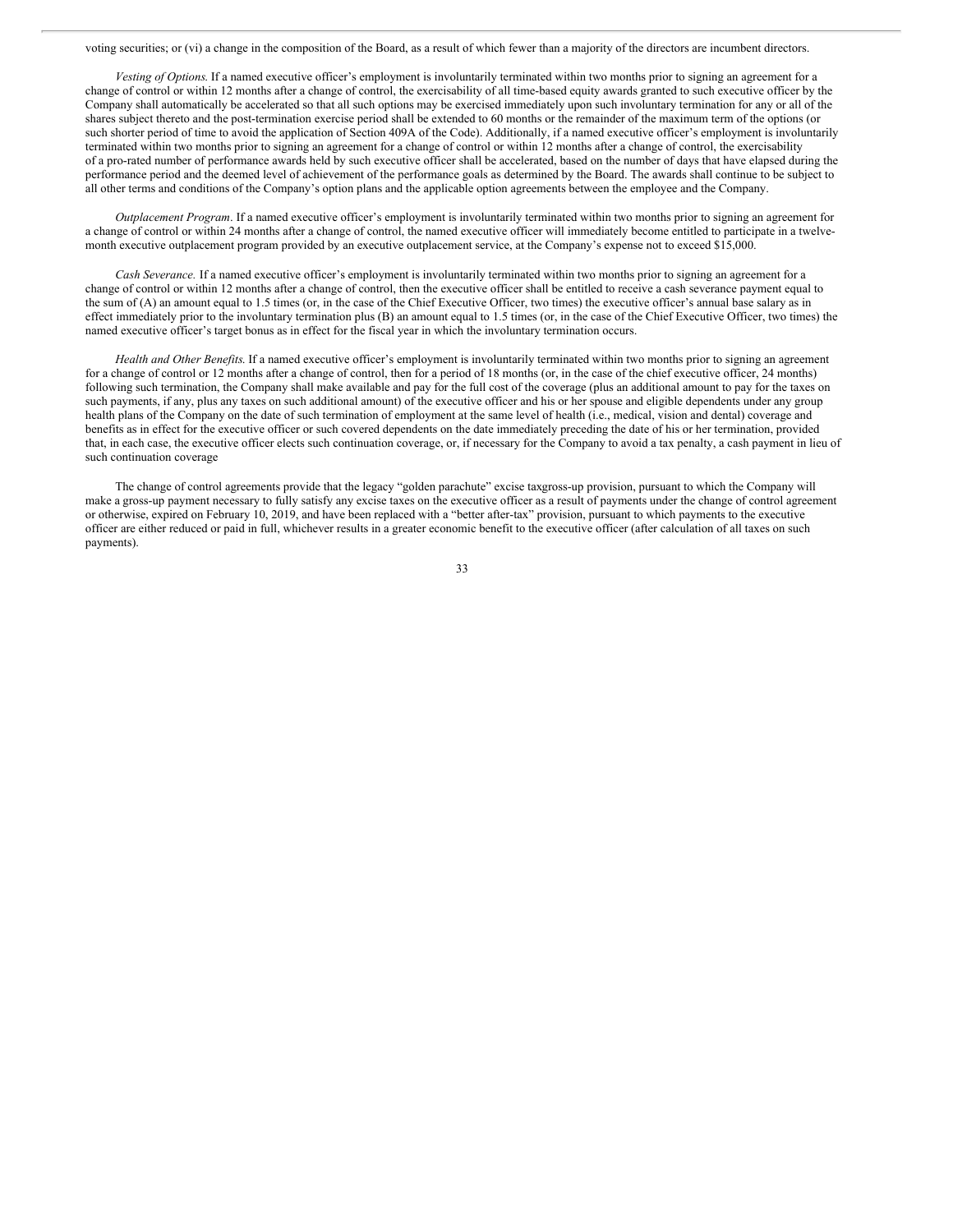#### **DIRECTOR COMPENSATION**

The primary objectives of the Company's director compensation program are to enable the Company to attract, motivate and retain outstanding individuals and align their success with that of the Company's stockholders through the creation of stockholder value. We attract and retain directors by benchmarking against companies in our industry of similar size to ensure that our director compensation packages remain competitive. The different elements of director compensation are considered in light of the compensation packages provided to similarly-situated directors at peer companies.

The Nominating & Governance Committee has retained the services of Compensia to assist in evaluating the Company's director compensation program against the relevant market. At the direction of the Nominating & Governance Committee, management created a survey (the "Director Compensation Survey") which compared the Company's director pay levels to those of a peer group of 22 companies as reported in its Comparator Group Executive Compensation Data report. The benchmarking process for director compensation used by the Nominating  $\&$  Governance Committee based on the Director Compensation Survey is substantially similar to the process used by the Compensation Committee for evaluating executive compensation.

#### **Director Compensation Policy**

During 2021, each non-employee director was entitled to receive an annual retainer of \$40,000, plus an additional (1) \$20,000, in the case of the Chair of the Audit Committee, (2) \$9,000, in the case of any other member of the Audit Committee, (3) \$15,000, in the case of the Chair of the Compensation Committee, (4) \$7,500, in the case of any other member of the Compensation Committee, (5) \$12,000, in the case of the Chair of the Nominating & Governance Committee, (6) \$6,000, in the case of any other member of the Nominating & Governance Committee and (7) \$40,000, in the case of the Board Chair. The Company's directors do not receive meeting fees.

Each non-employee director whose service continues is entitled to receive an annual option grant valued at \$100,000 that vests monthly over one year. Each new non-employee director is entitled to receive an initial option grant valued at \$250,000 that vests monthly over three years and apro-rata portion of the annual option grant that vests monthly from grant date until the next annual grant.

Directors who are employees of the Company are neither paid any fees or other remuneration nor awarded stock options, restricted stock awards or shares of Common Stock of the Company for services as members of the Board.

The maximum number of shares subject to stock awards that may be granted during any calendar year to anyof our non-employee directors, taken together with any cash fees paid by the Company to such non-employee director during such calendar year, may not exceed \$750,000 in total value (calculating the value of any such stock awards based on the grant date fair value of the stock awards for financial reporting purposes).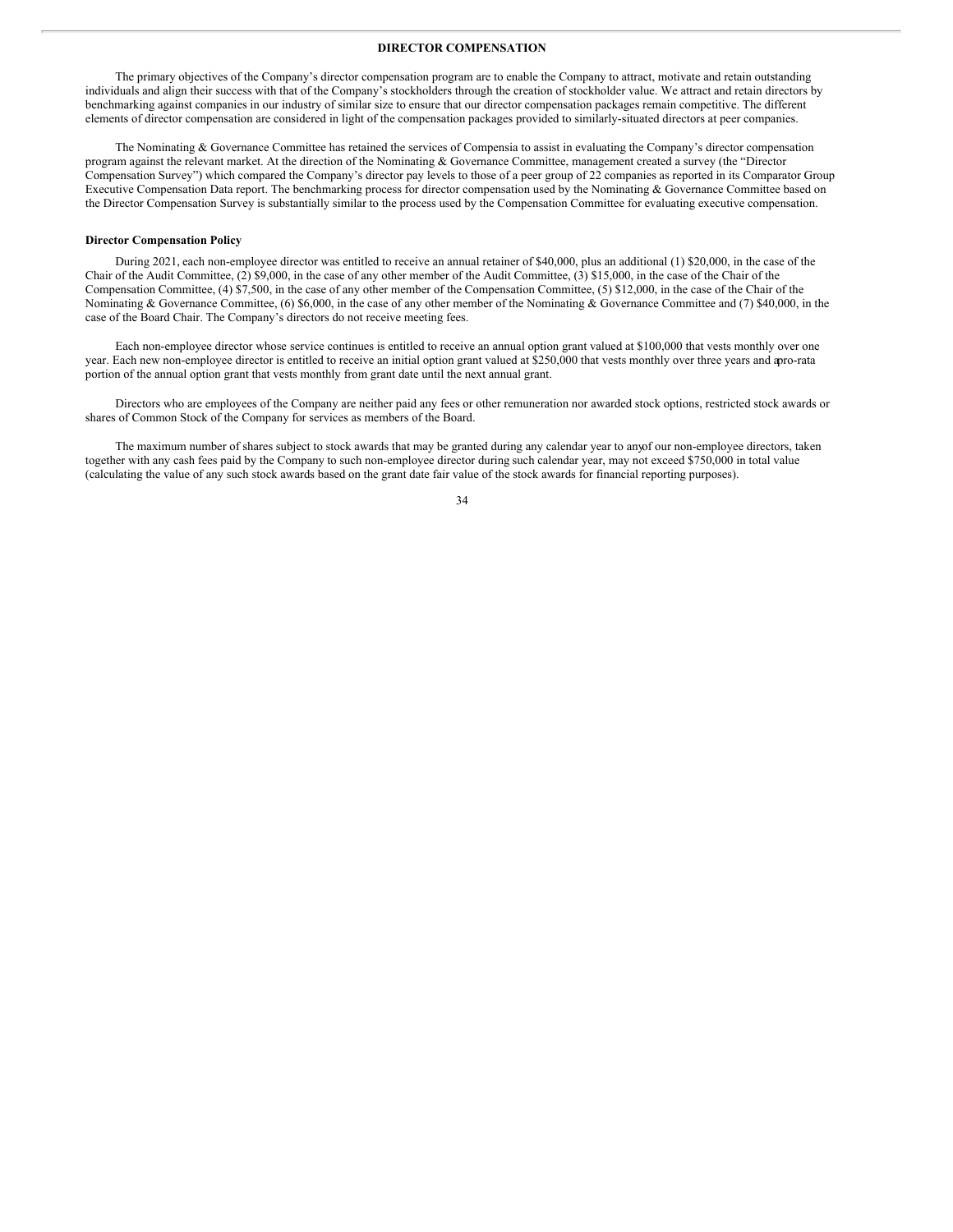#### **Director Compensation Table**

The table below sets forth the 2021 compensation for members of the Board at any time during 2021. Mr. Neal, the Company's Chief Executive Officer, is not listed in this table because he received no additional compensation for his services as a member of the Board.

|                      |              | Fees             |     |               |            |  |
|----------------------|--------------|------------------|-----|---------------|------------|--|
|                      |              | <b>Earned or</b> |     | Option        |            |  |
|                      |              | Paid in          |     | Awards        |            |  |
| Name                 |              | $Cash (\$)$      |     | $($ \$ $)(1)$ | Total (\$) |  |
| W. Denman Van Ness   | S.           | 102,500          |     | $100,029$ \$  | 202,529    |  |
| Jack L. Wyszomierski | S            | 70,000           | \$  | $100.029$ \$  | 170,029    |  |
| Joseph M. Limber     | S            | 60,000           | S   | $100,029$ \$  | 160,029    |  |
| <b>Matthew Perry</b> | \$           | 47,500           | S   | $100.029$ \$  | 147,529    |  |
| Barbara Kosacz       | $\mathbb{S}$ | 52,000           | S   | $100,029$ \$  | 152,029    |  |
| Natasha Hernday      | S            | 47.778           | \$. | $100.029$ \$  | 147,807    |  |
| Heather L. Franklin  | \$           | 18,148           |     | 328.913 \$    | 347,061    |  |

(1) The option amounts represent the aggregate grant date fair value for option awards computed in accordance with FASB ASC Topic 718. See Note 10 of the consolidated financial statements in the 2021 Annual Report on Form 10-K for the year ended December 31, 2021 filed on March 8, 2022 regarding assumptions underlying valuation of equity awards. As of December 31, 2021, the aggregate number of options outstanding for each non-employee director were as follows: Mr. Van Ness: 28,621, Mr. Wyszomierski: 41,797, Mr. Limber: 42,377, Ms. Kosacz: 39,399, Mr. Perry: 39,694, Ms. Hernday: 18,352 and Ms. Franklin: 17,282.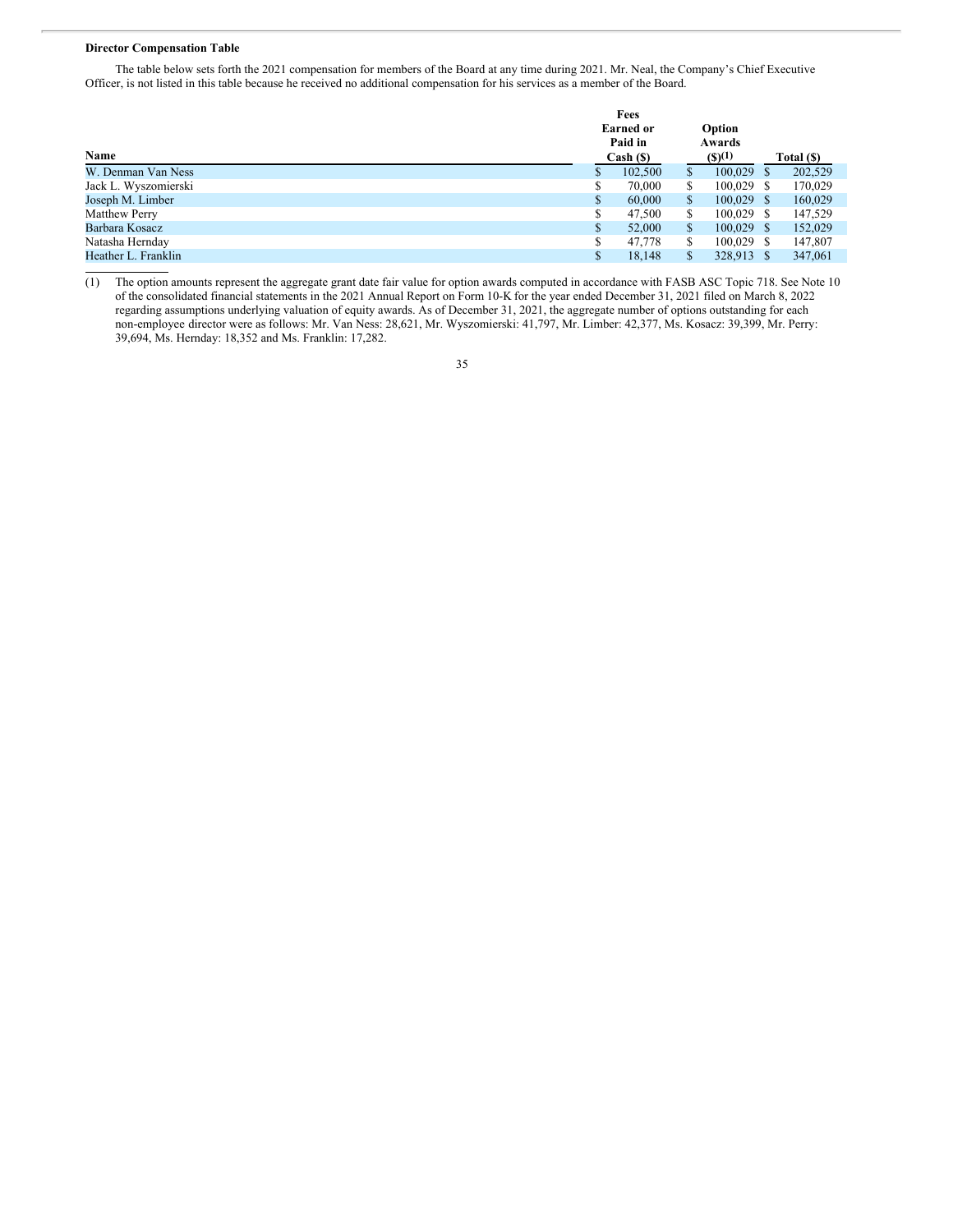#### **TRANSACTIONS WITH RELATED PERSONS**

The following is a summary of transactions since January 1, 2020 in which (i) we have been a participant, (ii) the amount involved exceeded or will exceed \$120,000, and (iii) any of our directors, executive officers or holders of more than 5% of our capital stock, or any member of their immediate family or person sharing their household, had or will have a direct or indirect material interest. Each such transaction is subject to review and pre-approval by the Audit Committee.

In December 2020, the Company issued and sold an aggregate of 984,000 shares of its 8.625% Series A Cumulative Perpetual Preferred Stock (the "Series A Preferred Stock") in a public offering at a price to the public of \$25.00 per share. Mr. Perry, one of our directors, purchased 200,000 shares of the Series A Preferred Stock in the public offering at the public offering price of \$25.00 per share for an aggregate amount of \$5.0 million. The spouse of James Neal, our Chief Executive Officer and Board Chair, purchased 8,000 shares of the Series A Preferred Stock in the public offering at the public offering price of \$25.00 per share for an aggregate amount of \$200,000.

In April 2021, the Company issued and sold an aggregate of 1,600,000 depositary shares, each representing a 1/1000th fractional interest in a share of the Company's 8.375% Series B Cumulative Perpetual Preferred Stock (the "Series B Depositary Shares") in a public offering at a price to the public of \$25.00 per depositary share. The spouse of James Neal, our Chief Executive Officer and Board Chair, purchased 8,000 shares of the Series B Depositary Shares in the public offering at the public offering price of \$25.00 per depositary share for an aggregate amount of \$200,000.

#### **Procedures for Approval of Related Party Transactions**

Our Board reviews the relationships that each director has with the Company and shall endeavor to have a majority of directors that are "independent directors" as defined by the SEC and Nasdaq rules. As part of the review process, the Company distributes and collects questionnaires that solicit information about any direct or indirect transactions with the Company from each of our directors and officers and legal counsel reviews the responses to these questionnaires and reports any related party transactions to the Audit Committee. We may enter into arrangements in the ordinary course of our business that involve the Company's receiving or providing goods or services on a non-exclusive basis and at arm's length negotiated rates or in accordance with regulated price schedules with corporations and other organizations in which a Company director, executive officer or nominee for director may also be a director, trustee or investor, or have some other direct or indirect relationship.

Our Code of Ethics requires all directors, officers and employees to avoid any situation that involves an actual or potential conflict of interest with the Company's objectives and best interests. Employees are encouraged to direct any questions regarding conflicts of interest to the Company's Chief Financial Officer or legal department. All related party transactions involving the Company's directors or executive officers or members of their immediate families must be reviewed and approved in writing in advance by the Audit Committee.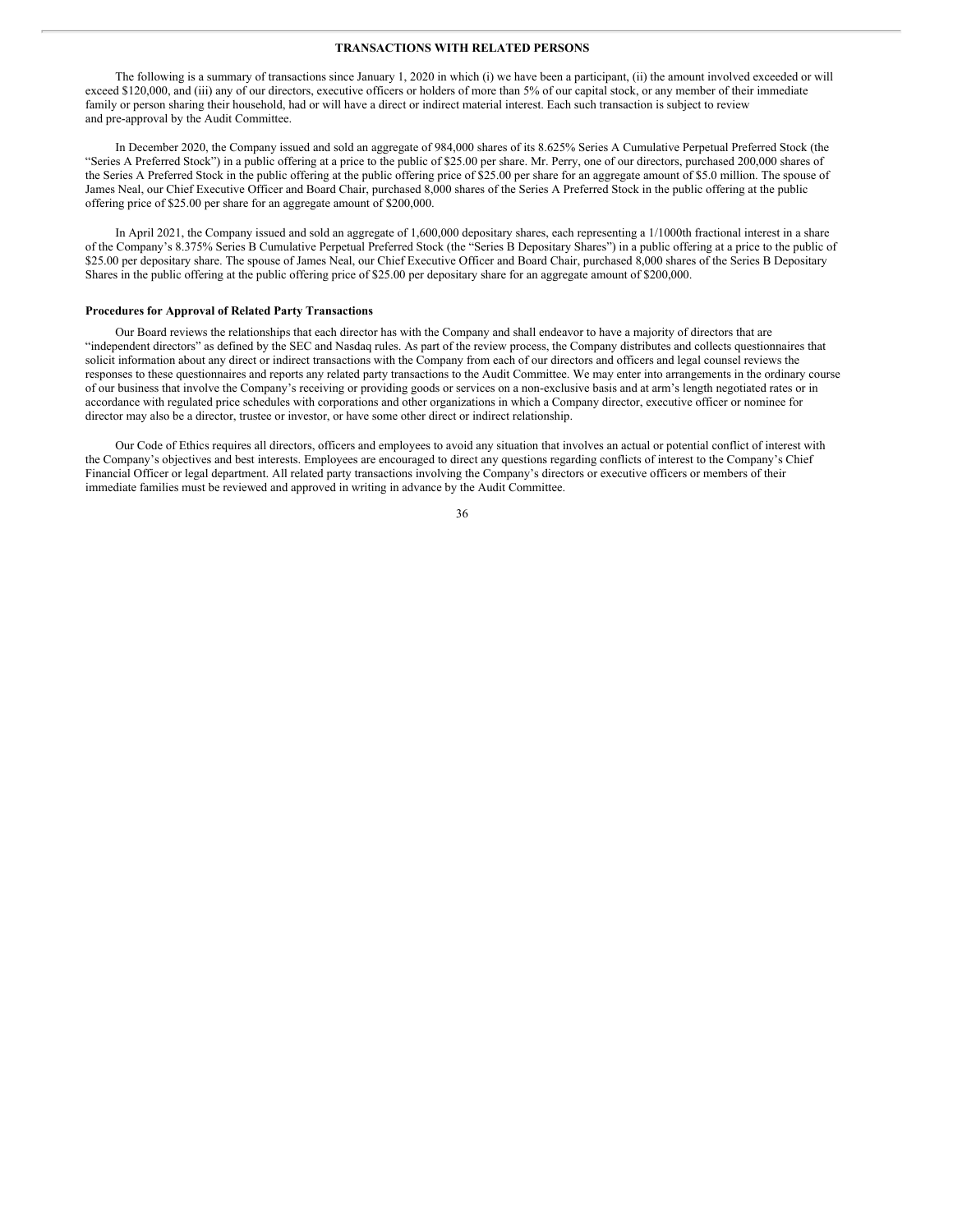#### **HOUSEHOLDING OF PROXY MATERIALS**

The SEC has adopted rules that permit companies and intermediaries (e.g., brokers) to satisfy the delivery requirements for Notices of Internet Availability of Proxy Materials or other annual meeting materials with respect to two or more stockholders sharing the same address by delivering a single Notice of Internet Availability of Proxy Materials or other annual meeting materials addressed to those stockholders. This process, which is commonly referred to as "householding," potentially means extra convenience for stockholders and cost savings for companies.

This year, a number of brokers with account holders who are XOMA stockholders will be "householding" the Company's proxy materials. A single Notice of Internet Availability of Proxy Materials will be delivered to multiple stockholders sharing an address unless contrary instructions have been received from the affected stockholders. Once you have received notice from your broker that they will be "householding" communications to your address, "householding" will continue until you are notified otherwise or until you revoke your consent. If, at any time, you no longer wish to participate in "householding" and would prefer to receive a separate Notice of Internet Availability of Proxy Materials, please notify your broker or XOMA. Direct your written request to the Company's principal office, at 2200 Powell Street, Suite 310, Emeryville, California 94608, Attention: Secretary or your telephonic request to (510) 204-7482. Stockholders who currently receive multiple copies of the Notices of Internet Availability of Proxy Materials at their addresses and would like to request "householding" of their communications should contact their brokers.

| I<br>I<br>$\sim$ | I |
|------------------|---|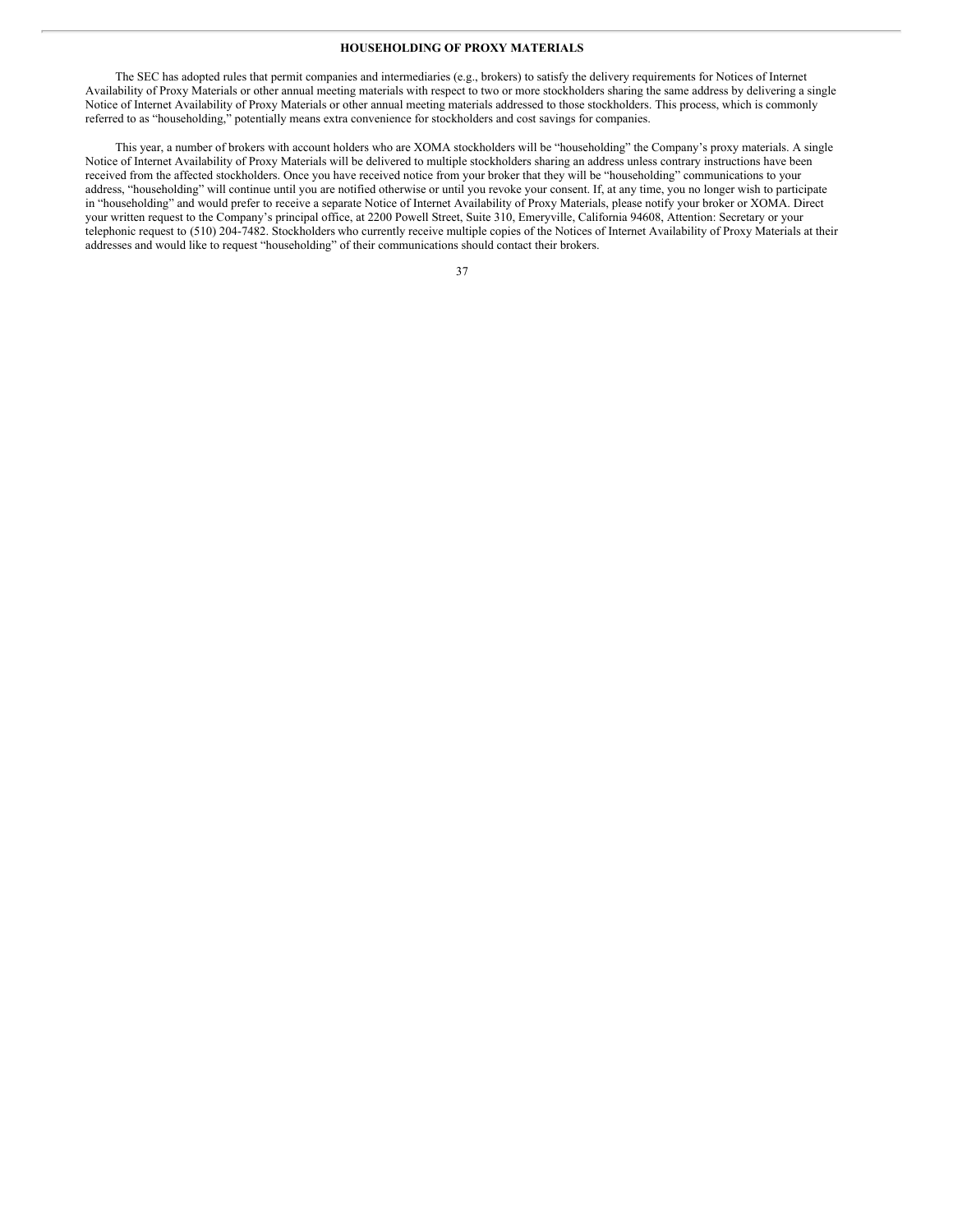#### **OTHER MATTERS**

The Board does not know of any matters to be presented at this annual meeting other than those set forth in this proxy statement and in the notice accompanying this proxy statement. If other matters should properly come before the meeting, it is intended that the proxy holders will vote on such matters in accordance with their best judgment.

It is important that your shares of Common Stock be represented at the meeting, regardless of the number of shares of Common Stock you hold. You are, therefore, urged to promptly vote your proxy by accessing the internet, by calling the toll-free telephone number as instructed in the Notice, or if you have elected to receive a paper copy of the proxy materials, by completing, signing and returning the proxy card that is provided.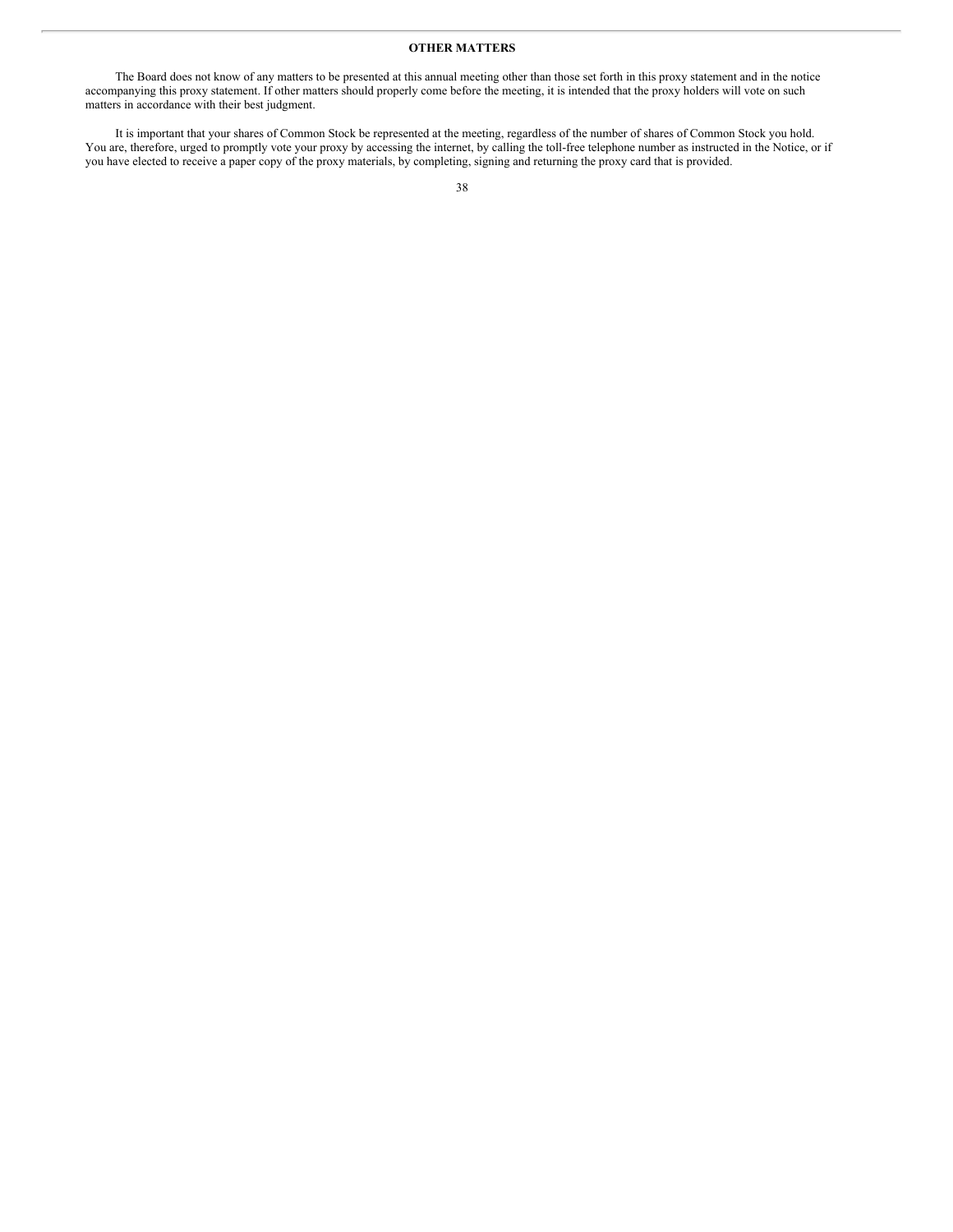#### **STOCKHOLDER PROPOSALS AND OTHER COMMUNICATIONS**

A stockholder who intends to present a proposal at the 2023 meeting of stockholders must submit such proposal to the Company by December 8, 2022 for inclusion in the Company's 2023 proxy statement and proxy card relating to such meeting. The proposal must be mailed to the Company's principal office at 2200 Powell Street, Suite 310, Emeryville, California 94608, Attention: Secretary and must comply with all applicable requirements of Rule 14a-8 promulgated under the Exchange Act. A stockholder who intends to submit a proposal that is not to be included in next year's proxy materials, but that may be considered at the annual meeting of stockholders to be held in 2023, must do so in writing following the above instructions not earlier than the close of business on January 22, 2023 and not later than the close of business on February 21, 2023. We advise you to review our By-laws, which contain additional requirements about advance notice of stockholder proposals and director nominations, including the different notice submission date requirements in the event our annual meeting for 2023 is held more than 30 days before or 60 days after May 18, 2023. The section titled "Nominating & Governance Committee" in this proxy statement provides additional information on the director nomination process.

For all other stockholder communications with the Board or a particular director, a stockholder may send a letter to the Company's principal office at 2200 Powell Street, Suite 310, Emeryville, California 94608, Attention: Secretary. The mailing envelope must contain a clear notation indicating that the enclosed letter is a "Stockholder-Board Communication" or "Stockholder-Director Communication." The letter must identify the author as a stockholder and clearly state whether the intended recipients are all members of the Board or just certain specified individual director or directors.

By Order of the Board,

Lon 12

Thomas Burns Senior Vice President, Finance and Chief Financial Officer

April 7, 2022 Emeryville, California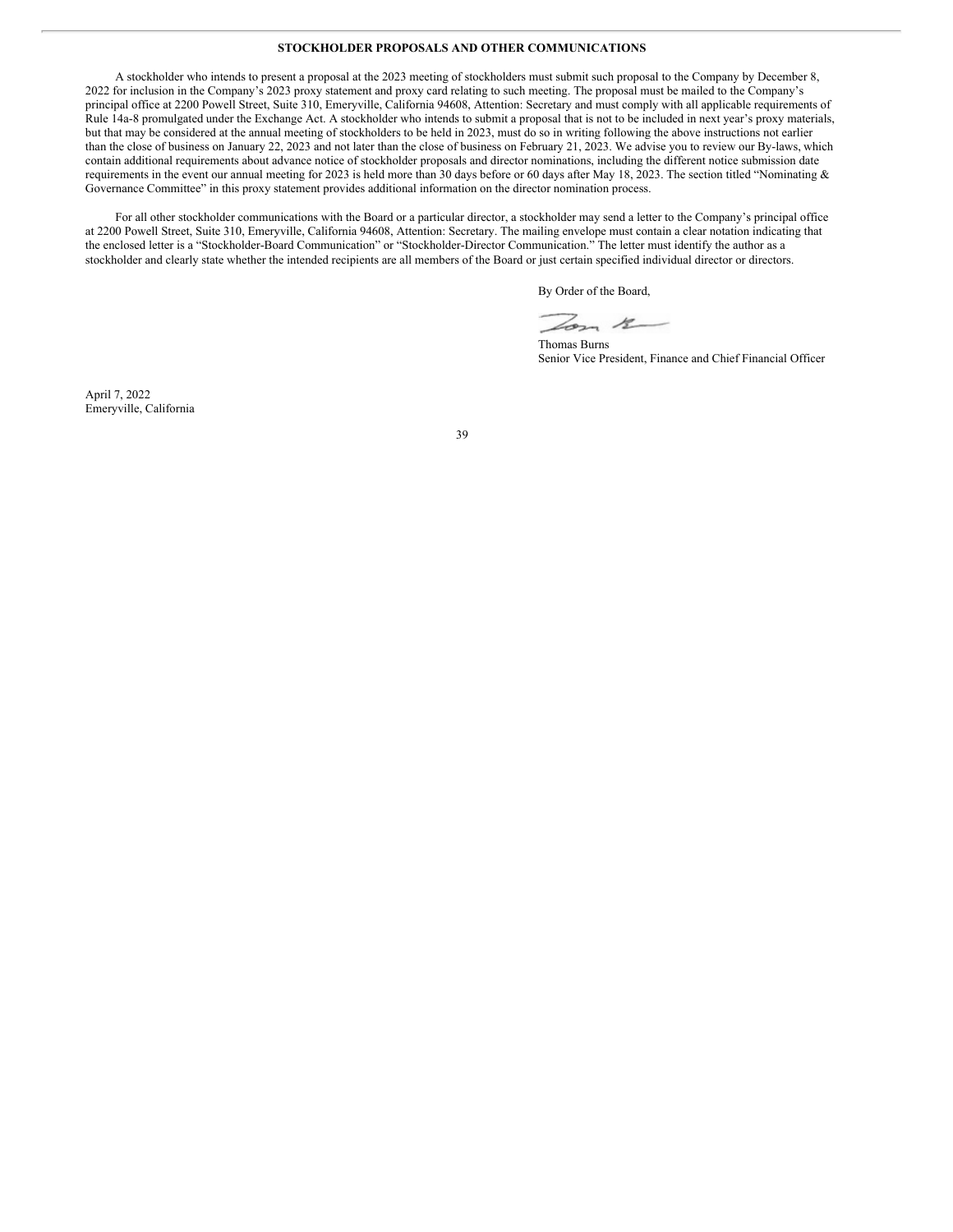#### **APPENDIX A**

#### **XOMA CORPORATION AMENDED AND RESTATED 2010 LONG TERM INCENTIVE AND STOCK AWARD PLAN (as amended through February 23, 2022)**

#### **1. Purposes.**

The purposes of the XOMA Corporation Amended and Restated 2010 Long Term Incentive and Stock Award Plan are to advance the interests of XOMA Corporation and its stockholders by providing a means to attract, retain, and motivate employees, consultants and directors of the Company, its Subsidiaries and Affiliates, to provide for competitive compensation opportunities, to encourage long term service, to recognize individual contributions and reward achievement of performance goals, and to promote the creation of long term value for stockholders by aligning the interests of such persons with those of stockholders.

#### **2. Definitions.**

For purposes of this Plan, the following terms shall be defined as set forth below:

(a) "Affiliate" means any entity other than the Company and its Subsidiaries that is designated by the Board or the Committee as a participating employer under this Plan; provided, however, that the Company directly or indirectly owns at least 20% of the combined voting power of all classes of stock of such entity or at least 20% of the ownership interests in such entity.

(b) "Award" means any Option, SAR, Restricted Share, Restricted Stock Unit, Performance Share, Performance Unit, Dividend Equivalent, or Other Stock-Based Award granted to an Eligible Person under this Plan.

(c) "Award Agreement" means any written agreement, contract, or other instrument or document evidencing an Award.

(d) "Beneficiary" means the person, persons, trust or trusts which have been designated by an Eligible Person in his or her most recent written beneficiary designation filed with the Company to receive the benefits specified under this Plan upon the death of the Eligible Person, or, if there is no designated Beneficiary or surviving designated Beneficiary, then the person, persons, trust or trusts entitled by will or the laws of descent and distribution to receive such benefits.

(e) "Board" means the Board of Directors of the Company.

(f) "Change in Control" means the occurrence of any of the following events:

(i) a merger, consolidation or acquisition in which the Company is not the surviving or continuing entity, except for a transaction the principal purpose of which is to change the jurisdiction of the Company's organization;

(ii) the sale, transfer or other disposition of all or substantially all of the assets of the Company;

(iii) any other reorganization or business combination in which fifty percent (50%) or more of the Company's outstanding voting securities are transferred to different holders in a single transaction or series of related transactions;

(iv) any approval by the stockholders of the Company of a plan of complete liquidation of the Company;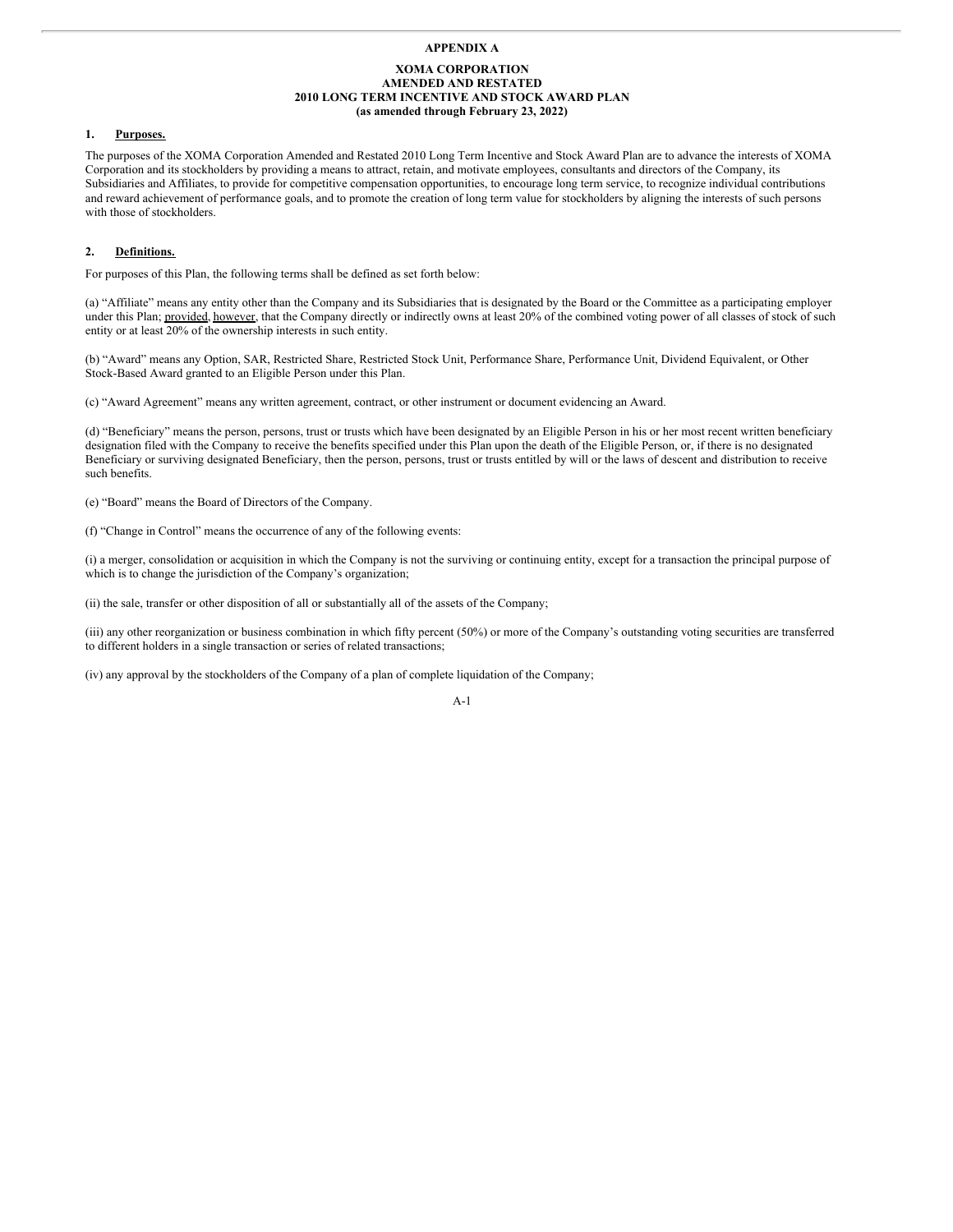(v) any "person" (as such term is used in Sections 13(d) and 14(d) of the Exchange Act) becoming the "beneficial owner" (as defined in Rule13d-3 under the Exchange Act), directly or indirectly, of securities of the Company representing more than fifty percent (50%) of the total voting power represented by the Company's then outstanding voting securities; or

(vi) a change in the composition of the Board, as a result of which fewer than a majority of the directors are Incumbent Directors.

(g) "Code" means the Internal Revenue Code of 1986, as amended from time to time. References to any provision of the Code shall be deemed to include successor provisions thereto and regulations thereunder.

(h) "Committee" means the Compensation Committee of the Board, or such other Board committee or committees (which may include the entire Board) as may be designated by the Board to administer all or any portion of this Plan; provided, however, that, unless otherwise determined by the Board, a Committee shall consist of two or more directors of the Company, each of whom is a "non-employee director" within the meaning of Rule 16b-3 under the Exchange Act, to the extent applicable; provided, further, that the mere fact that a Committee shall fail to qualify under the foregoing requirement shall not invalidate any Award made by such Committee which Award is otherwise validly made under this Plan. Different Committees may administer this Plan with respect to different groups of Eligible Persons. As used herein, the singular "Committee" shall include the plural "Committees" if applicable, except where the context requires otherwise.

(i) "Company" means XOMA Corporation, a Delaware corporation, or any successor company.

(j) "Director" means a member of the Board who is not an employee of the Company, a Subsidiary or an Affiliate.

(k) "Dividend Equivalent" means a right, granted under Section 5(g), to receive cash, Shares, or other property equal in value to dividends paid with respect to a specified number of Shares. Dividend Equivalents may be awarded on a free-standing basis or in connection with another Award, and may be paid currently or on a deferred basis.

(l) "Effective Date" means July 21, 2010.

(m) "Eligible Person" means (i) an employee or consultant of the Company, a Subsidiary or an Affiliate, including any director who is an employee, or (ii) a Director. Notwithstanding any provisions of this Plan to the contrary, an Award may be granted to an employee or consultant in connection with his or her hiring or retention prior to the date the employee or consultant first performs services for the Company, a Subsidiary or an Affiliate; provided, however, that any such Award shall not become vested or exercisable prior to the date the employee or consultant first performs such services.

(n) "Exchange Act" means the Securities Exchange Act of 1934, as amended from time to time. References to any provision of the Exchange Act shall be deemed to include successor provisions thereto and regulations thereunder.

(o) "Fair Market Value" means:

(i) if the Shares are not at the time listed or admitted to trading on any stock exchange but are traded in theover-the-counter market, the fair market value shall be the closing selling price per Share on the date in question, as such price is reported on The NASDAQ Global Market or any successor system; provided that if there is no reported closing selling price for Shares on the date in question, then the closing selling price on the last preceding date for which such quotation exists shall be determinative of fair market value;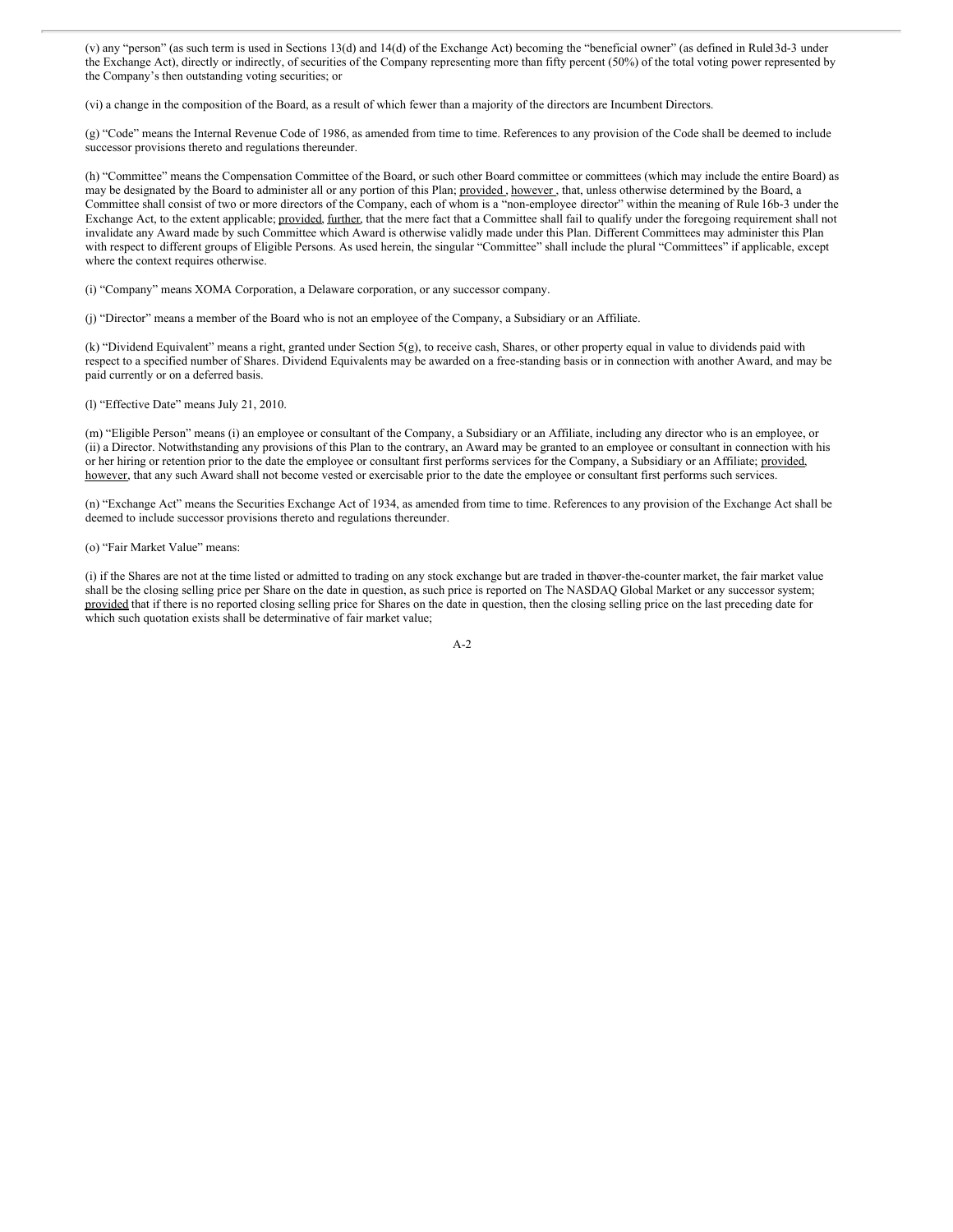(ii) if the Shares are at the time listed or admitted to trading on any stock exchange, then the fair market value shall be the closing selling price per Share on the date in question on the stock exchange determined by the Committee to be the primary market for the Shares, as such price is officially quoted on such exchange; provided that if there is no reported sale of Shares on such exchange on the date in question, then the fair market value shall be the closing selling price on the exchange on the last preceding date for which such quotation exists; or

(iii) if the Shares are at the time neither listed nor admitted to trading on any stock exchange nor traded in theover-the-counter market (or if the Committee determines that the value as determined pursuant to subsection (i) or (ii) above does not reflect fair market value), then the Committee shall determine fair market value after taking into account such factors as it deems appropriate, including one or more independent professional appraisals.

(p) "Incumbent Directors" means directors who (i) are directors of the Company as of the date hereof, (ii) are elected, or nominated for election, to the Board with the affirmative votes of the directors of the Company as of the date hereof, or (iii) are elected, or nominated for election, to the Board with the affirmative votes of at least a majority of those directors whose election or nomination was not in connection with any transaction described in subsections (i) through (v) of the definition of Change in Control or in connection with an actual or threatened proxy contest relating to the election of directors of the Company.

(q) "ISO" means any Option intended to be and designated as an incentive stock option within the meaning of Section 422 of the Code.

(r) "NQSO" means any Option that is not an ISO.

(s) "Option" means a right, granted under Section 5(b), to purchase Shares.

(t) "Other Stock-Based Award" means a right, granted under Section 5(h) that relates to or is valued by reference to Shares.

(u) "Participant" means an Eligible Person who has been granted an Award under this Plan.

(v) "Performance Period" shall have the meaning set forth in Section 5(f)(i).

(w) "Performance Share" means a performance share granted under Section 5(f).

(x) "Performance Unit" means a performance unit granted under Section 5(f).

(y) "Plan" means this XOMA Corporation Amended and Restated 2010 Long Term Incentive and Stock Award Plan.

(z) "Restricted Shares" means an Award of Shares under Section 5(d) that may be subject to certain restrictions and to a risk of forfeiture.

(aa) "Restricted Stock Unit" means a right, granted under Section 5(e), to receive Shares or cash at the end of a specified deferral period.

(bb) "Rule 16b-3" means Rule 16b-3, as from time to time in effect and applicable to this Plan and Participants, promulgated by the Securities and Exchange Commission under Section 16 of the Exchange Act.

(cc) "SAR" or "Stock Appreciation Right" means the right, granted under Section 5(c), to be paid an amount measured by the difference between the exercise price of the right and the Fair Market Value of Shares on the date of exercise of the right, with payment to be made in cash, Shares, or property as specified in the Award or determined by the Committee.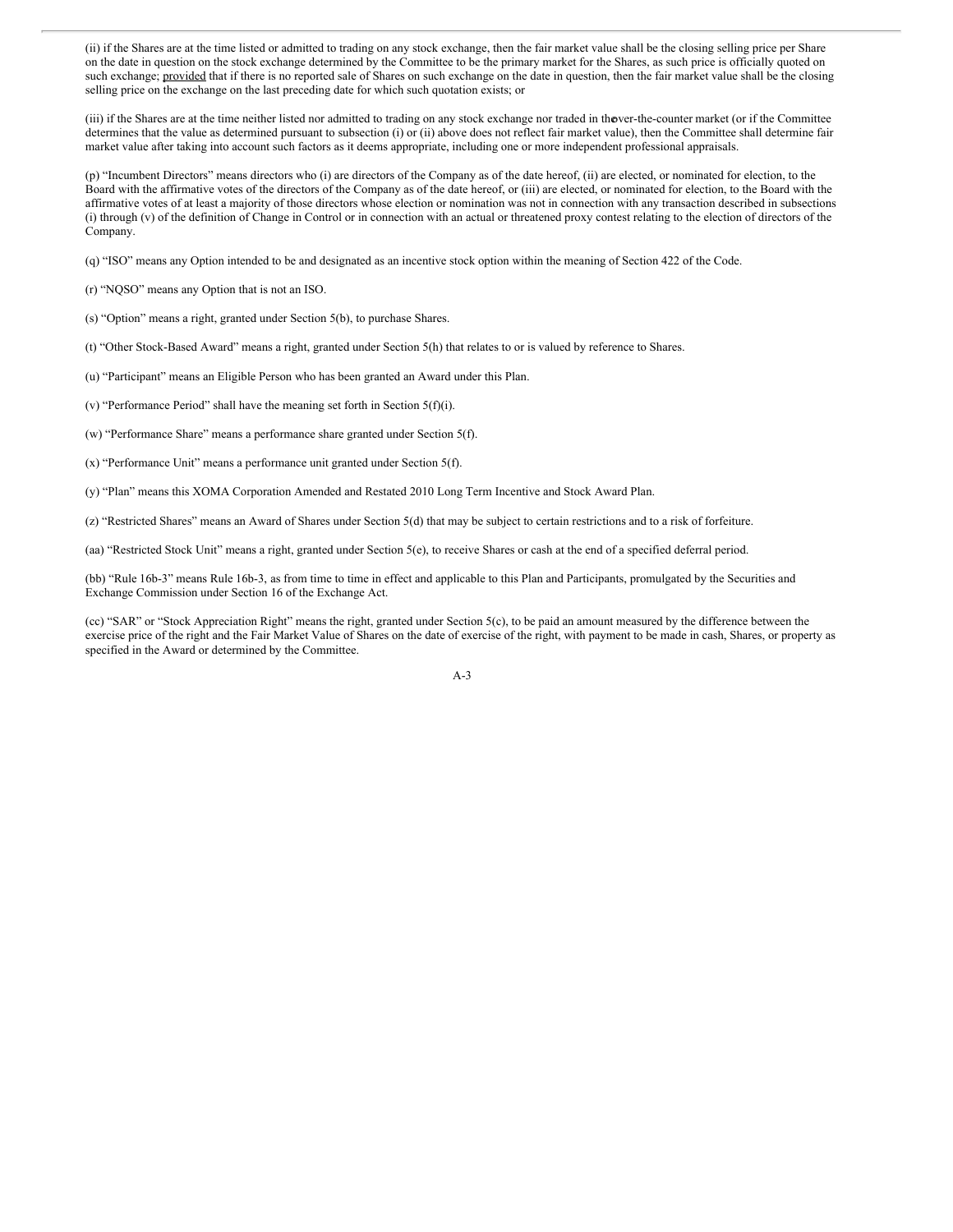(dd) "Shares" means shares of common stock of the Company, and such other securities as may be substituted for Shares pursuant to Section 4(c) hereof.

(ee) "Subsidiary" means any company (other than the Company) in an unbroken chain of companies beginning with the Company if each of the companies (other than the last company in the unbroken chain) owns shares possessing 50% or more of the total combined voting power of all classes of stock in one of the other companies in the chain.

(ff) "Termination of Service" means the termination of the Participant's employment, consulting services or directorship with the Company, its Subsidiaries and its Affiliates, as the case may be. A Participant employed by a Subsidiary of the Company or one of its Affiliates shall also be deemed to incur a Termination of Service if the Subsidiary of the Company or Affiliate ceases to be such a Subsidiary or an Affiliate, as the case may be, and the Participant does not immediately thereafter become an employee or director of, or a consultant to, the Company, another Subsidiary of the Company or an Affiliate. In the event that a Participant who is an employee of the Company, a Subsidiary or an Affiliate becomes a Director or a consultant to the Company, a Subsidiary or an Affiliate upon the Participant's termination of employment, unless otherwise determined by the Committee in its sole discretion, no Termination of Service shall be deemed to occur until such time as such Participant is no longer an employee of, or consultant to, the Company, a Subsidiary or an Affiliate or a Director, as the case may be. If a Participant who is a Director becomes an employee of, or a consultant to, the Company, a Subsidiary or an Affiliate upon such Participant ceasing to be a Director, unless otherwise determined by the Committee in its sole discretion, such termination of the Participant's directorship shall not be treated as a Termination of Service unless and until the Participant's employment or consultancy, as the case may be, terminates. Temporary absences from employment because of illness, vacation or leave of absence and transfers among the Company and its Subsidiaries and Affiliates shall not be considered a Termination of Service.

#### **3. Administration.**

(a) Authority of the Committee. This Plan shall be administered by the Committee, and the Committee shall have full and final authority to take the following actions, in each case subject to and consistent with the provisions of this Plan:

(i) to select Eligible Persons to whom Awards may be granted;

(ii) to designate Affiliates;

(iii) to determine the type or types of Awards to be granted to each Eligible Person;

(iv) to determine the type and number of Awards to be granted, the number of Shares to which an Award may relate, the terms and conditions of any Award granted under this Plan (including, but not limited to, any exercise price, grant price, or purchase price, any restriction or condition, any schedule for lapse of restrictions or conditions relating to transferability or forfeiture, exercisability, or settlement of an Award, and waiver or accelerations thereof, and waivers of performance conditions relating to an Award, based in each case on such considerations as the Committee shall determine), and all other matters to be determined in connection with an Award;

(v) to determine whether, to what extent, and under what circumstances an Award may be settled, or the exercise price of an Award may be paid, in cash, Shares, other Awards, or other property, or an Award may be canceled, forfeited, exchanged, or surrendered;

(vi) to determine whether, to what extent, and under what circumstances cash, Shares, other Awards, or other property payable with respect to an Award will be deferred either automatically, at the election of the Committee, or at the election of the Eligible Person, provided that such deferral shall be intended to be in compliance with Section 409A of the Code;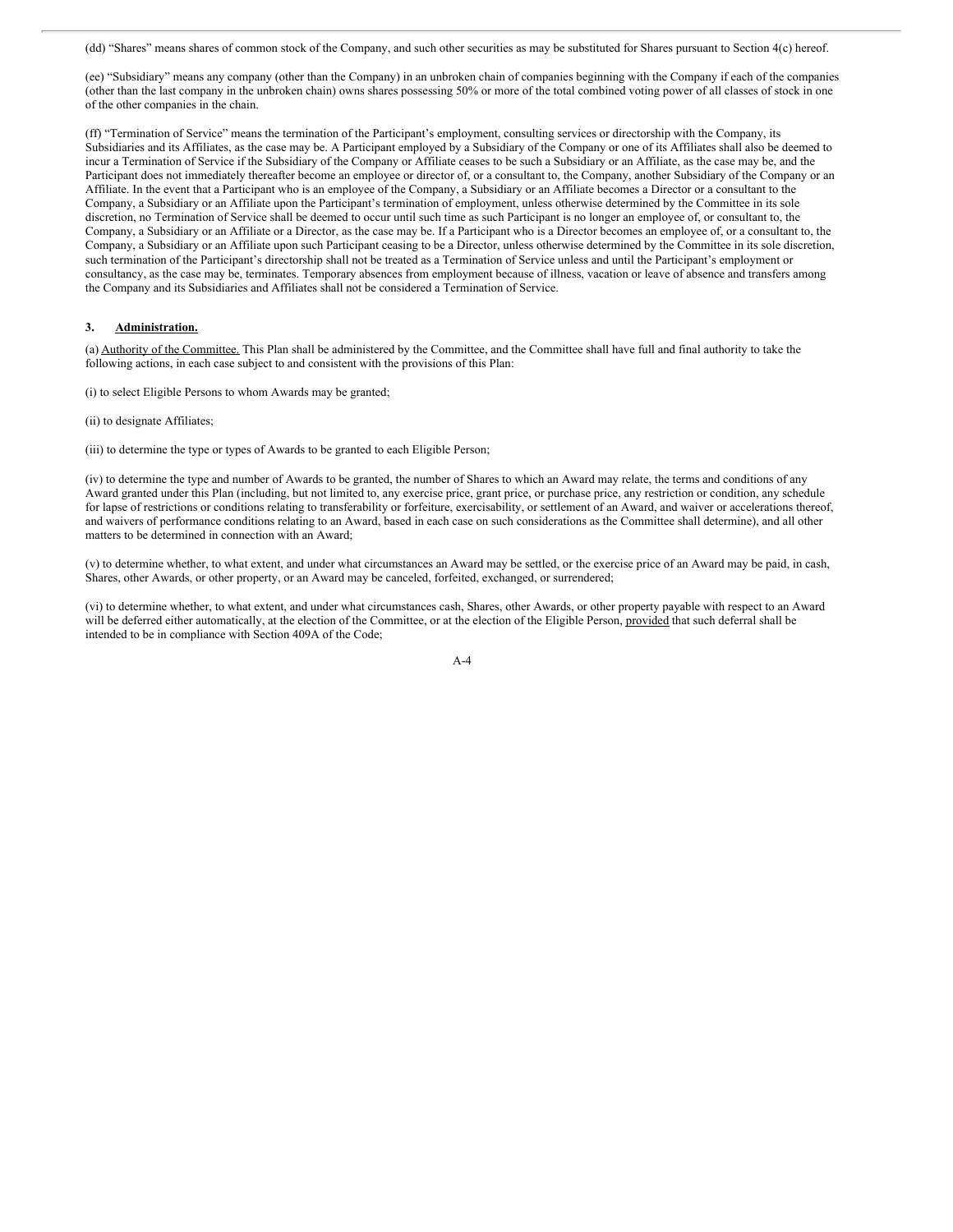(vii) to prescribe the form of each Award Agreement, which need not be identical for each Eligible Person;

(viii) to adopt, amend, suspend, waive, and rescind such rules and regulations and appoint such agents as the Committee may deem necessary or advisable to administer this Plan;

(ix) to correct any defect or supply any omission or reconcile any inconsistency in this Plan and to construe and interpret this Plan and any Award, rules and regulations, Award Agreement, or other instrument hereunder;

(x) to accelerate the exercisability or vesting of all or any portion of any Award or to extend the period during which an Award is exercisable;

(xi) to determine whether uncertificated Shares may be used in satisfying Awards and otherwise in connection with this Plan;

(xii) to make all other decisions and determinations as may be required under the terms of this Plan or as the Committee may deem necessary or advisable for the administration of this Plan.

(b) Manner of Exercise of Committee Authority. The Committee shall have sole discretion in exercising its authority under this Plan. Any action of the Committee with respect to this Plan shall be final, conclusive, and binding on all persons, including the Company, Subsidiaries, Affiliates, Eligible Persons, any person claiming any rights under this Plan from or through any Eligible Person, and stockholders. The express grant of any specific power to the Committee, and the taking of any action by the Committee, shall not be construed as limiting any power or authority of the Committee. The Committee may delegate to other members of the Board or officers or managers of the Company or any Subsidiary or Affiliate the authority, subject to such terms as the Committee shall determine, to perform administrative functions and, with respect to Awards granted to persons not subject to Section 16 of the Exchange Act, to perform such other functions as the Committee may determine, to the extent permitted under Rule 16b-3 (if applicable) and applicable law.

(c) Limitation of Liability. Each member of the Committee shall be entitled to, in good faith, rely or act upon any report or other information furnished to him or her by any officer or other employee of the Company or any Subsidiary or Affiliate, the Company's independent certified public accountants, or other professional retained by the Company to assist in the administration of this Plan. No member of the Committee, and no officer or employee of the Company acting on behalf of the Committee, shall be personally liable for any action, determination, or interpretation taken or made in good faith with respect to this Plan, and all members of the Committee and any officer or employee of the Company acting on their behalf shall, to the extent permitted by law, be fully indemnified and protected by the Company with respect to any such action, determination, or interpretation.

(d) No Option or SAR Repricing Without Stockholder Approval. Except as provided in the first sentence of Section 4(c) hereof relating to certain antidilution adjustments, unless the approval of stockholders of the Company is obtained, (i) Options and SARs shall not be amended to lower their exercise price, (ii) Options and SARs will not be exchanged for other Options or SARs with lower exercise prices, (iii) Options and SARs with an exercise price in excess of the Fair Market Value of the underlying Shares will not be exchanged for cash or other property and (iii) no other action shall be taken with respect to Options or SARs that would be treated as a repricing under the rules of the principal stock exchange on which the Shares are listed.

(e) Limitation on Committee's Authority under 409A. Anything in this Plan to the contrary notwithstanding, the Committee's authority to modify outstanding Awards shall be limited to the extent necessary so that the existence of such authority does not (i) cause an Award that is not otherwise deferred compensation subject to Section 409A of the Code to become deferred compensation subject to Section 409A of the Code or (ii) cause an Award that is otherwise deferred compensation subject to Section 409A of the Code to fail to meet the requirements prescribed by Section 409A of the Code.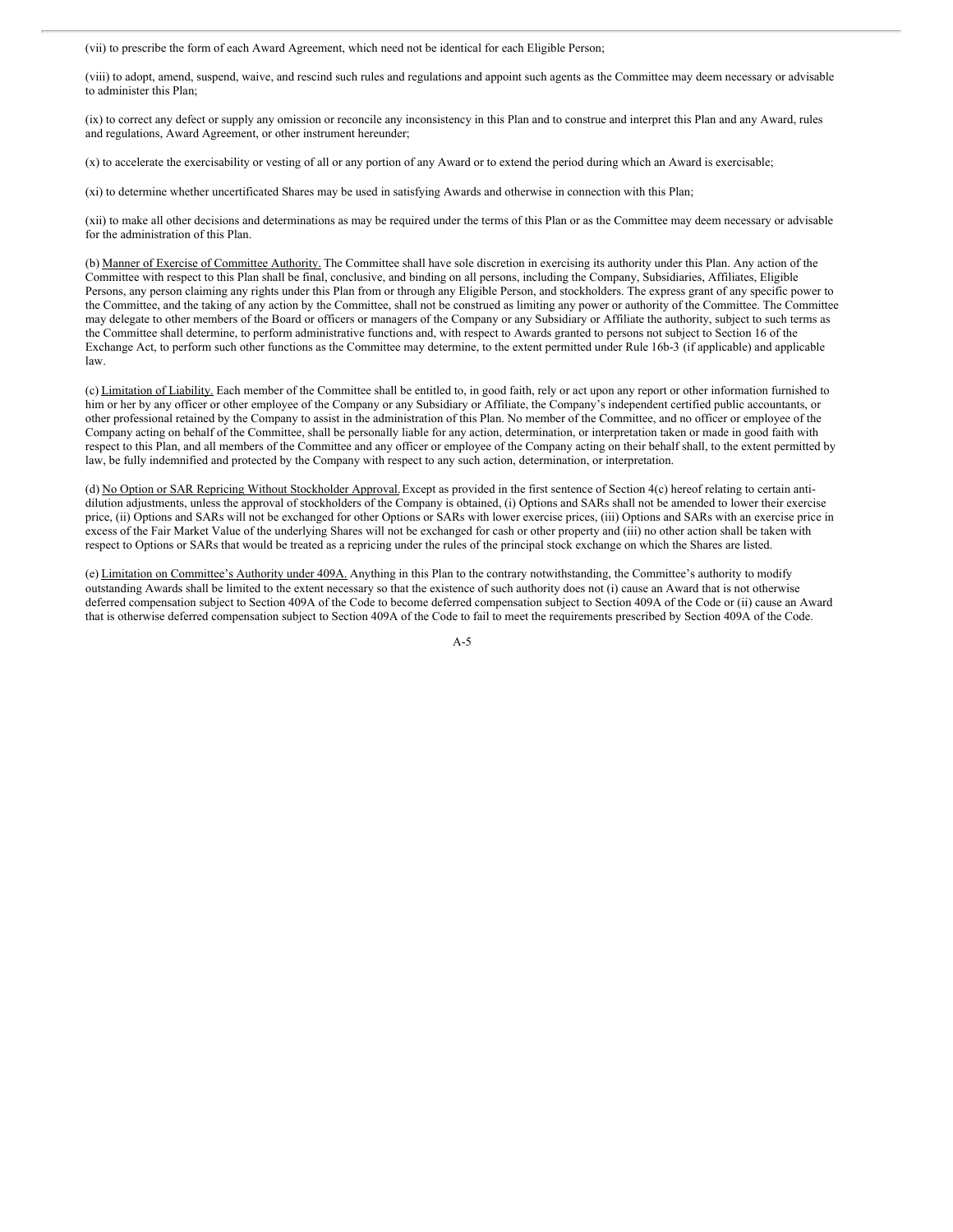#### **4. Shares Subject to this Plan.**

(a) Subject to adjustment as provided in Section 4(c) hereof, the total number of Shares reserved for issuance in connection with Awards under this Plan shall be (i) 3,304,062 plus (ii) the number of Shares subject to awards granted prior to the Effective Date of this Plan under the Company's 1981 Share Option Plan, its Restricted Share Plan or its 1992 Directors Share Option Plan (the "Prior Plans") which awards are, after the Effective Date, forfeited, canceled, surrendered or otherwise terminated without a distribution of Shares to the holder of the award; provided, however, that, subject to adjustment as provided in Section 4(c) hereof, no more than 3,304,062 Shares may be issued as ISOs under this Plan; and, provided, further, that for each Restricted Share, Restricted Stock Unit, Performance Share, Performance Unit, Dividend Equivalent or Other Stock-Based Award issued, such total number of available Shares shall be reduced by 1.08 Shares. No Award may be granted if the number of Shares to which such Award relates, when added to the number of Shares previously issued under this Plan, exceeds the number of Shares reserved under the applicable provisions of the preceding sentence. If any Awards are forfeited, canceled, terminated, exchanged or surrendered or such Award is settled in cash or otherwise terminates without a distribution of Shares to the Participant, any Shares counted against the number of Shares reserved and available under this Plan with respect to such Award shall, to the extent of any such forfeiture, repurchase, settlement, termination, cancellation, exchange or surrender, again be available for Awards under this Plan. Further, for each share underlying an Award that was granted under this Plan and is a Restricted Share, Restricted Stock Unit, Performance Share, Performance Unit, Dividend Equivalent or Other Stock-Based Award and for each share underlying an award other than an option or stock appreciation right that was granted under a Prior Plan, in each case, that is forfeited, cancelled, terminated, exchanged or surrendered, such forfeiture, cancellation, termination, exchange or surrender will result in the addition of 1.08 shares to the share reserve of this Plan. Upon the exercise of any Award granted in tandem with any other Awards, such related Awards shall be canceled to the extent of the number of Shares as to which the Award is exercised. If any shares subject to an Award are not delivered to a participant because the Award is exercised through a reduction of shares subject to the Award (i.e., "net exercised"), the number of shares that are not delivered to the participant shall not remain available for issuance under the Plan. Also, any shares withheld or reacquired by the Company pursuant to the exercise of an option or SAR or as consideration for the exercise of an option or SAR, and any shares withheld or reacquired by the Company in satisfaction of the Company's tax withholding obligation on an Award shall not again become available for issuance under the Plan.

(b) In the event that the Committee shall determine that any dividend in Shares, recapitalization, Share split, reverse split, reorganization, merger, consolidation, spin-off, combination, repurchase, share exchange, extraordinary distribution or other similar corporate transaction or event, affects the Shares such that an adjustment is appropriate in order to prevent dilution or enlargement of the rights of Eligible Persons under this Plan, then the Committee shall make such equitable changes or adjustments as it deems appropriate and, in such manner as it may deem equitable, (i) adjust any or all of (w) the number and kind of shares which may thereafter be issued under this Plan, (x) the number and kind of shares, other securities or other consideration issued or issuable in respect of outstanding Awards, and (y) the exercise price, grant price, or purchase price relating to any Award, or (ii) provide for a distribution of cash or property in respect of any Award; provided, however, in each case that, with respect to ISOs, such adjustment shall be made in accordance with Section 424(a) of the Code, unless the Committee determines otherwise; provided, further, that no adjustment shall be made pursuant to this Section 4(c) that causes any Award that is not otherwise deferred compensation subject to Section 409A of the Code to be treated as deferred compensation pursuant to Section 409A of the Code. In addition, the Committee is authorized to make adjustments in the terms and conditions of, and the criteria and performance objectives, if any, included in, Awards in recognition of unusual or non-recurring events (including, without limitation, events described in the preceding sentence) affecting the Company or any Subsidiary or Affiliate or the financial statements of the Company or any Subsidiary or Affiliate, or in response to changes in applicable laws, regulations, or accounting principles.

(c) Any Shares distributed pursuant to an Award may consist, in whole or in part, of authorized and unissued Shares or treasury Shares including Shares acquired by purchase in the open market or in private transactions.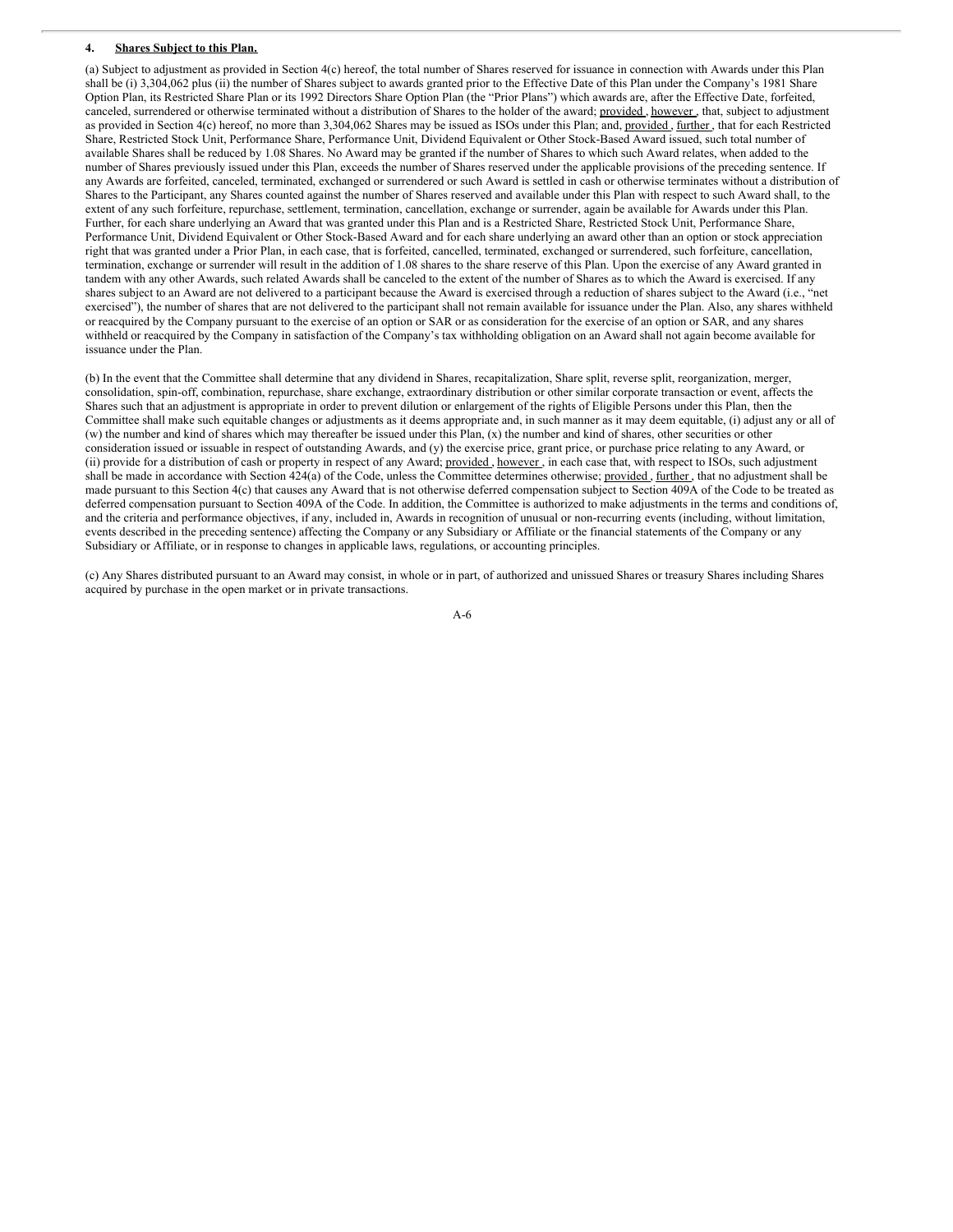(d) Non-Employee Director Aggregate Compensation Limit. The aggregate value of all compensation granted or paid, as applicable, to any individual for service as a non-employee director with respect to any period commencing on the date of the Company's annual meeting of stockholders for a particular year and ending on the day immediately prior to the date of the Company's annual meeting of stockholders for the next subsequent year, including Awards granted and cash fees paid by the Company to such non-employee director, will not exceed \$750,000 in total value, calculating the value of any Awards based on the grant date fair value of such Awards for financial reporting purposes.

#### **5. Specific Terms of Awards.**

(a) General. Awards may be granted on the terms and conditions set forth in this Section 5. In addition, the Committee may impose on any Award or the exercise thereof, at the date of grant or thereafter (subject to Section 8(d)), such additional terms and conditions, not inconsistent with the provisions of this Plan, as the Committee shall determine, including terms regarding forfeiture of Awards or continued exercisability of Awards in the event of Termination of Service by the Eligible Person.

(b) Options. The Committee is authorized to grant Options, which may be NQSOs or ISOs, to Eligible Persons on the following terms and conditions:

(i) Exercise Price. The exercise price per Share purchasable under an Option shall be determined by the Committee;provided, however, that the exercise price per Share of an Option shall not be less than the Fair Market Value of a Share on the date of grant of the Option. The Committee may, without limitation, set an exercise price that is based upon achievement of performance criteria if deemed appropriate by the Committee.

(ii) Option Term. The term of each Option shall be determined by the Committee;provided, however, that such term shall not be longer than ten years from the date of grant of the Option.

(iii) Time and Method of Exercise. The Committee shall determine at the date of grant or thereafter the time or times at which an Option may be exercised in whole or in part (including, without limitation, upon achievement of performance criteria if deemed appropriate by the Committee), the methods by which such exercise price may be paid or deemed to be paid (including, without limitation, broker-assisted exercise arrangements), the form of such payment (including, without limitation, cash, Shares or other property), and the methods by which Shares will be delivered or deemed to be delivered to Eligible Persons.

(iv) ISOs. The terms of any ISO granted under this Plan shall comply in all respects with the provisions of Section 422 of the Code, including but not limited to the requirement that the ISO shall be granted within ten years from the earlier of the date of adoption or stockholder approval of this Plan. ISOs may only be granted to employees of the Company or a Subsidiary.

(c) SARs. The Committee is authorized to grant SARs (Stock Appreciation Rights) to Eligible Persons on the following terms and conditions:

(i) Right to Payment. A SAR shall confer on the Eligible Person to whom it is granted a right to receive with respect to each Share subject thereto, upon exercise thereof, the excess of (1) the Fair Market Value of one Share on the date of exercise over (2) the exercise price per Share of the SAR, as determined by the Committee as of the date of grant of the SAR (which shall not be less than the Fair Market Value per Share on the date of grant of the SAR and, in the case of a SAR granted in tandem with an Option, shall be equal to the exercise price of the underlying Option).

(ii) Other Terms. The Committee shall determine, at the time of grant or thereafter, the time or times at which a SAR may be exercised in whole or in part (which shall not be more than ten years after the date of grant of the SAR), the method of exercise, method of settlement, form of consideration payable in settlement, method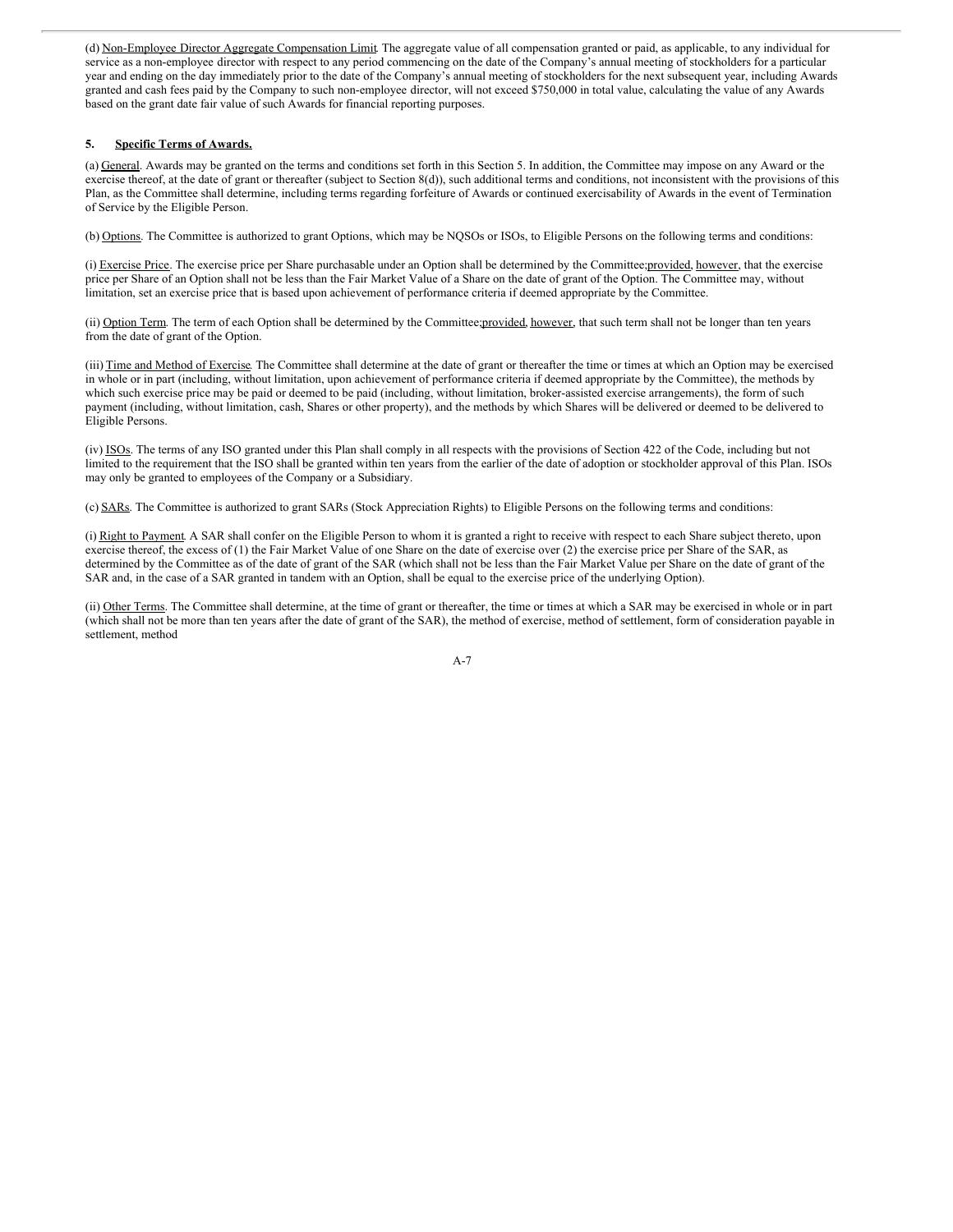by which Shares will be delivered or deemed to be delivered to Eligible Persons, whether or not a SAR shall be in tandem with any other Award, and any other terms and conditions of any SAR. Unless the Committee determines otherwise, a SAR (1) granted in tandem with an NQSO may be granted at the time of grant of the related NQSO or at any time thereafter and (2) granted in tandem with an ISO may only be granted at the time of grant of the related ISO.

(d) Restricted Shares. The Committee is authorized to grant Restricted Shares to Eligible Persons on the following terms and conditions:

(i) Issuance and Restrictions. Restricted Shares shall be subject to such restrictions on transferability and other restrictions, if any, as the Committee may impose at the date of grant or thereafter, which restrictions may lapse separately or in combination at such times, under such circumstances (including, without limitation, upon achievement of performance criteria if deemed appropriate by the Committee), in such installments, or otherwise, as the Committee may determine. Except to the extent restricted under the Award Agreement relating to the Restricted Shares, an Eligible Person granted Restricted Shares shall have all of the rights of a stockholder including, without limitation, the right to vote Restricted Shares and the right to receive dividends thereon.

(ii) Forfeiture. Except as otherwise determined by the Committee, at the date of grant or thereafter, upon Termination of Service during the applicable restriction period, Restricted Shares shall be repurchased by the Company for a nominal amount equal to their par value and any accrued but unpaid dividends or Dividend Equivalents that are at that time subject to restrictions shall be forfeited; provided, however, that the Committee may provide, by rule or regulation or in any Award Agreement, or may determine in any individual case, that restrictions or forfeiture conditions relating to Restricted Shares will be waived in whole or in part in the event of Termination of Service resulting from specified causes, and the Committee may in other cases waive in whole or in part the forfeiture of Restricted Shares.

(iii) Certificates for Shares. Restricted Shares granted under this Plan may be evidenced in such manner as the Committee shall determine. If certificates representing Restricted Shares are registered in the name of the Eligible Person, such certificates shall bear an appropriate legend referring to the terms, conditions, and restrictions applicable to such Restricted Shares, and, unless otherwise determined by the Committee, the Company shall retain physical possession of the certificate and the Participant shall deliver a stock power to the Company, endorsed in blank, relating to the Restricted Shares.

(iv) Dividends. Dividends paid on Restricted Shares shall be either paid at the dividend payment date, or deferred for payment to such date, and subject to such conditions, as determined by the Committee, in cash or in restricted or unrestricted Shares having a Fair Market Value equal to the amount of such dividends. Unless otherwise determined by the Committee, Shares distributed in connection with a Share split or dividend in Shares, and other property distributed as a dividend, shall be subject to restrictions and a risk of forfeiture to the same extent as the Restricted Shares with respect to which such Shares or other property has been distributed.

(e) Restricted Stock Units. The Committee is authorized to grant Restricted Stock Units to Eligible Persons, subject to the following terms and conditions:

(i) Award and Restrictions. Delivery of Shares or cash, as the case may be, will occur upon expiration of the deferral period specified for Restricted Stock Units by the Committee (or, if permitted by the Committee, as elected by the Eligible Person). In addition, Restricted Stock Units shall be subject to such restrictions as the Committee may impose, if any (including, without limitation, the achievement of performance criteria if deemed appropriate by the Committee), at the date of grant or thereafter, which restrictions may lapse at the expiration of the deferral period or at earlier or later specified times, separately or in combination, in installments or otherwise, as the Committee may determine.

(ii) Forfeiture. Except as otherwise determined by the Committee at the date of grant or thereafter, upon Termination of Service during the applicable deferral period or portion thereof to which forfeiture conditions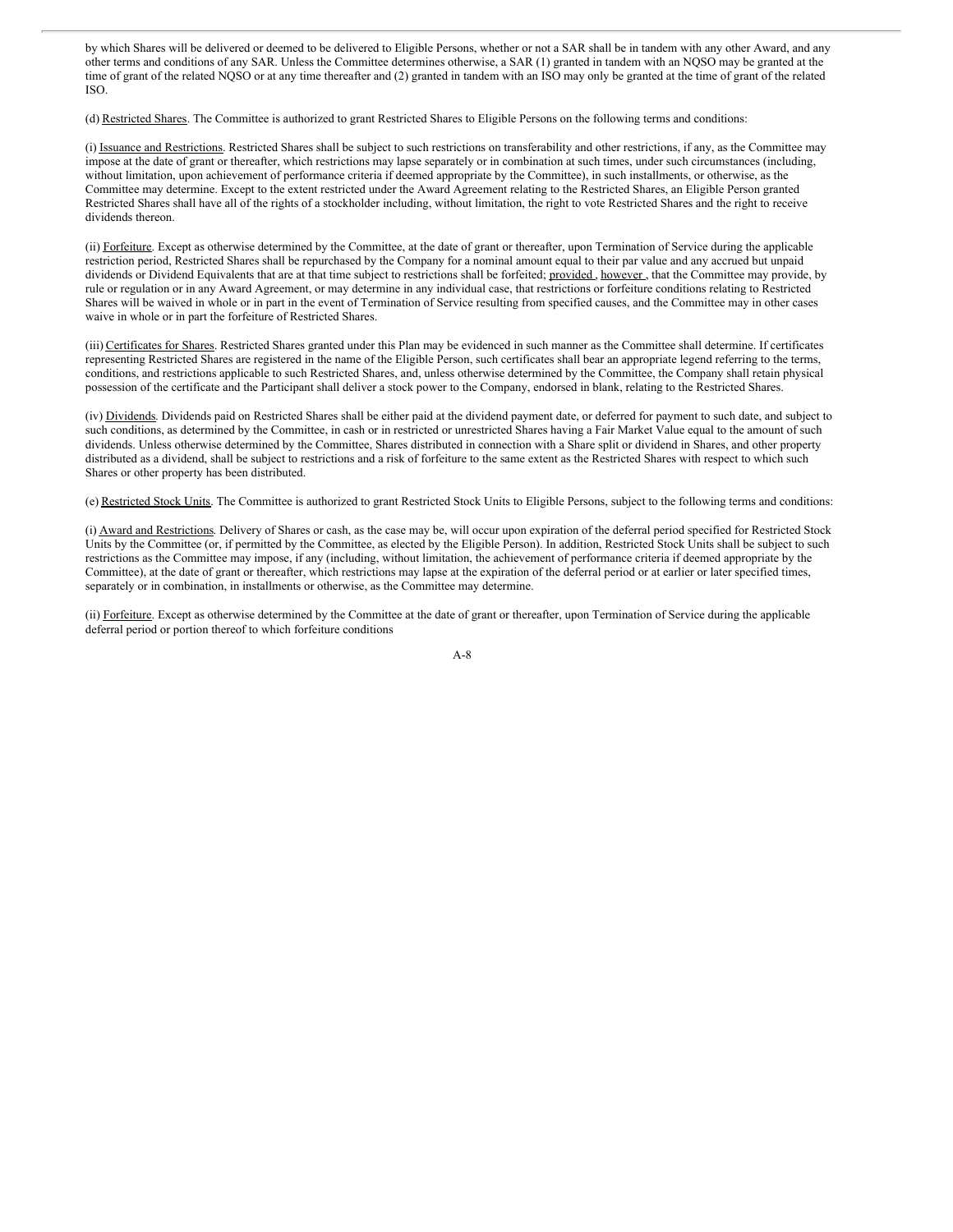apply (as provided in the Award Agreement evidencing the Restricted Stock Units), or upon failure to satisfy any other conditions precedent to the delivery of Shares or cash to which such Restricted Stock Units relate, all Restricted Stock Units that are at that time subject to deferral or restriction shall be forfeited; provided, however, that the Committee may provide, by rule or regulation or in any Award Agreement, or may determine in any individual case, that restrictions or forfeiture conditions relating to Restricted Stock Units will be waived in whole or in part in the event of Termination of Service resulting from specified causes, and the Committee may in other cases waive in whole or in part the forfeiture of Restricted Stock Units.

(iii) Dividend Equivalents. Unless otherwise determined by the Committee at the date of grant, Dividend Equivalents on the specified number of Shares covered by a Restricted Stock Unit shall be either (A) paid with respect to such Restricted Stock Unit at the dividend payment date in cash or in restricted or unrestricted Shares having a Fair Market Value equal to the amount of such dividends, or (B) deferred with respect to such Restricted Stock Unit and the amount or value thereof automatically deemed reinvested in additional Restricted Stock Units or other Awards, as the Committee shall determine.

(f) Performance Shares and Performance Units. The Committee is authorized to grant Performance Shares or Performance Units or both to Eligible Persons on the following terms and conditions:

(i) Performance Period. The Committee shall determine a performance period (the "Performance Period") of one or more years or other periods and shall determine the performance objectives for grants of Performance Shares and Performance Units. Performance objectives may vary from Eligible Person to Eligible Person and shall be based upon the performance criteria as the Committee may deem appropriate. The performance objectives may be determined by reference to the performance of the Company, or of a Subsidiary or Affiliate, or of a division or unit of any of the foregoing. Performance Periods may overlap and Eligible Persons may participate simultaneously with respect to Performance Shares and Performance Units for which different Performance Periods are prescribed.

(ii) Award Value. At the beginning of a Performance Period, the Committee shall determine for each Eligible Person or group of Eligible Persons with respect to that Performance Period the range of number of Shares, if any, in the case of Performance Shares, and the range of dollar values, if any, in the case of Performance Units, which may be fixed or may vary in accordance with such performance or other criteria specified by the Committee, which shall be paid to an Eligible Person as an Award if the relevant measure of Company performance for the Performance Period is met.

(iii) Significant Events. If during the course of a Performance Period there shall occur significant events as determined by the Committee which the Committee expects to have a substantial effect on a performance objective during such period, the Committee may revise such objective.

(iv) Forfeiture. Except as otherwise determined by the Committee at the date of grant or thereafter, upon Termination of Service during the applicable Performance Period, Performance Shares and Performance Units for which the Performance Period was prescribed shall be forfeited; provided, however, that the Committee may provide, by rule or regulation or in any Award Agreement, or may determine in an individual case, that restrictions or forfeiture conditions relating to Performance Shares and Performance Units will be waived in whole or in part in the event of Terminations of Service resulting from specified causes, and the Committee may in other cases waive in whole or in part the forfeiture of Performance Shares and Performance Units.

(v) Payment. Each Performance Share or Performance Unit may be paid in whole Shares, or cash, or a combination of Shares and cash either as a lump sum payment or in installments, all as the Committee shall determine, at the time of grant of the Performance Share or Performance Unit or otherwise, commencing at the time determined by the Committee.

(vi) Restriction on Dividends. No dividends or Dividend Equivalents shall be paid on any Performance Share or Performance Unit until such time (if ever) as the performance criteria associated therewith have been met.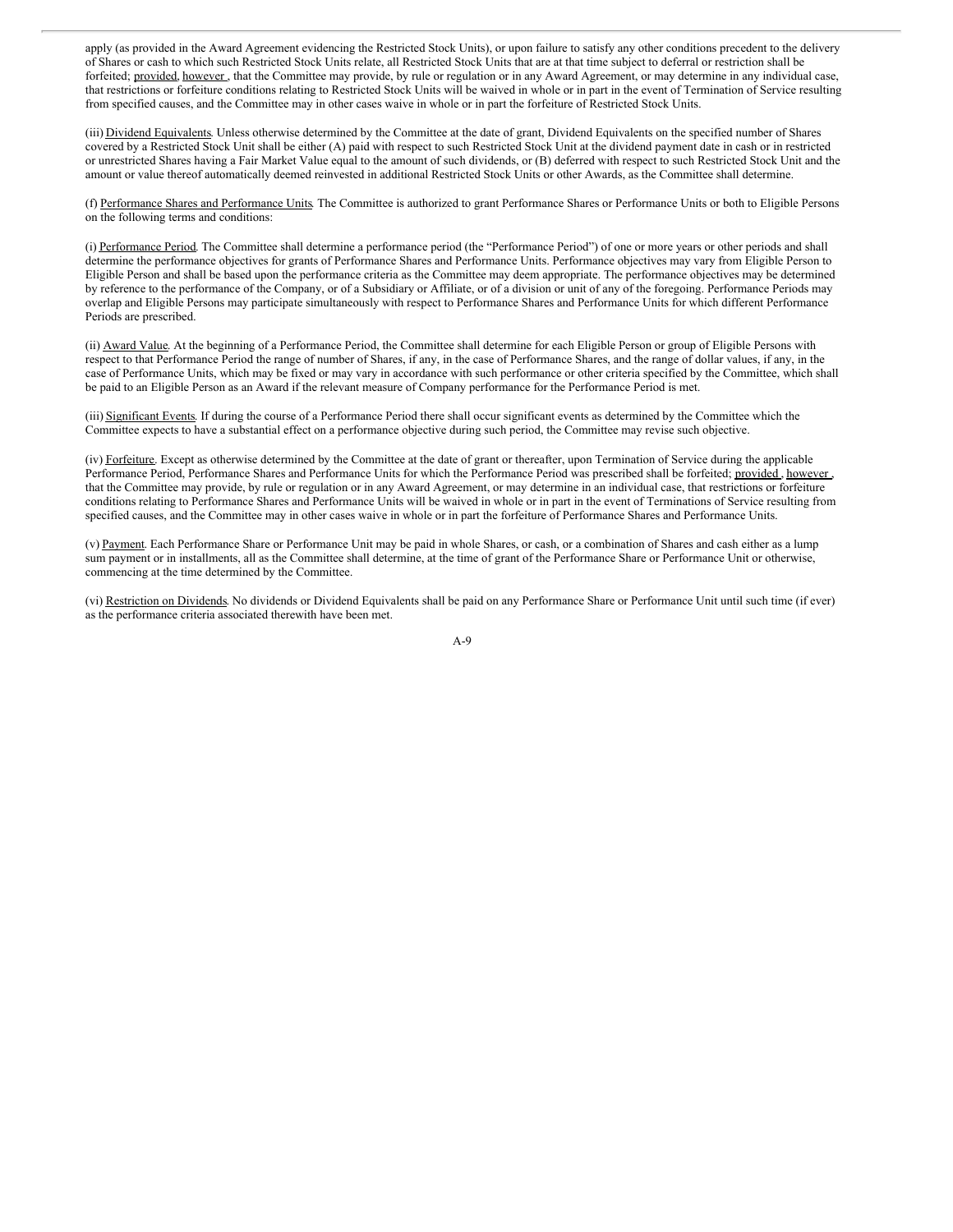(g) Dividend Equivalents. The Committee is authorized to grant Dividend Equivalents to Eligible Persons. The Committee may provide, at the date of grant or thereafter, that Dividend Equivalents shall be paid or distributed when accrued or shall be deemed to have been reinvested in additional Shares, or other investment vehicles as the Committee may specify; provided, however, that, unless otherwise determined by the Committee, Dividend Equivalents (other than freestanding Dividend Equivalents) shall be subject to all conditions and restrictions of any underlying Awards to which they relate.

(h) Other Stock-Based Awards. The Committee is authorized, subject to limitations under applicable law, to grant to Eligible Persons such other Awards that may be denominated or payable in, valued in whole or in part by reference to, or otherwise based on, or related to, Shares, as deemed by the Committee to be consistent with the purposes of this Plan, including, without limitation, unrestricted shares awarded purely as a "bonus" and not subject to any restrictions or conditions, other rights convertible or exchangeable into Shares, purchase rights for Shares, Awards with value and payment contingent upon performance of the Company or any other factors designated by the Committee, and Awards valued by reference to the performance of specified Subsidiaries or Affiliates. The Committee shall determine the terms and conditions of such Awards at date of grant or thereafter. Shares delivered pursuant to an Award in the nature of a purchase right granted under this Section 5(h) shall be purchased for such consideration, paid for at such times, by such methods, and in such forms, including, without limitation, cash, Shares, notes or other property, as the Committee shall determine. Cash awards, as an element of or supplement to any other Award under this Plan, shall also be authorized pursuant to this Section 5(h).

#### 6. Certain Provisions Applicable to Awards.

(a) Stand-Alone, Additional, Tandem and Substitute Awards. Awards granted under this Plan may, in the discretion of the Committee, be granted to Eligible Persons either alone or in addition to, in tandem with, or in exchange or substitution for, any other Award granted under this Plan or any award granted under any other plan or agreement of the Company, any Subsidiary or Affiliate, or any business entity to be acquired by the Company or a Subsidiary or Affiliate, or any other right of an Eligible Person to receive payment from the Company or any Subsidiary or Affiliate. Awards may be granted in addition to or in tandem with such other Awards or awards, and may be granted either as of the same time as, or a different time from, the grant of such other Awards or awards. Subject to the provisions of Section 3(d) hereof prohibiting Option and SAR repricing without stockholder approval, the per Share exercise price of any Option, or grant price of any SAR, which is granted in connection with the substitution of awards granted under any other plan or agreement of the Company or any Subsidiary or Affiliate, or any business entity to be acquired by the Company or any Subsidiary or Affiliate, shall be determined by the Committee, in its discretion.

(b) Term of Awards. The term of each Award granted to an Eligible Person shall be for such period as may be determined by the Committeeprovided, however, that in no event shall the term of any Option or SAR exceed a period of ten years from the date of its grant (or, in the case of ISOs, such shorter period as may be applicable under Section 422 of the Code).

(c) Form of Payment Under Awards. Subject to the terms of this Plan and any applicable Award Agreement, payments to be made by the Company or a Subsidiary or Affiliate upon the grant, maturation, or exercise of an Award may be made in such forms as the Committee shall determine at the date of grant or thereafter, including, without limitation, cash, Shares, notes or other property, and may be made in a single payment or transfer, in installments, or on a deferred basis, provided that any such deferral shall be intended to be in compliance with Section 409A of the Code. The Committee may make rules relating to installment or deferred payments with respect to Awards, including the rate of interest to be credited with respect to such payments.

(d) Nontransferability. Awards shall not be transferable by an Eligible Person except by will or the laws of descent and distribution (except pursuant to a Beneficiary designation) and shall be exercisable during the lifetime of an Eligible Person only by such Eligible Person or his or her guardian or legal representative, provided that Awards that are NQSOs may be transferred or assigned by the optionee to the optionee's spouse or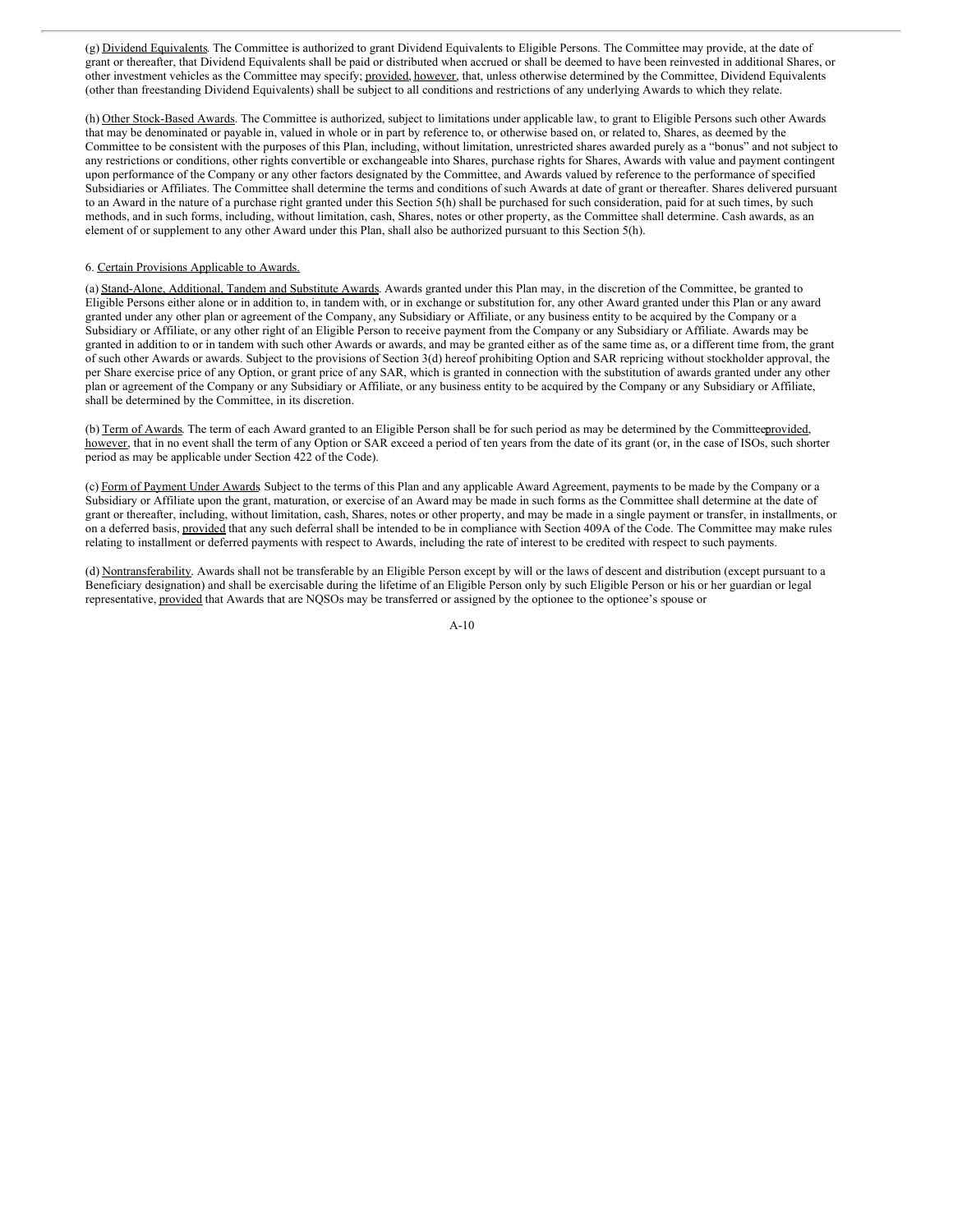descendent (any such spouse or descendent, an "Immediate Family Member") or a corporation, partnership, limited liability company or trust so long as all of the stockholders, partners, members or beneficiaries thereof, as the case may be, are either the optionee or the optionee's Immediate Family Member, provided, further, that (i) there may be no consideration for any such transfer and (ii) subsequent transfers of the transferred NQSO will be prohibited other than by will or the laws of descent and distribution. An Eligible Person's rights under this Plan may not be pledged, mortgaged, hypothecated, or otherwise encumbered, and shall not be subject to claims of the Eligible Person's creditors.

(e) Noncompetition. The Committee may, by way of the Award Agreements or otherwise, establish such other terms, conditions, restrictions and/or limitations, if any, of any Award, provided they are not inconsistent with this Plan, including, without limitation, the requirement that the Participant not engage in competition with, solicit customers or employees of, or disclose or use confidential information of the Company or its Affiliates.

7. Change in Control Provisions. Unless otherwise provided by the Committee at the time of the Award grant, in the event of a Change in Control, each outstanding Award shall either be assumed by the successor company or parent thereof or to be replaced with comparable awards with respect to capital stock of the successor company or parent thereof, such comparability to be determined by the Committee; provided, however*,* that notwithstanding the foregoing, if an outstanding Award is not so assumed or replaced, then (i) such outstanding Award pursuant to which the Participant may have rights the exercise of which is restricted or limited, shall become fully exercisable at the time of the Change in Control, and (ii) unless the right to lapse of restrictions or limitations is waived or deferred by a Participant prior to such lapse, all restrictions or limitations (including risks of forfeiture and deferrals) on such outstanding Award subject to restrictions or limitations under this Plan shall lapse, and all performance criteria and other conditions to payment of Awards under which payments of cash, Shares or other property are subject to conditions shall be deemed to be achieved or fulfilled at target (if applicable) and shall be waived by the Company at the time of the Change in Control.

#### 8. General Provisions.

(a) Compliance with Legal and Trading Requirements. This Plan, the granting and exercising of Awards thereunder, and the other obligations of the Company under this Plan and any Award Agreement, shall be subject to all applicable federal, state and foreign laws, rules and regulations, and to such approvals by any stock exchange, regulatory or governmental agency as may be required. The Company, in its discretion, may postpone the issuance or delivery of Shares under any Award until completion of such stock exchange or market system listing or registration or qualification of such Shares or any required action under any state, federal or foreign law, rule or regulation as the Company may consider appropriate, and may require any Participant to make such representations and furnish such information as it may consider appropriate in connection with the issuance or delivery of Shares in compliance with applicable laws, rules and regulations. No provisions of this Plan shall be interpreted or construed to obligate the Company to register any Shares under federal, state or foreign law. The Shares issued under this Plan may be subject to such other restrictions on transfer as determined by the Committee.

(b) No Right to Continued Employment or Service. Neither this Plan nor any action taken thereunder shall be construed as giving any employee, consultant or director the right to be retained in the employ or service of the Company or any of its Subsidiaries or Affiliates, nor shall it interfere in any way with the right of the Company or any of its Subsidiaries or Affiliates to terminate any employee's, consultant's or director's employment or service at any time.

(c) Taxes. The Company or any Subsidiary or Affiliate is authorized to withhold from any Award granted, any payment relating to an Award under this Plan, including from a distribution of Shares, or any payroll or other payment to an Eligible Person, amounts of withholding and other taxes due in connection with any transaction involving an Award, and to take such other action as the Committee may deem advisable to enable the Company and Eligible Persons to satisfy obligations for the payment of withholding taxes and other tax obligations relating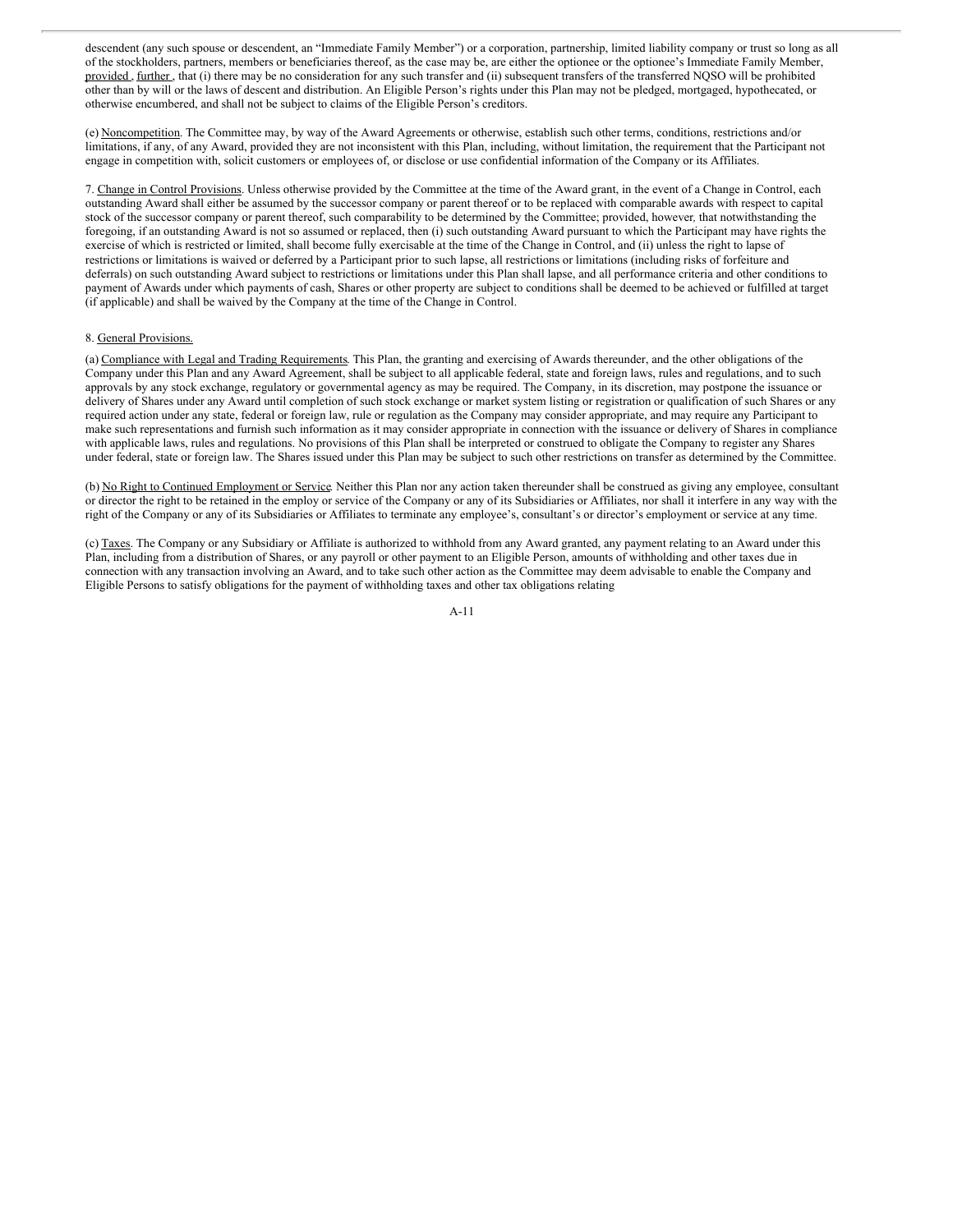to any Award. This authority shall include authority to withhold or receive Shares or other property and to make cash payments in respect thereof in satisfaction of an Eligible Person's tax obligations; provided, however, that the amount of tax withholding to be satisfied by withholding Shares shall be limited to the minimum amount of taxes, including employment taxes, required to be withheld under applicable Federal, state and local law.

(d) Changes to this Plan and Awards. The Board may amend, alter, suspend, discontinue, or terminate this Plan or the Committee's authority to grant Awards under this Plan without the consent of stockholders of the Company or Participants, except that any such amendment or alteration shall be subject to the approval of the Company's stockholders (i) to the extent such stockholder approval is required under the rules of any stock exchange or automated quotation system on which the Shares may then be listed or quoted, or (ii) as it applies to ISOs, to the extent such stockholder approval is required under Section 422 of the Code; provided , however , that, without the consent of an affected Participant, no amendment, alteration, suspension, discontinuation, or termination of this Plan may materially and adversely affect the rights of such Participant under any Award theretofore granted to him or her. The Committee may waive any conditions or rights under, amend any terms of, or amend, alter, suspend, discontinue or terminate, any Award theretofore granted, prospectively or retrospectively; provided, however, that, without the consent of a Participant, no amendment, alteration, suspension, discontinuation or termination of any Award may materially and adversely affect the rights of such Participant under any Award theretofore granted to him or her.

(e) No Rights to Awards; No Stockholder Rights. No Eligible Person or employee shall have any claim to be granted any Award under this Plan, and there is no obligation for uniformity of treatment of Eligible Persons and employees. No Award shall confer on any Eligible Person any of the rights of a stockholder of the Company unless and until Shares are duly issued or transferred to the Eligible Person in accordance with the terms of the Award.

(f) Unfunded Status of Awards. This Plan is intended to constitute an "unfunded" plan for incentive compensation. With respect to any payments not yet made to a Participant pursuant to an Award, nothing contained in this Plan or any Award shall give any such Participant any rights that are greater than those of a general creditor of the Company; provided, however, that the Committee may authorize the creation of trusts or make other arrangements to meet the Company's obligations under this Plan to deliver cash, Shares, other Awards, or other property pursuant to any Award, which trusts or other arrangements shall be consistent with the "unfunded" status of this Plan unless the Committee otherwise determines with the consent of each affected Participant.

(g) Nonexclusivity of this Plan. Neither the adoption of this Plan by the Board nor its submission to the stockholders of the Company for approval shall be construed as creating any limitations on the power of the Board to adopt such other incentive arrangements as it may deem desirable, including, without limitation, the granting of options and other awards otherwise than under this Plan, and such arrangements may be either applicable generally or only in specific cases.

(h) Not Compensation for Benefit Plans. No Award payable under this Plan shall be deemed salary or compensation for the purpose of computing benefits under any benefit plan or other arrangement of the Company for the benefit of its employees, consultants or directors unless the Company shall determine otherwise.

(i) No Fractional Shares. No fractional Shares shall be issued or delivered pursuant to this Plan or any Award. The Committee shall determine whether cash, other Awards, or other property shall be issued or paid in lieu of such fractional Shares or whether such fractional Shares or any rights thereto shall be forfeited or otherwise eliminated.

(j) Governing Law. The validity, construction, and effect of this Plan, any rules and regulations relating to this Plan, and any Award Agreement shall be determined in accordance with the laws of the State of Delaware without giving effect to principles of conflict of laws thereof.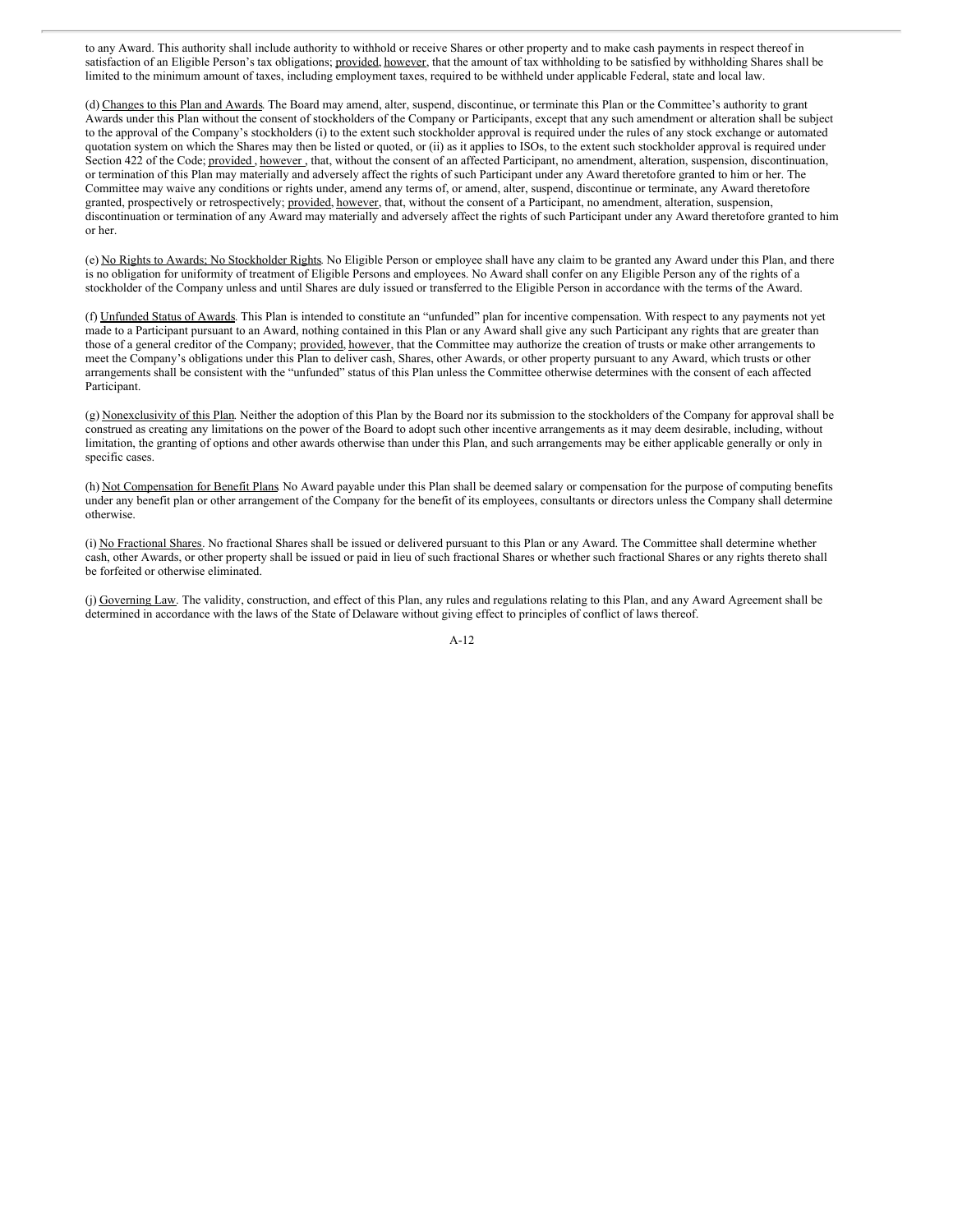(k) Effective Date; Plan Termination. This Plan became effective as of the Effective Date. This Plan shall terminate as to future awards on April 1, 2029 unless earlier terminated or extended by amendment.

(l) Section 409A. Awards under this Plan are intended to comply with, or be exempt from, the applicable requirements of Section 409A of the Code and shall be limited, construed and interpreted in accordance with such intent. Although the Company does not guarantee any particular tax treatment, to the extent that any Award is subject to Section 409A of the Code, it shall be paid in a manner that is intended to comply with Section 409A of the Code, including regulations and any other guidance issued by the Secretary of the Treasury and the Internal Revenue Service with respect thereto. In no event whatsoever shall the Company be liable for any additional tax, interest or penalties that may be imposed on a Participant by Section 409A of the Code or any damages for failing to comply with Section 409A of the Code.

(o) Change of Domicile. This Plan has been amended and restated to give effect to the Company's change of its jurisdiction of incorporation from Bermuda to Delaware (the "Domestication"), effective December 31, 2011 (the "Domestication Effective Date"). To the extent that Shares are required to, or may, be issued pursuant to an Award, shares of common stock of XOMA Corporation, a Delaware corporation, will be issued upon exercise or payment of any such Award previously or hereafter granted under this Plan, including Awards that were outstanding prior to the Domestication Effective Date. Until surrendered and exchanged, each certificate delivered to a Participant pursuant to this Plan and evidencing outstanding Shares immediately prior to the Domestication Effective Date shall, for all purposes of this Plan and the Shares, continue to evidence the identical amount and number of outstanding Shares at and after the Domestication Effective Date. After the Domestication Effective Date, the Company may make such modifications in the certificates evidencing (and the form of) the Shares as it deems necessary to reflect the substance of the changes to this Plan relating to the Domestication, but no such modifications shall be necessary to reflect the substance thereof.

(p) Titles and Headings. The titles and headings of the sections in this Plan are for convenience of reference only. In the event of any conflict, the text of this Plan, rather than such titles or headings, shall control.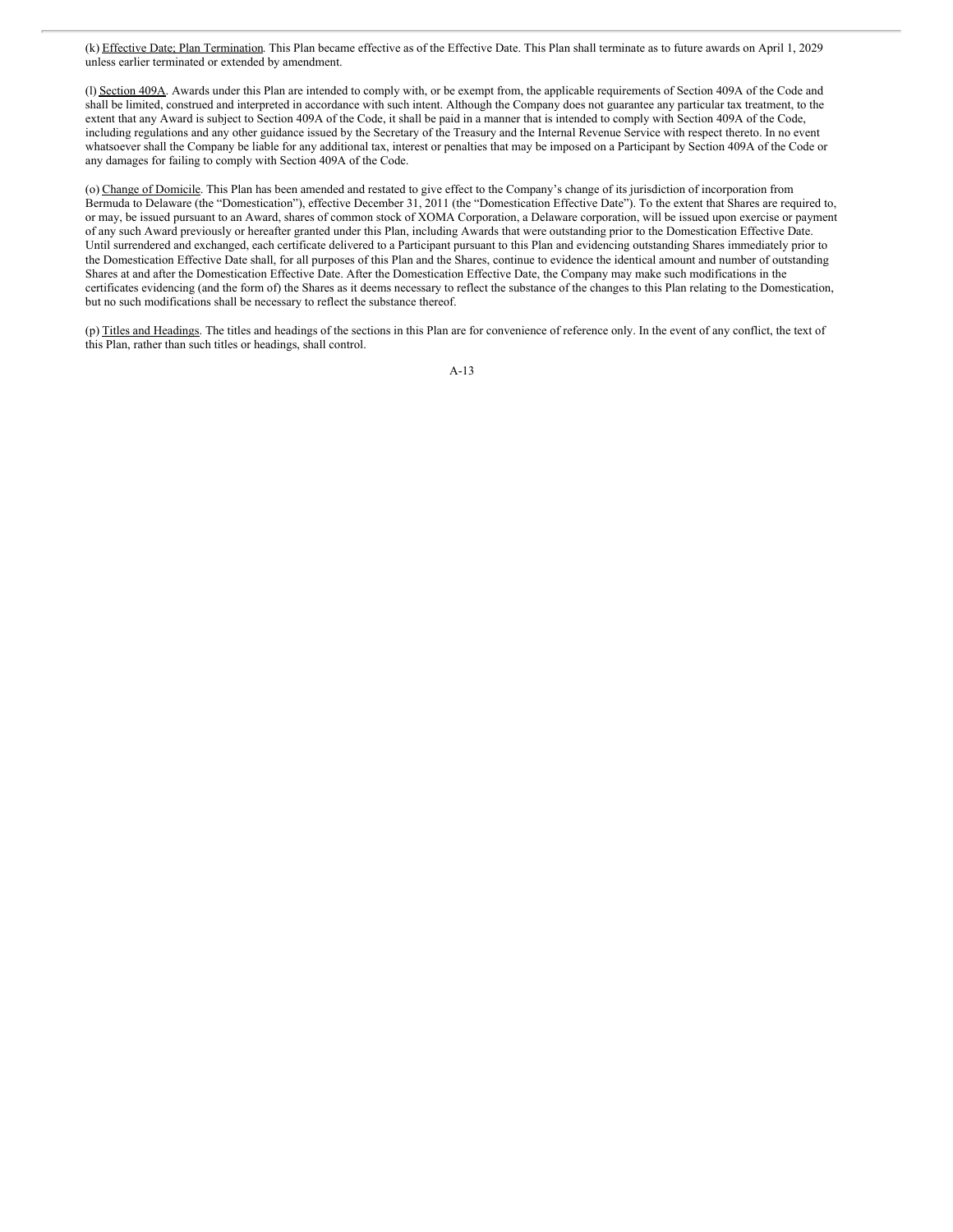XOMM CORPORATION<br>ATTN: THOMAS BURKS<br>2200 POWELL STREET, SUITE 3:10<br>EMERYVILLE, CA 94608



# VOTE BY INTERNET<br>Before The Meeting - Go to www.proxy.vote.com or scan the QR Barcode above<br>Use the internet to transmit was voting instructions and for electronic defeared information

Use the internet to transmit your voting instructions and for electronic delivery of information.<br>
Vote by 11:59 p.m. Eastern Time on May 17, 2022 for shares held directly and by contact the state of the 11:5<br>
11:59 p.m.

#### During The Meeting - Go to www.virtualshareholdermeeting.com/XOMA2022

You may attend the Meeting via the Internet and vote during the Meeting. Have the information<br>that is primed in the box marked by the arrow available and follow the instructions.

VOTE BY PHONE - 1-800-690-6903<br>Uhe Wy (University of the Second State of the Second State of the Second State of the Second State of the Second State of the Second State of the Second State State of the Second State State

work work<br>Mark, sign and date your proxy card and return it in the postage-paid envelope we have<br>provided or return it to Vote Processing, c/o Broadridge, 51 Mercedes Way, Edgewood,<br>NY 11717.

TO VOTE, MARK BLOCKS BELOW IN BLUE OR BLACK INK AS FOLLOWS:

|                | IN ANIE! IMANY BENYUVS BEPAAL III BENE AW BENYUV IIAN WS LAFFA                                                                                                                                                                                                                                                                                   |                                                                                                   |     |                             |        | D78280-P69988                                                                                                                                                                                                                              |   |                     | KEEP THIS PORTION FOR YOUR RECORDS |
|----------------|--------------------------------------------------------------------------------------------------------------------------------------------------------------------------------------------------------------------------------------------------------------------------------------------------------------------------------------------------|---------------------------------------------------------------------------------------------------|-----|-----------------------------|--------|--------------------------------------------------------------------------------------------------------------------------------------------------------------------------------------------------------------------------------------------|---|---------------------|------------------------------------|
|                |                                                                                                                                                                                                                                                                                                                                                  |                                                                                                   |     |                             |        | DETACH AND RETURN THIS PORTION ONLY<br>THIS PROXY CARD IS VALID ONLY WHEN SIGNED AND DATED.                                                                                                                                                |   |                     |                                    |
|                | <b>XOMA CORPORATION</b><br>The Board of Directors recommends you vote<br><b>FOR ALL the nominees:</b>                                                                                                                                                                                                                                            |                                                                                                   | All | For Withhold For All<br>All | Except | To withhold authority to vote for any individual<br>nominee(s), mark "For All Except" and write the<br>number(s) of the nominee(s) on the line below.                                                                                      |   |                     |                                    |
| 1.             | <b>Election of Directors</b>                                                                                                                                                                                                                                                                                                                     |                                                                                                   |     |                             |        |                                                                                                                                                                                                                                            |   |                     |                                    |
|                | Nominees:                                                                                                                                                                                                                                                                                                                                        |                                                                                                   |     |                             |        |                                                                                                                                                                                                                                            |   |                     |                                    |
|                | 01) James R. Neal<br>02) W. Denman Van Ness<br>03) Joseph M. Limber<br>04) Jack L Wyszomierski                                                                                                                                                                                                                                                   | 05) Matthew D. Perry<br>Barbara Kosacz<br>06)<br>07) Natasha Hernday<br>Heather L. Franklin<br>08 |     |                             |        |                                                                                                                                                                                                                                            |   |                     |                                    |
|                | The Board of Directors recommends you vote FOR the following proposals:                                                                                                                                                                                                                                                                          |                                                                                                   |     |                             |        |                                                                                                                                                                                                                                            |   | For Against Abstain |                                    |
| $\mathbf{2}$ . |                                                                                                                                                                                                                                                                                                                                                  |                                                                                                   |     |                             |        | To approve an amendment to the XOMA Corporation Amended and Restated 2010 Long Term Incentive and Stock Award Plan to<br>increase the aggregate number of shares of common stock authorized for issuance thereunder by 275,000 shares; and |   |                     | Ο                                  |
| 3.             | firm of XOMA for its fiscal year ending December 31, 2022.                                                                                                                                                                                                                                                                                       |                                                                                                   |     |                             |        | To ratify the selection by the Audit Committee of the Board of Deloitte & Touche LLP as the independent registered public accounting                                                                                                       | п | Ω                   | о                                  |
|                | NOTE: To transact such other business as may properly come before the annual meeting or any adjournment.                                                                                                                                                                                                                                         |                                                                                                   |     |                             |        |                                                                                                                                                                                                                                            |   |                     |                                    |
|                | Please sign exactly as your name(s) appear(s) hereon. When signing as attorney,<br>executor, administrator, or other fiduciary, please give full title as such. Joint<br>owners should each sign personally. All holders must sign. If a corporation or<br>partnership, please sign in full corporate or partnership name by authorized officer. |                                                                                                   |     |                             |        |                                                                                                                                                                                                                                            |   |                     |                                    |
|                | Signature [PLEASE SIGN WITHIN BOX]                                                                                                                                                                                                                                                                                                               | Date                                                                                              |     |                             |        | Signature (Joint Owners)<br>Date                                                                                                                                                                                                           |   |                     |                                    |